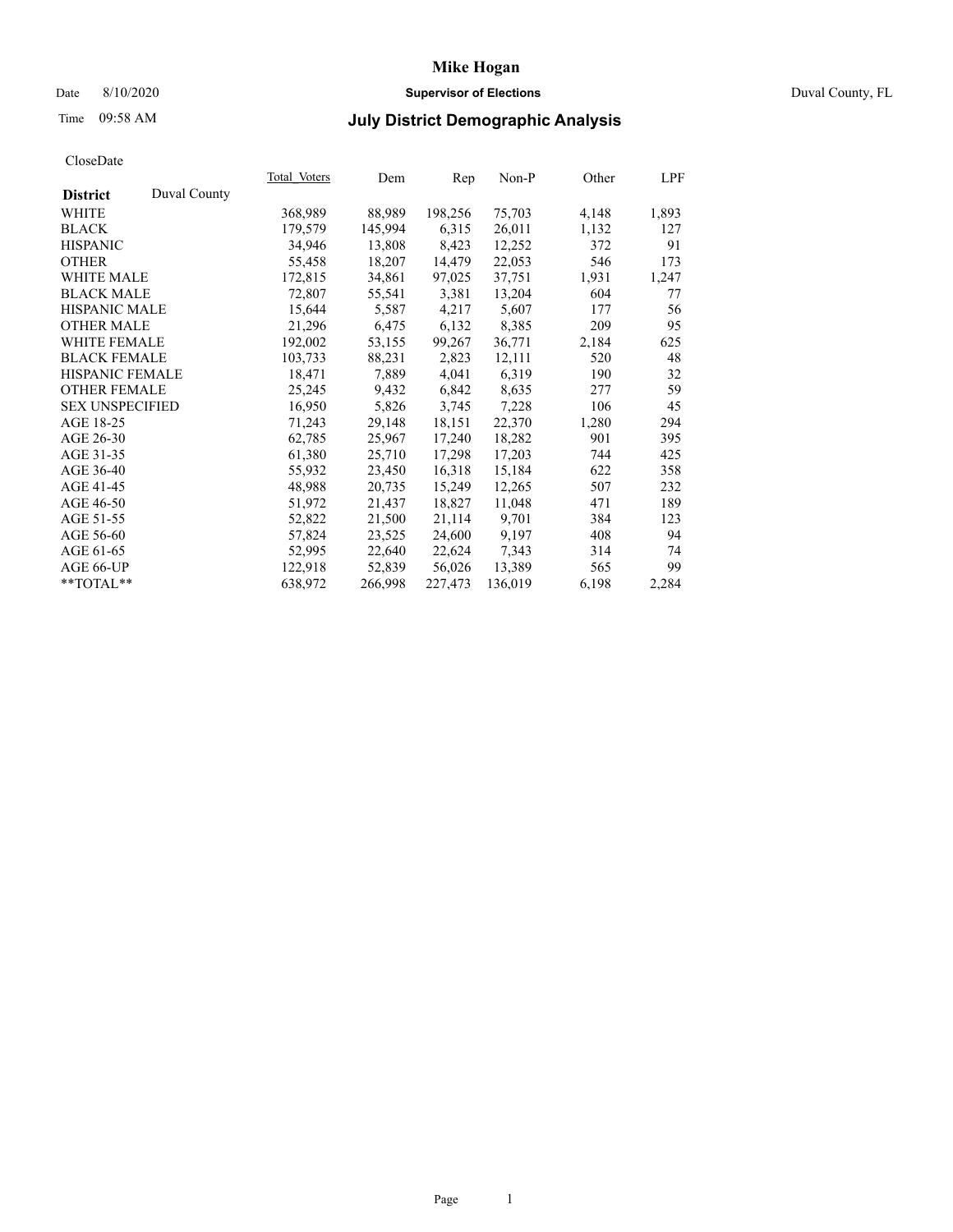## Date 8/10/2020 **Supervisor of Elections** Duval County, FL

# Time 09:58 AM **July District Demographic Analysis**

|                                            | <b>Total Voters</b> | Dem    | Rep    | $Non-P$ | Other | LPF                     |
|--------------------------------------------|---------------------|--------|--------|---------|-------|-------------------------|
| City Council District 1<br><b>District</b> |                     |        |        |         |       |                         |
| WHITE                                      | 21,035              | 5,254  | 10,970 | 4,498   | 220   | 93                      |
| <b>BLACK</b>                               | 14,281              | 11,190 | 551    | 2,437   | 91    | 12                      |
| <b>HISPANIC</b>                            | 3,211               | 1,330  | 688    | 1,156   | 33    | $\overline{4}$          |
| <b>OTHER</b>                               | 3,807               | 1,313  | 871    | 1,585   | 25    | 13                      |
| WHITE MALE                                 | 9,780               | 2,028  | 5,332  | 2,264   | 99    | 57                      |
| <b>BLACK MALE</b>                          | 5,689               | 4,168  | 285    | 1,183   | 46    | 7                       |
| <b>HISPANIC MALE</b>                       | 1,393               | 530    | 335    | 511     | 15    | $\overline{2}$          |
| <b>OTHER MALE</b>                          | 1,367               | 432    | 378    | 540     | 8     | 9                       |
| WHITE FEMALE                               | 10,981              | 3,153  | 5,511  | 2,164   | 119   | 34                      |
| <b>BLACK FEMALE</b>                        | 8,276               | 6,806  | 250    | 1,170   | 45    | 5                       |
| HISPANIC FEMALE                            | 1,727               | 763    | 336    | 608     | 18    | $\overline{c}$          |
| <b>OTHER FEMALE</b>                        | 1,717               | 682    | 388    | 628     | 16    | $\overline{\mathbf{3}}$ |
| <b>SEX UNSPECIFIED</b>                     | 1,402               | 524    | 265    | 607     | 3     | $\overline{3}$          |
| AGE 18-25                                  | 5,296               | 2,359  | 1,062  | 1,775   | 78    | 22                      |
| AGE 26-30                                  | 4,296               | 1,975  | 877    | 1,373   | 54    | 17                      |
| AGE 31-35                                  | 4,247               | 2,021  | 938    | 1,226   | 41    | 21                      |
| AGE 36-40                                  | 3,648               | 1,672  | 868    | 1,053   | 40    | 15                      |
| AGE 41-45                                  | 3,150               | 1,452  | 835    | 822     | 30    | 11                      |
| AGE 46-50                                  | 3,309               | 1,561  | 982    | 729     | 26    | 11                      |
| AGE 51-55                                  | 3,443               | 1,540  | 1,201  | 663     | 30    | 9                       |
| AGE 56-60                                  | 3,806               | 1,682  | 1,462  | 626     | 28    | 8                       |
| AGE 61-65                                  | 3,455               | 1,555  | 1,341  | 536     | 21    | $\overline{2}$          |
| AGE 66-UP                                  | 7,681               | 3,269  | 3,512  | 873     | 21    | 6                       |
| **TOTAL**                                  | 42,334              | 19,087 | 13,080 | 9,676   | 369   | 122                     |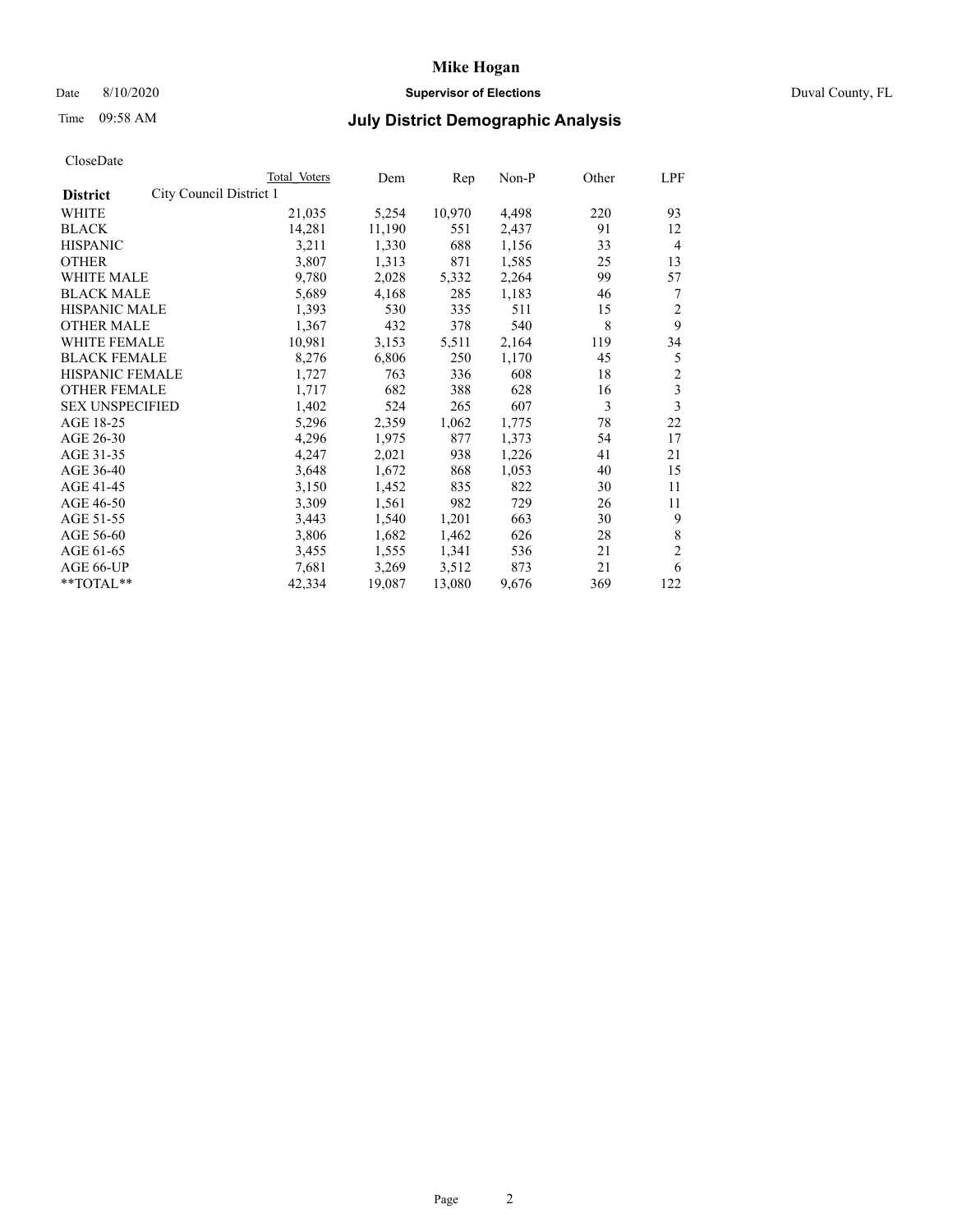# Date 8/10/2020 **Supervisor of Elections** Duval County, FL

# Time 09:58 AM **July District Demographic Analysis**

|                                            | <b>Total Voters</b> | Dem    | Rep    | $Non-P$ | Other | LPF            |
|--------------------------------------------|---------------------|--------|--------|---------|-------|----------------|
| City Council District 2<br><b>District</b> |                     |        |        |         |       |                |
| WHITE                                      | 33,276              | 6,379  | 20,097 | 6,318   | 343   | 139            |
| <b>BLACK</b>                               | 9,152               | 7,065  | 431    | 1,568   | 81    | 7              |
| <b>HISPANIC</b>                            | 2,788               | 1,018  | 801    | 945     | 18    | 6              |
| <b>OTHER</b>                               | 4,329               | 1,179  | 1,456  | 1,639   | 39    | 16             |
| <b>WHITE MALE</b>                          | 15,895              | 2,557  | 9,884  | 3,204   | 164   | 86             |
| <b>BLACK MALE</b>                          | 4,025               | 2,857  | 242    | 877     | 42    | 7              |
| <b>HISPANIC MALE</b>                       | 1,303               | 424    | 416    | 451     | 9     | 3              |
| <b>OTHER MALE</b>                          | 1,733               | 452    | 612    | 646     | 14    | 9              |
| WHITE FEMALE                               | 17,025              | 3,756  | 10,021 | 3,018   | 177   | 53             |
| <b>BLACK FEMALE</b>                        | 4,997               | 4,116  | 188    | 655     | 38    | $\mathbf{0}$   |
| <b>HISPANIC FEMALE</b>                     | 1,420               | 572    | 367    | 470     | 9     | $\overline{c}$ |
| <b>OTHER FEMALE</b>                        | 1,983               | 614    | 682    | 657     | 25    | 5              |
| <b>SEX UNSPECIFIED</b>                     | 1,164               | 293    | 373    | 492     | 3     | 3              |
| AGE 18-25                                  | 5,279               | 1,706  | 1,871  | 1,580   | 101   | 21             |
| AGE 26-30                                  | 4,329               | 1,407  | 1,539  | 1,293   | 64    | 26             |
| AGE 31-35                                  | 4,675               | 1,398  | 1,802  | 1,391   | 58    | 26             |
| AGE 36-40                                  | 4,599               | 1,493  | 1,710  | 1,312   | 47    | 37             |
| AGE 41-45                                  | 4,146               | 1,360  | 1,672  | 1,059   | 37    | 18             |
| AGE 46-50                                  | 4,388               | 1,462  | 1,998  | 877     | 36    | 15             |
| AGE 51-55                                  | 4,510               | 1,397  | 2,290  | 779     | 36    | 8              |
| AGE 56-60                                  | 4,626               | 1,371  | 2,529  | 683     | 38    | 5              |
| AGE 61-65                                  | 4,066               | 1,250  | 2,266  | 522     | 24    | 4              |
| AGE 66-UP                                  | 8,916               | 2,793  | 5,102  | 974     | 39    | 8              |
| $*$ $TOTAL**$                              | 49,545              | 15,641 | 22,785 | 10,470  | 481   | 168            |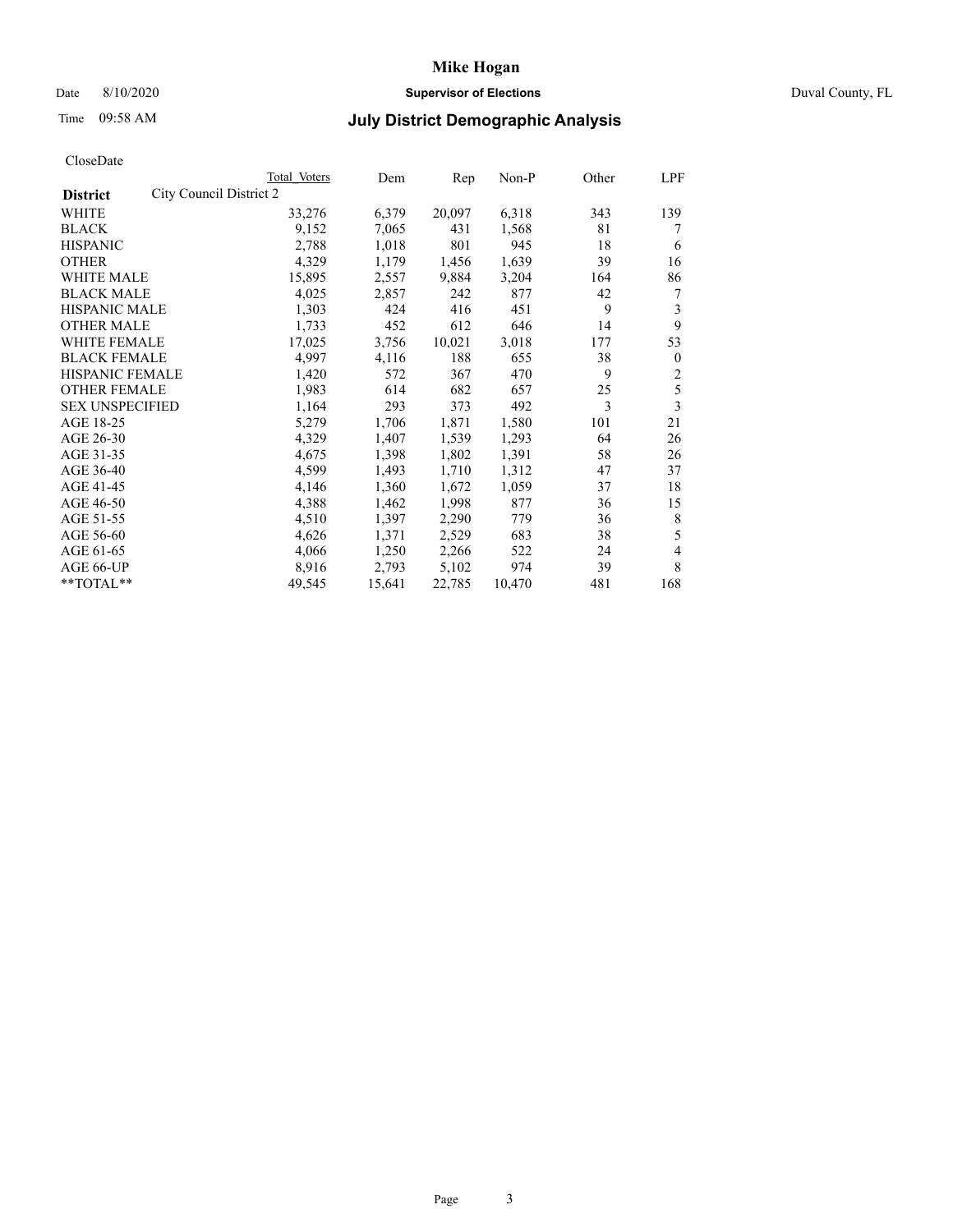# Date 8/10/2020 **Supervisor of Elections** Duval County, FL

# Time 09:58 AM **July District Demographic Analysis**

|                        |                         | Total Voters | Dem    | Rep    | $Non-P$ | Other | LPF |
|------------------------|-------------------------|--------------|--------|--------|---------|-------|-----|
| <b>District</b>        | City Council District 3 |              |        |        |         |       |     |
| WHITE                  |                         | 35,219       | 7,623  | 19,328 | 7,690   | 386   | 192 |
| <b>BLACK</b>           |                         | 4,702        | 3,507  | 248    | 901     | 40    | 6   |
| <b>HISPANIC</b>        |                         | 3,072        | 1,078  | 907    | 1,044   | 38    | 5   |
| <b>OTHER</b>           |                         | 6,159        | 1,697  | 1,975  | 2,421   | 50    | 16  |
| WHITE MALE             |                         | 16,563       | 2,822  | 9,604  | 3,803   | 189   | 145 |
| <b>BLACK MALE</b>      |                         | 2,189        | 1,500  | 149    | 510     | 25    | 5   |
| <b>HISPANIC MALE</b>   |                         | 1,343        | 410    | 417    | 491     | 23    | 2   |
| <b>OTHER MALE</b>      |                         | 2,499        | 643    | 827    | 999     | 21    | 9   |
| WHITE FEMALE           |                         | 18,241       | 4,710  | 9,530  | 3,766   | 192   | 43  |
| <b>BLACK FEMALE</b>    |                         | 2,443        | 1,962  | 94     | 371     | 15    | 1   |
| HISPANIC FEMALE        |                         | 1,653        | 645    | 476    | 516     | 13    | 3   |
| <b>OTHER FEMALE</b>    |                         | 2,922        | 895    | 975    | 1,023   | 24    | 5   |
| <b>SEX UNSPECIFIED</b> |                         | 1,298        | 318    | 386    | 576     | 12    | 6   |
| AGE 18-25              |                         | 5,241        | 1,623  | 1,804  | 1,688   | 97    | 29  |
| AGE 26-30              |                         | 4,610        | 1,361  | 1,750  | 1,397   | 59    | 43  |
| AGE 31-35              |                         | 4,480        | 1,312  | 1,650  | 1,431   | 49    | 38  |
| AGE 36-40              |                         | 4,534        | 1,287  | 1,766  | 1,385   | 64    | 32  |
| AGE 41-45              |                         | 3,948        | 1,139  | 1,590  | 1,159   | 35    | 25  |
| AGE 46-50              |                         | 4,177        | 1,112  | 1,969  | 1,027   | 49    | 20  |
| AGE 51-55              |                         | 4,199        | 1,094  | 2,157  | 901     | 34    | 13  |
| AGE 56-60              |                         | 4,544        | 1,165  | 2,442  | 893     | 39    | 5   |
| AGE 61-65              |                         | 3,995        | 1,141  | 2,082  | 732     | 32    | 8   |
| AGE 66-UP              |                         | 9,416        | 2,668  | 5,246  | 1,440   | 56    | 6   |
| **TOTAL**              |                         | 49,152       | 13,905 | 22,458 | 12,056  | 514   | 219 |
|                        |                         |              |        |        |         |       |     |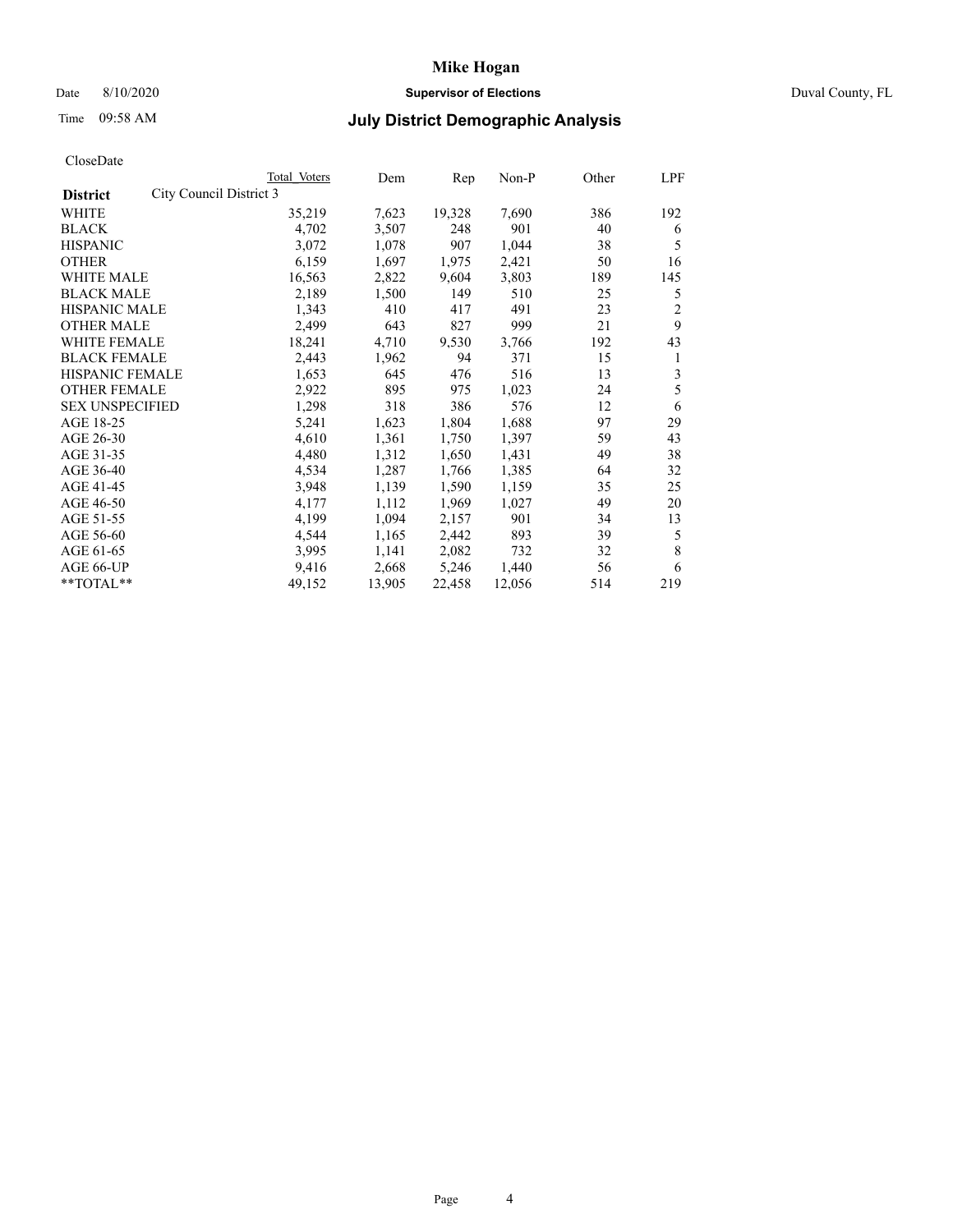# Date 8/10/2020 **Supervisor of Elections** Duval County, FL

# Time 09:58 AM **July District Demographic Analysis**

| <b>Total Voters</b>     | Dem    | Rep    | Non-P  | Other          | LPF |
|-------------------------|--------|--------|--------|----------------|-----|
| City Council District 4 |        |        |        |                |     |
| 26,510                  | 6,652  | 13,446 | 5,925  | 329            | 158 |
| 7,509                   | 5,737  | 319    | 1,376  | 71             | 6   |
| 3,793                   | 1,562  | 798    | 1,384  | 40             | 9   |
| 5,125                   | 1,667  | 1,240  | 2,169  | 35             | 14  |
| 12,388                  | 2,639  | 6,551  | 2,935  | 160            | 103 |
| 3,055                   | 2,149  | 165    | 700    | 36             | 5   |
| 1,661                   | 627    | 405    | 607    | 18             | 4   |
| 2,054                   | 623    | 529    | 877    | 16             | 9   |
| 13,779                  | 3,934  | 6,744  | 2,881  | 167            | 53  |
| 4,340                   | 3,508  | 148    | 648    | 35             | 1   |
| 2,033                   | 898    | 371    | 737    | 22             | 5   |
| 2,307                   | 856    | 578    | 850    | 19             | 4   |
| 1,320                   | 384    | 312    | 619    | $\overline{2}$ | 3   |
| 4,939                   | 1,856  | 1,252  | 1,704  | 105            | 22  |
| 4,931                   | 1,802  | 1,410  | 1,612  | 75             | 32  |
| 4,428                   | 1,630  | 1,261  | 1,450  | 58             | 29  |
| 3,742                   | 1,373  | 1,129  | 1,154  | 59             | 27  |
| 3,125                   | 1,165  | 959    | 940    | 38             | 23  |
| 3,287                   | 1,161  | 1,220  | 851    | 35             | 20  |
| 3,415                   | 1,196  | 1,451  | 742    | 18             | 8   |
| 3,880                   | 1,349  | 1,704  | 788    | 28             | 11  |
| 3,451                   | 1,188  | 1,630  | 599    | 26             | 8   |
| 7,735                   | 2,896  | 3,787  | 1,012  | 33             | 7   |
| 42,937                  | 15,618 | 15,803 | 10,854 | 475            | 187 |
|                         |        |        |        |                |     |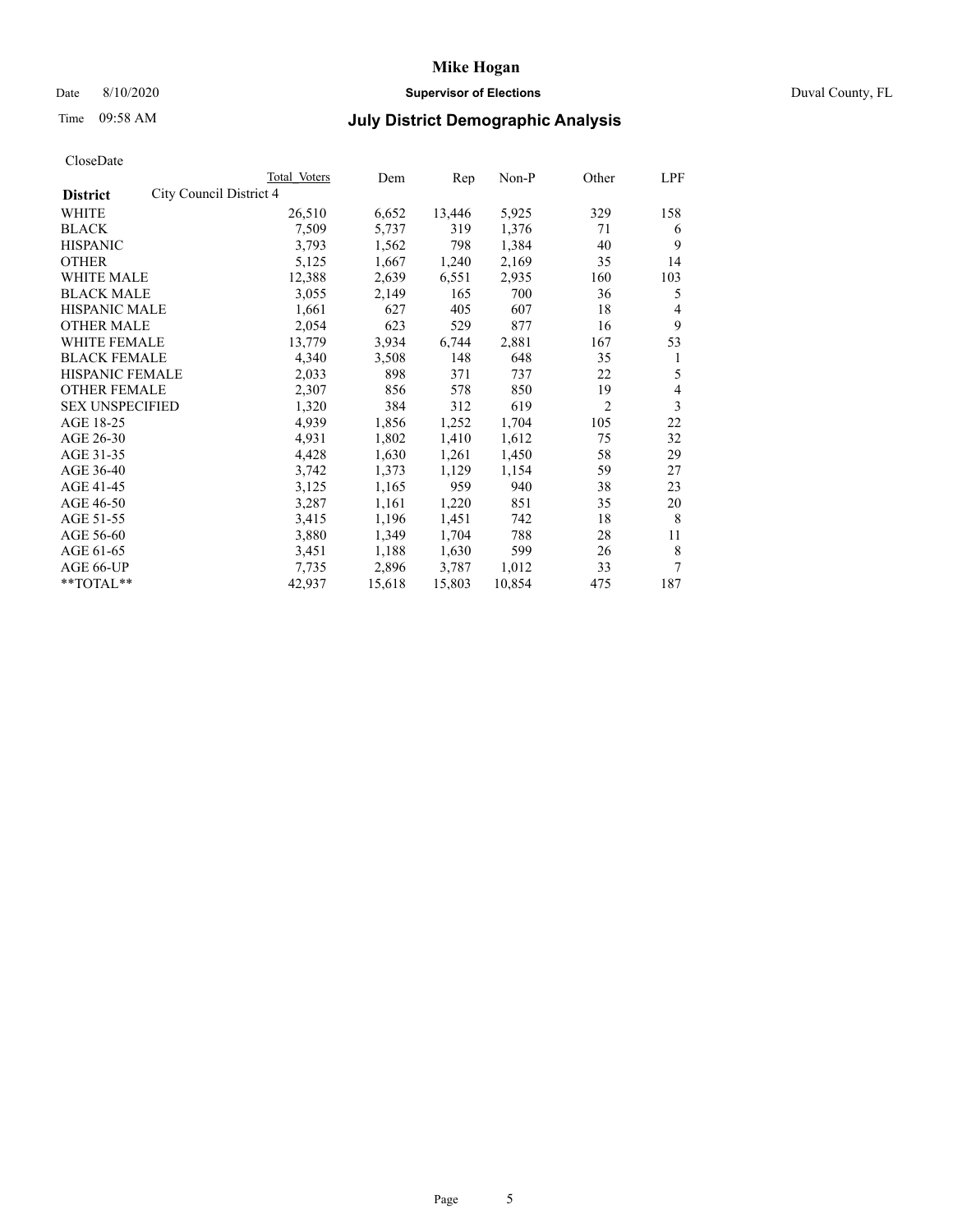# Date 8/10/2020 **Supervisor of Elections** Duval County, FL

# Time 09:58 AM **July District Demographic Analysis**

| Total Voters | Dem                     | Rep    | Non-P | Other | LPF            |
|--------------|-------------------------|--------|-------|-------|----------------|
|              |                         |        |       |       |                |
| 28,182       | 8,183                   | 14,270 | 5,339 | 248   | 142            |
| 6,750        | 5,266                   | 259    | 1,177 | 40    | 8              |
| 2,599        | 1,061                   | 612    | 895   | 24    | 7              |
| 3,380        | 1,065                   | 906    | 1,367 | 35    | 7              |
| 12,932       | 3,252                   | 6,793  | 2,675 | 112   | 100            |
| 2,749        | 1,994                   | 138    | 592   | 20    | 5              |
| 1,162        | 449                     | 306    | 392   | 10    | 5              |
| 1,318        | 381                     | 422    | 501   | 12    | $\overline{2}$ |
| 14,918       | 4,834                   | 7,347  | 2,563 | 135   | 39             |
| 3,899        | 3,199                   | 118    | 560   | 19    | 3              |
| 1,366        | 584                     | 291    | 475   | 14    | $\overline{2}$ |
| 1,464        | 542                     | 389    | 514   | 15    | 4              |
| 1,102        | 340                     | 243    | 505   | 10    | 4              |
| 3,940        | 1,542                   | 1,103  | 1,203 | 77    | 15             |
| 3,865        | 1,449                   | 1,117  | 1,213 | 50    | 36             |
| 3,974        | 1,597                   | 1,231  | 1,080 | 38    | 28             |
| 3,392        | 1,268                   | 1,080  | 985   | 32    | 27             |
| 2,851        | 1,068                   | 936    | 795   | 35    | 17             |
| 3,132        | 1,142                   | 1,221  | 739   | 19    | 11             |
| 3,184        | 1,091                   | 1,418  | 650   | 15    | 10             |
| 3,675        | 1,368                   | 1,665  | 601   | 32    | 9              |
| 3,660        | 1,444                   | 1,693  | 503   | 18    | $\overline{2}$ |
| 9,236        | 3,606                   | 4,583  | 1,007 | 31    | 9              |
| 40,911       | 15,575                  | 16,047 | 8,778 | 347   | 164            |
|              | City Council District 5 |        |       |       |                |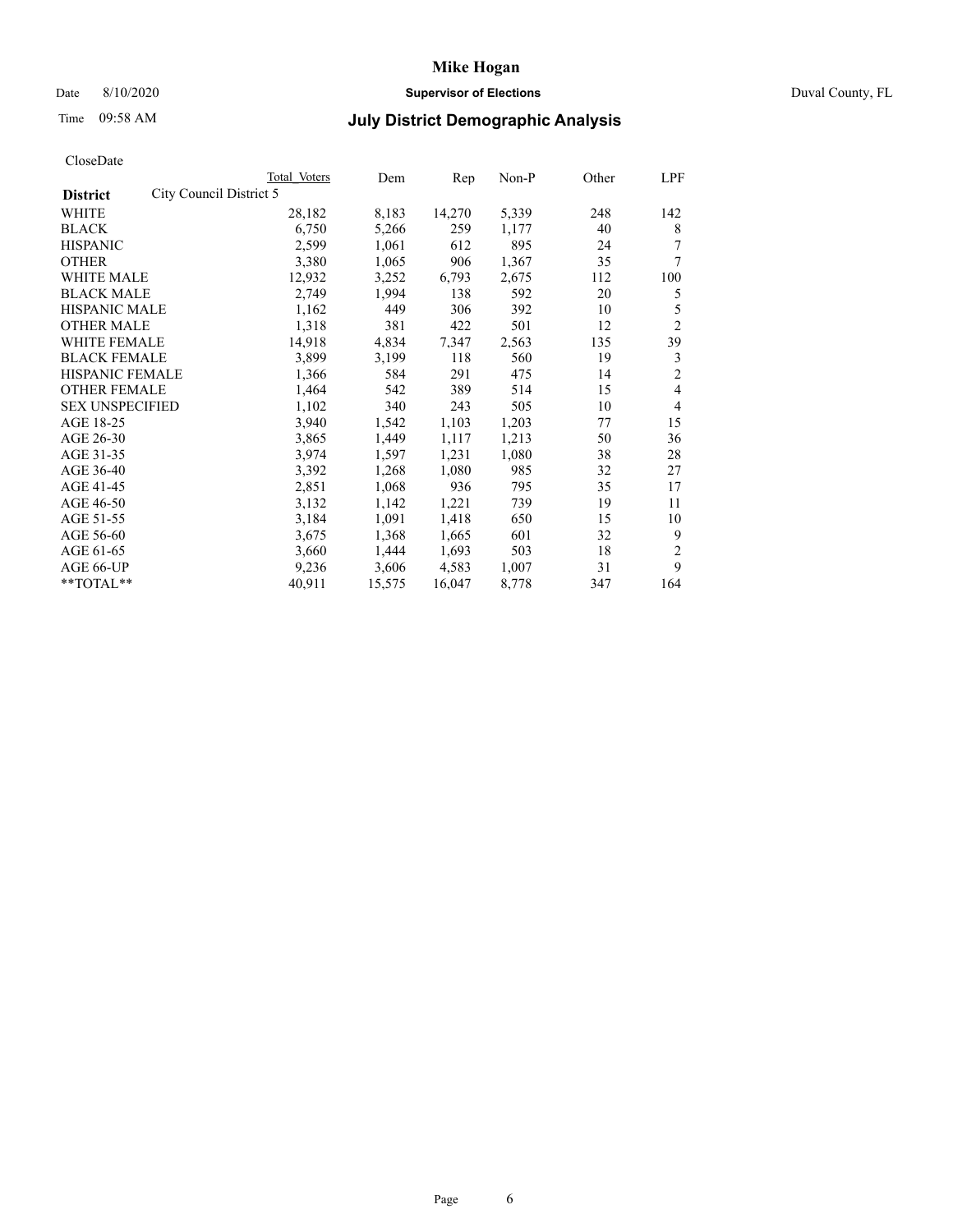# Date 8/10/2020 **Supervisor of Elections** Duval County, FL

# Time 09:58 AM **July District Demographic Analysis**

| Total Voters                                                                                                                                                                     | Dem                     | Rep    | $Non-P$ | Other | LPF            |
|----------------------------------------------------------------------------------------------------------------------------------------------------------------------------------|-------------------------|--------|---------|-------|----------------|
|                                                                                                                                                                                  |                         |        |         |       |                |
| 41,395                                                                                                                                                                           | 9,117                   | 24,034 | 7,671   | 363   | 210            |
| 3,694                                                                                                                                                                            | 2,763                   | 209    | 685     | 34    | 3              |
| 2,890                                                                                                                                                                            | 975                     | 904    | 968     | 35    | 8              |
| 4,330                                                                                                                                                                            | 1,217                   | 1,446  | 1,607   | 46    | 14             |
| 19,460                                                                                                                                                                           | 3,537                   | 11,711 | 3,908   | 166   | 138            |
| 1,659                                                                                                                                                                            | 1,157                   | 126    | 358     | 18    | $\mathbf{0}$   |
| 1,294                                                                                                                                                                            | 391                     | 450    | 426     | 20    | 7              |
| 1,748                                                                                                                                                                            | 451                     | 610    | 663     | 16    | 8              |
| 21,569                                                                                                                                                                           | 5,506                   | 12,124 | 3,673   | 195   | 71             |
| 1,990                                                                                                                                                                            | 1,575                   | 80     | 316     | 16    | 3              |
| 1,540                                                                                                                                                                            | 567                     | 444    | 513     | 15    | 1              |
| 2,011                                                                                                                                                                            | 658                     | 686    | 640     | 22    | 5              |
| 1,038                                                                                                                                                                            | 230                     | 362    | 434     | 10    | $\overline{2}$ |
| 5,192                                                                                                                                                                            | 1,391                   | 2,136  | 1,546   | 99    | 20             |
| 3,996                                                                                                                                                                            | 1,069                   | 1,661  | 1,165   | 68    | 33             |
| 4,365                                                                                                                                                                            | 1,187                   | 1,858  | 1,223   | 43    | 54             |
| 4,163                                                                                                                                                                            | 1,085                   | 1,811  | 1,172   | 55    | 40             |
| 3,783                                                                                                                                                                            | 990                     | 1,684  | 1,049   | 36    | 24             |
| 4,202                                                                                                                                                                            | 1,061                   | 2,138  | 948     | 34    | 21             |
| 4,441                                                                                                                                                                            | 1,022                   | 2,487  | 884     | 36    | 12             |
| 5,024                                                                                                                                                                            | 1,237                   | 2,903  | 855     | 23    | 6              |
| 4,813                                                                                                                                                                            | 1,370                   | 2,738  | 671     | 22    | 12             |
| 12,323                                                                                                                                                                           | 3,660                   | 7,174  | 1,415   | 62    | 12             |
| 52,309                                                                                                                                                                           | 14,072                  | 26,593 | 10,931  | 478   | 235            |
| <b>BLACK MALE</b><br><b>HISPANIC MALE</b><br><b>OTHER MALE</b><br><b>WHITE FEMALE</b><br><b>BLACK FEMALE</b><br>HISPANIC FEMALE<br><b>OTHER FEMALE</b><br><b>SEX UNSPECIFIED</b> | City Council District 6 |        |         |       |                |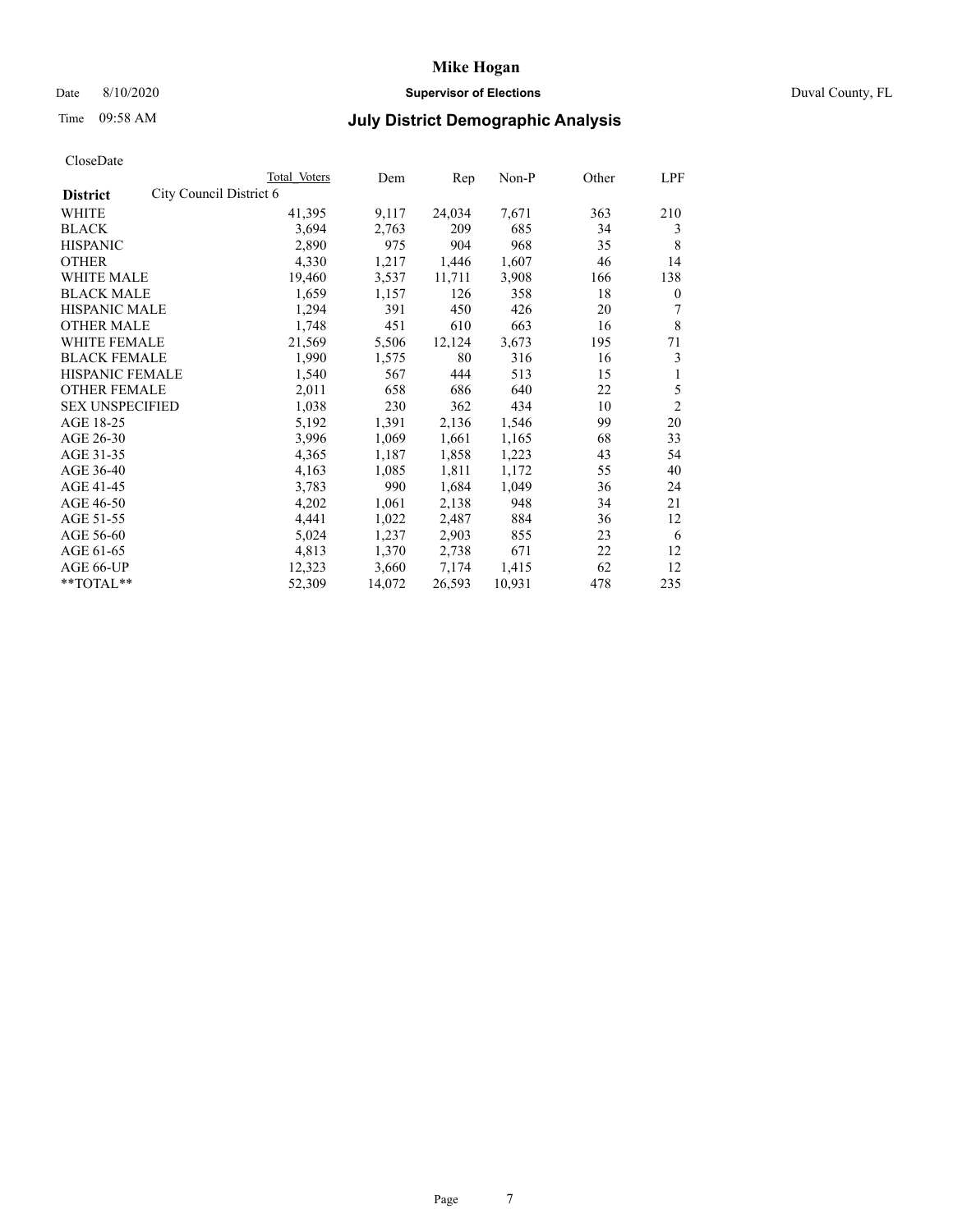# Date 8/10/2020 **Supervisor of Elections** Duval County, FL

# Time 09:58 AM **July District Demographic Analysis**

|                                            | Total Voters | Dem    | Rep   | $Non-P$ | Other | LPF            |
|--------------------------------------------|--------------|--------|-------|---------|-------|----------------|
| City Council District 7<br><b>District</b> |              |        |       |         |       |                |
| WHITE                                      | 12,781       | 3,492  | 6,024 | 2,979   | 208   | 78             |
| <b>BLACK</b>                               | 25,454       | 21,509 | 781   | 3,032   | 120   | 12             |
| <b>HISPANIC</b>                            | 1,453        | 654    | 258   | 518     | 15    | 8              |
| <b>OTHER</b>                               | 2,927        | 1,324  | 401   | 1,164   | 25    | 13             |
| <b>WHITE MALE</b>                          | 6,301        | 1,494  | 3,131 | 1,528   | 98    | 50             |
| <b>BLACK MALE</b>                          | 10,373       | 8,334  | 424   | 1,548   | 59    | 8              |
| <b>HISPANIC MALE</b>                       | 666          | 272    | 138   | 243     | 6     | 7              |
| <b>OTHER MALE</b>                          | 1,046        | 458    | 159   | 415     | 8     | 6              |
| WHITE FEMALE                               | 6,312        | 1,953  | 2,825 | 1,397   | 109   | 28             |
| <b>BLACK FEMALE</b>                        | 14,638       | 12,849 | 342   | 1,385   | 59    | 3              |
| <b>HISPANIC FEMALE</b>                     | 754          | 368    | 117   | 259     | 9     | 1              |
| <b>OTHER FEMALE</b>                        | 1,269        | 670    | 188   | 393     | 12    | 6              |
| <b>SEX UNSPECIFIED</b>                     | 1,255        | 581    | 140   | 524     | 8     | $\overline{2}$ |
| AGE 18-25                                  | 4,925        | 2,734  | 595   | 1,515   | 65    | 16             |
| AGE 26-30                                  | 4,187        | 2,442  | 615   | 1,069   | 42    | 19             |
| AGE 31-35                                  | 4,129        | 2,473  | 621   | 962     | 49    | 24             |
| AGE 36-40                                  | 3,943        | 2,445  | 602   | 844     | 38    | 14             |
| AGE 41-45                                  | 3,498        | 2,150  | 601   | 712     | 25    | 10             |
| AGE 46-50                                  | 3,768        | 2,261  | 796   | 673     | 30    | 8              |
| AGE 51-55                                  | 3,689        | 2,386  | 762   | 506     | 30    | 5              |
| AGE 56-60                                  | 3,802        | 2,452  | 816   | 495     | 33    | 6              |
| AGE 61-65                                  | 3,565        | 2,498  | 656   | 382     | 24    | 5              |
| AGE 66-UP                                  | 7,093        | 5,125  | 1,399 | 533     | 32    | 4              |
| $*$ $TOTAL**$                              | 42,615       | 26,979 | 7,464 | 7,693   | 368   | 111            |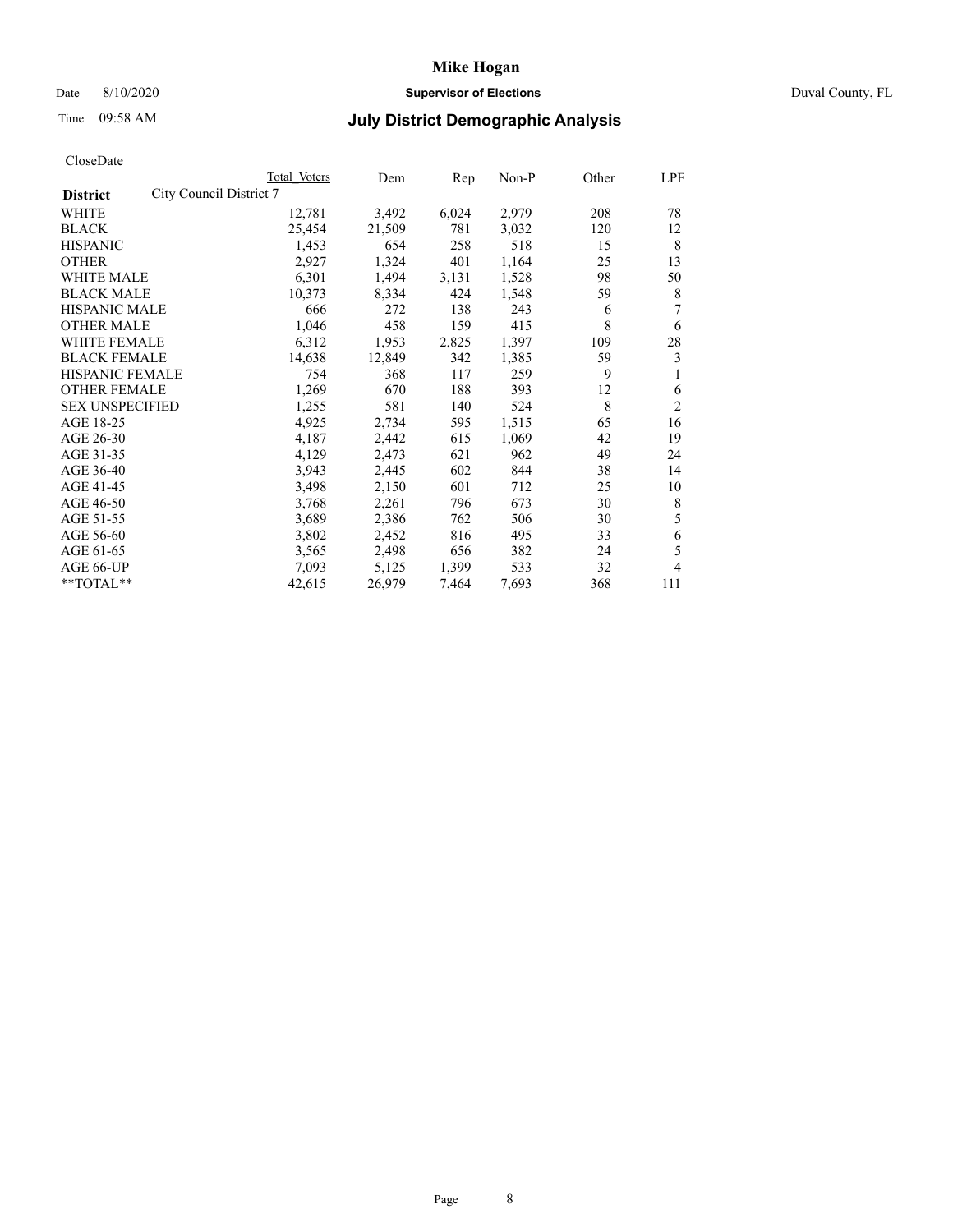Date 8/10/2020 **Supervisor of Elections** Duval County, FL

# **Mike Hogan**

# Time 09:58 AM **July District Demographic Analysis**

|                                                   | Total Voters | Dem    | Rep   | Non-P | Other | LPF            |
|---------------------------------------------------|--------------|--------|-------|-------|-------|----------------|
| <b>City Council District 8</b><br><b>District</b> |              |        |       |       |       |                |
| WHITE                                             | 11,006       | 2,341  | 6,481 | 2,052 | 85    | 47             |
| <b>BLACK</b>                                      | 28,640       | 24,692 | 707   | 3,130 | 97    | 14             |
| <b>HISPANIC</b>                                   | 779          | 327    | 170   | 272   | 8     | 2              |
| <b>OTHER</b>                                      | 2,410        | 1,054  | 300   | 1,038 | 13    | 5              |
| WHITE MALE                                        | 5,134        | 926    | 3,177 | 962   | 40    | 29             |
| <b>BLACK MALE</b>                                 | 11,370       | 9,359  | 377   | 1,566 | 59    | 9              |
| <b>HISPANIC MALE</b>                              | 361          | 137    | 97    | 124   | 2     | 1              |
| <b>OTHER MALE</b>                                 | 802          | 341    | 131   | 324   | 4     | 2              |
| WHITE FEMALE                                      | 5,729        | 1,387  | 3,232 | 1,047 | 45    | 18             |
| <b>BLACK FEMALE</b>                               | 16,811       | 14,980 | 321   | 1,467 | 38    | 5              |
| <b>HISPANIC FEMALE</b>                            | 399          | 184    | 68    | 140   | 6     | 1              |
| <b>OTHER FEMALE</b>                               | 958          | 510    | 128   | 311   | 6     | 3              |
| <b>SEX UNSPECIFIED</b>                            | 1,271        | 590    | 127   | 551   | 3     | $\theta$       |
| AGE 18-25                                         | 5,305        | 3,101  | 602   | 1,550 | 41    | 11             |
| AGE 26-30                                         | 3,822        | 2,356  | 506   | 922   | 24    | 14             |
| AGE 31-35                                         | 3,778        | 2,401  | 548   | 795   | 23    | 11             |
| AGE 36-40                                         | 3,600        | 2,367  | 537   | 670   | 17    | 9              |
| AGE 41-45                                         | 3,216        | 2,216  | 477   | 492   | 26    | 5              |
| AGE 46-50                                         | 3,464        | 2,362  | 600   | 485   | 13    | 4              |
| AGE 51-55                                         | 3,584        | 2,397  | 747   | 412   | 22    | 6              |
| AGE 56-60                                         | 4,017        | 2,692  | 900   | 408   | 14    | 3              |
| AGE 61-65                                         | 3,825        | 2,661  | 834   | 321   | 7     | $\overline{2}$ |
| AGE 66-UP                                         | 8,209        | 5,852  | 1,906 | 432   | 16    | 3              |
| $*$ TOTAL $**$                                    | 42,835       | 28,414 | 7,658 | 6,492 | 203   | 68             |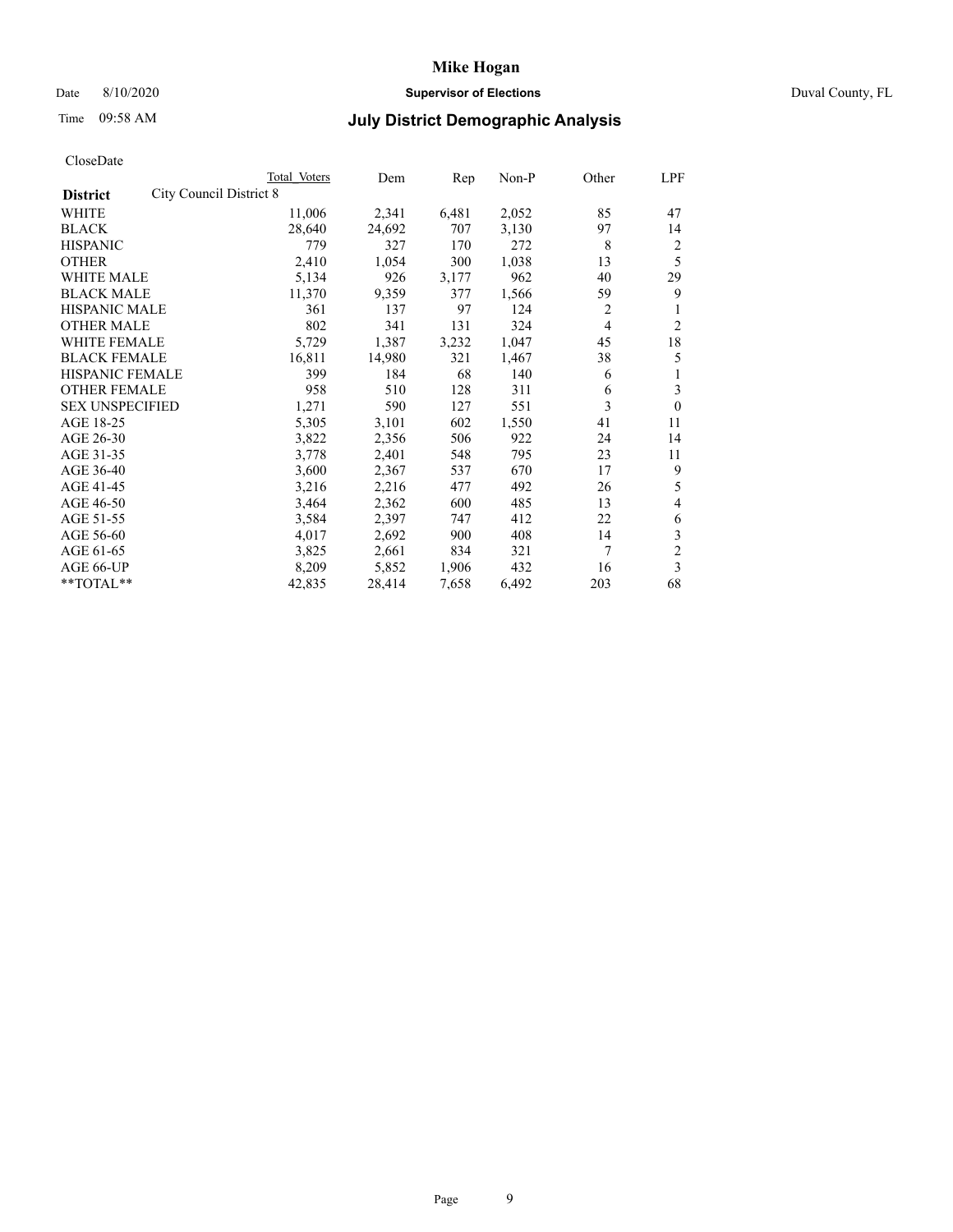## Date 8/10/2020 **Supervisor of Elections** Duval County, FL

# Time 09:58 AM **July District Demographic Analysis**

|                                            | Total Voters | Dem    | Rep   | Non-P | Other | LPF            |
|--------------------------------------------|--------------|--------|-------|-------|-------|----------------|
| City Council District 9<br><b>District</b> |              |        |       |       |       |                |
| WHITE                                      | 11,758       | 3,526  | 5,208 | 2,769 | 177   | 78             |
| <b>BLACK</b>                               | 22,179       | 18,290 | 705   | 3,057 | 110   | 17             |
| <b>HISPANIC</b>                            | 1,712        | 720    | 263   | 704   | 20    | 5              |
| <b>OTHER</b>                               | 3,070        | 1,205  | 526   | 1,298 | 34    | 7              |
| WHITE MALE                                 | 5,397        | 1,385  | 2,568 | 1,304 | 93    | 47             |
| <b>BLACK MALE</b>                          | 8,544        | 6,688  | 323   | 1,464 | 60    | 9              |
| <b>HISPANIC MALE</b>                       | 734          | 282    | 139   | 299   | 11    | 3              |
| <b>OTHER MALE</b>                          | 1,070        | 399    | 209   | 450   | 10    | $\overline{2}$ |
| WHITE FEMALE                               | 6,205        | 2,089  | 2,591 | 1,413 | 82    | 30             |
| <b>BLACK FEMALE</b>                        | 13,222       | 11,298 | 365   | 1,502 | 49    | 8              |
| <b>HISPANIC FEMALE</b>                     | 924          | 415    | 120   | 381   | 6     | $\mathfrak{2}$ |
| <b>OTHER FEMALE</b>                        | 1,400        | 626    | 263   | 487   | 21    | 3              |
| <b>SEX UNSPECIFIED</b>                     | 1,223        | 559    | 124   | 528   | 9     | 3              |
| AGE 18-25                                  | 4,814        | 2,614  | 508   | 1,607 | 72    | 13             |
| AGE 26-30                                  | 4,367        | 2,581  | 539   | 1,170 | 51    | 26             |
| AGE 31-35                                  | 4,087        | 2,501  | 435   | 1,073 | 58    | 20             |
| AGE 36-40                                  | 3,517        | 2,140  | 479   | 846   | 37    | 15             |
| AGE 41-45                                  | 2,957        | 1,840  | 443   | 635   | 30    | 9              |
| AGE 46-50                                  | 2,977        | 1,846  | 522   | 579   | 23    | 7              |
| AGE 51-55                                  | 3,017        | 1,861  | 608   | 525   | 20    | 3              |
| AGE 56-60                                  | 3,379        | 2,162  | 753   | 438   | 20    | 6              |
| AGE 61-65                                  | 3,075        | 1,960  | 720   | 380   | 11    | 4              |
| AGE 66-UP                                  | 6,519        | 4,233  | 1,693 | 570   | 19    | 4              |
| $*$ TOTAL $**$                             | 38,719       | 23,741 | 6,702 | 7,828 | 341   | 107            |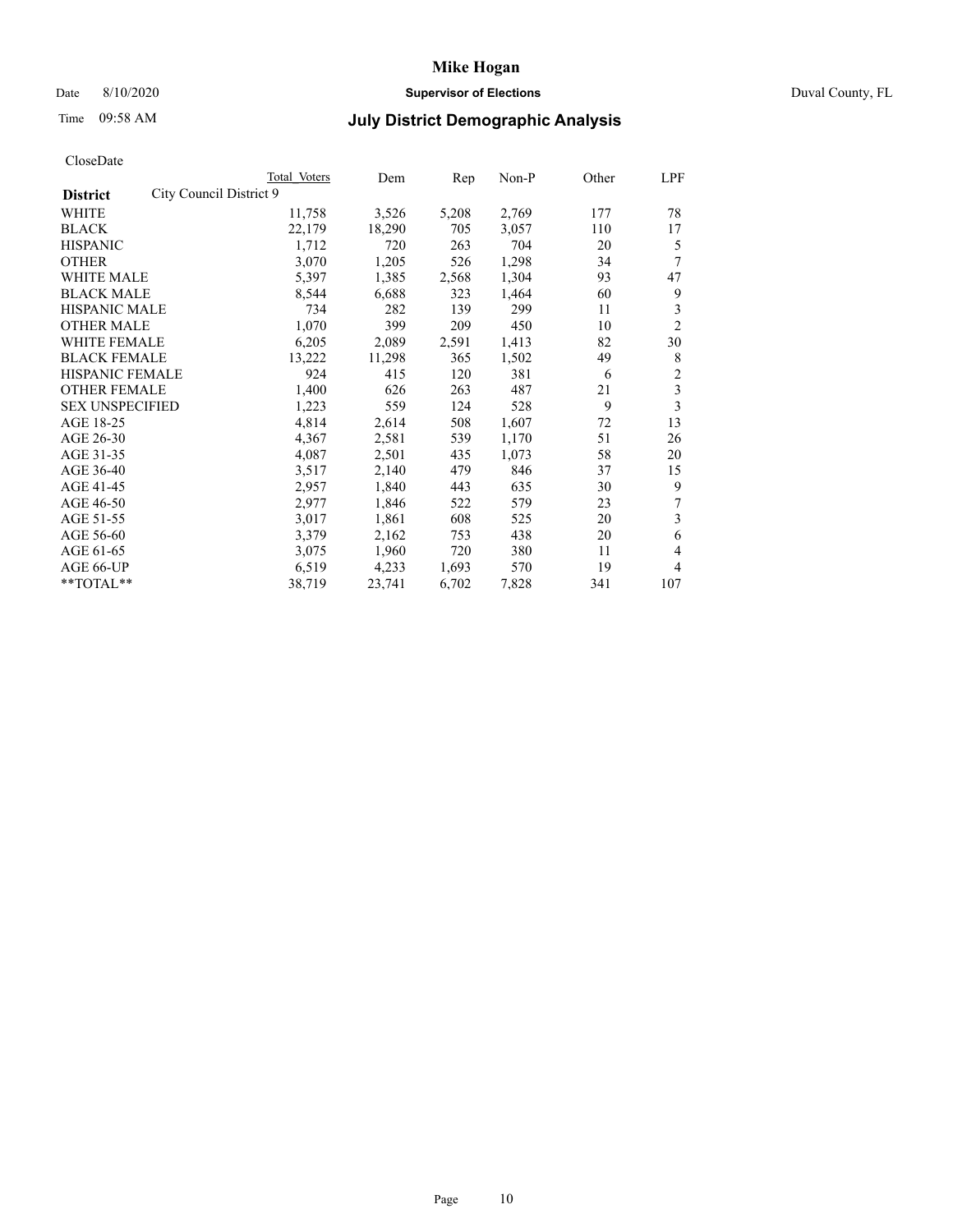## Date 8/10/2020 **Supervisor of Elections** Duval County, FL

# Time 09:58 AM **July District Demographic Analysis**

|                        |                          | Total Voters | Dem    | Rep   | Non-P | Other          | LPF            |
|------------------------|--------------------------|--------------|--------|-------|-------|----------------|----------------|
| <b>District</b>        | City Council District 10 |              |        |       |       |                |                |
| WHITE                  |                          | 11,995       | 2,897  | 6,277 | 2,613 | 148            | 60             |
| <b>BLACK</b>           |                          | 25,893       | 21,949 | 718   | 3,080 | 134            | 12             |
| <b>HISPANIC</b>        |                          | 1,921        | 837    | 355   | 702   | 22             | 5              |
| <b>OTHER</b>           |                          | 3,261        | 1,239  | 700   | 1,293 | 23             | 6              |
| WHITE MALE             |                          | 5,499        | 1,134  | 3,032 | 1,226 | 64             | 43             |
| <b>BLACK MALE</b>      |                          | 10,172       | 8,181  | 389   | 1,526 | 69             | 7              |
| <b>HISPANIC MALE</b>   |                          | 868          | 321    | 187   | 347   | 10             | 3              |
| <b>OTHER MALE</b>      |                          | 1,204        | 431    | 295   | 467   | 8              | 3              |
| WHITE FEMALE           |                          | 6,349        | 1,727  | 3,183 | 1,340 | 82             | 17             |
| <b>BLACK FEMALE</b>    |                          | 15,302       | 13,440 | 320   | 1,474 | 63             | 5              |
| HISPANIC FEMALE        |                          | 1,008        | 495    | 161   | 338   | 12             | $\overline{c}$ |
| <b>OTHER FEMALE</b>    |                          | 1,452        | 611    | 337   | 489   | 12             | 3              |
| <b>SEX UNSPECIFIED</b> |                          | 1,216        | 582    | 146   | 481   | $\overline{7}$ | $\theta$       |
| AGE 18-25              |                          | 5,027        | 2,756  | 578   | 1,606 | 73             | 14             |
| AGE 26-30              |                          | 4,121        | 2,365  | 573   | 1,118 | 47             | 18             |
| AGE 31-35              |                          | 3,857        | 2,322  | 550   | 927   | 43             | 15             |
| AGE 36-40              |                          | 3,527        | 2,198  | 498   | 801   | 22             | 8              |
| AGE 41-45              |                          | 3,272        | 2,059  | 542   | 634   | 32             | $\mathfrak s$  |
| AGE 46-50              |                          | 3,479        | 2,198  | 675   | 573   | 25             | 8              |
| AGE 51-55              |                          | 3,432        | 2,189  | 697   | 519   | 21             | 6              |
| AGE 56-60              |                          | 3,902        | 2,462  | 898   | 520   | 21             | 1              |
| AGE 61-65              |                          | 3,595        | 2,264  | 900   | 411   | 19             | 1              |
| AGE 66-UP              |                          | 8,851        | 6,105  | 2,139 | 576   | 24             | 7              |
| **TOTAL**              |                          | 43,070       | 26,922 | 8,050 | 7,688 | 327            | 83             |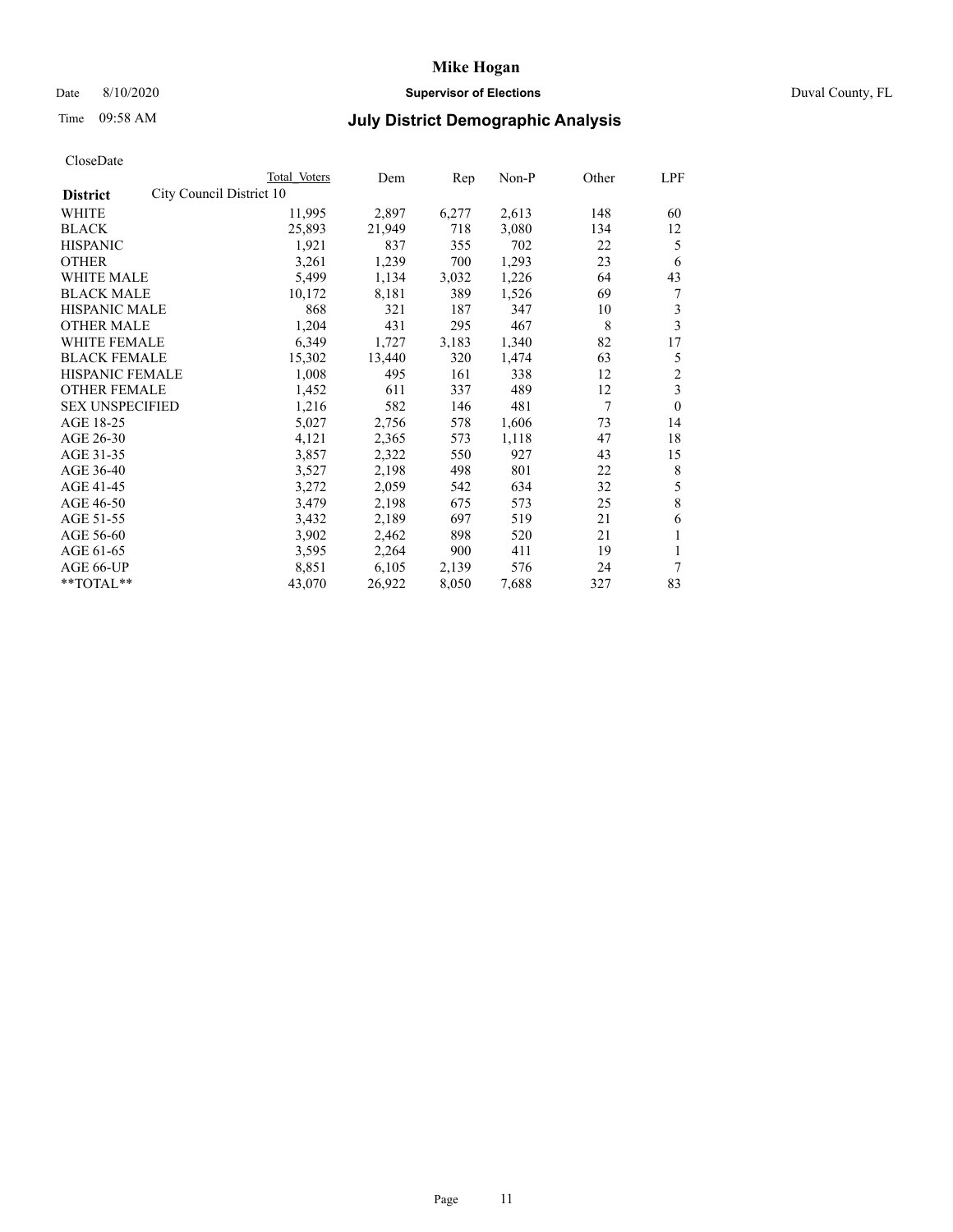# Date 8/10/2020 **Supervisor of Elections** Duval County, FL

# Time 09:58 AM **July District Demographic Analysis**

|                                             | Total Voters | Dem    | Rep    | $Non-P$ | Other | <b>LPF</b>     |
|---------------------------------------------|--------------|--------|--------|---------|-------|----------------|
| City Council District 11<br><b>District</b> |              |        |        |         |       |                |
| WHITE                                       | 35,653       | 8,604  | 18,398 | 7,922   | 555   | 174            |
| <b>BLACK</b>                                | 8,062        | 5,926  | 347    | 1,661   | 118   | 10             |
| <b>HISPANIC</b>                             | 4,053        | 1,575  | 996    | 1,428   | 41    | 13             |
| <b>OTHER</b>                                | 6,728        | 2,260  | 1,614  | 2,753   | 79    | 22             |
| WHITE MALE                                  | 16,210       | 3,274  | 8,753  | 3,834   | 235   | 114            |
| <b>BLACK MALE</b>                           | 3,297        | 2,156  | 189    | 887     | 62    | 3              |
| <b>HISPANIC MALE</b>                        | 1,787        | 642    | 451    | 668     | 18    | 8              |
| <b>OTHER MALE</b>                           | 2,746        | 833    | 709    | 1,160   | 29    | 15             |
| WHITE FEMALE                                | 19,035       | 5,233  | 9,478  | 3,953   | 313   | 58             |
| <b>BLACK FEMALE</b>                         | 4,651        | 3,687  | 153    | 749     | 55    | 7              |
| HISPANIC FEMALE                             | 2,185        | 893    | 531    | 734     | 23    | 4              |
| <b>OTHER FEMALE</b>                         | 3,195        | 1,221  | 771    | 1,154   | 43    | 6              |
| <b>SEX UNSPECIFIED</b>                      | 1,390        | 426    | 320    | 625     | 15    | $\overline{4}$ |
| AGE 18-25                                   | 7,240        | 2,680  | 2,171  | 2,175   | 172   | 42             |
| AGE 26-30                                   | 6,821        | 2,509  | 2,112  | 2,007   | 153   | 40             |
| AGE 31-35                                   | 5,617        | 1,988  | 1,741  | 1,751   | 91    | 46             |
| AGE 36-40                                   | 4,740        | 1,652  | 1,506  | 1,492   | 59    | 31             |
| AGE 41-45                                   | 4,230        | 1,497  | 1,458  | 1,199   | 57    | 19             |
| AGE 46-50                                   | 4,456        | 1,382  | 1,777  | 1,218   | 64    | 15             |
| AGE 51-55                                   | 4,165        | 1,317  | 1,834  | 970     | 38    | 6              |
| AGE 56-60                                   | 4,211        | 1,268  | 2,017  | 883     | 39    | $\overline{4}$ |
| AGE 61-65                                   | 3,570        | 1,117  | 1,762  | 649     | 37    | 5              |
| AGE 66-UP                                   | 9,438        | 2,953  | 4,975  | 1,416   | 83    | 11             |
| **TOTAL**                                   | 54,496       | 18,365 | 21,355 | 13,764  | 793   | 219            |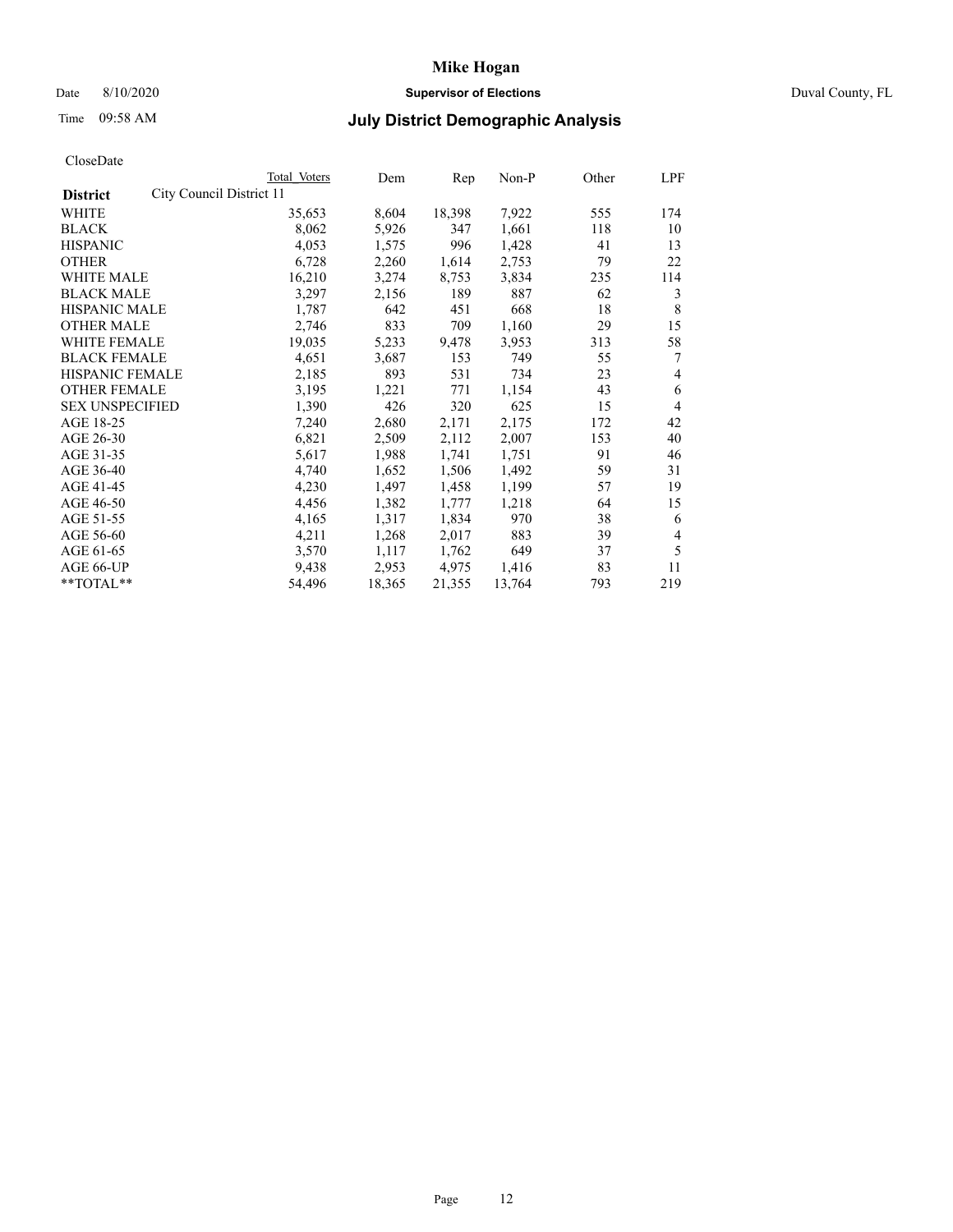# Date 8/10/2020 **Supervisor of Elections** Duval County, FL

# Time 09:58 AM **July District Demographic Analysis**

|                                             | Total Voters | Dem    | Rep    | Non-P | Other | LPF            |
|---------------------------------------------|--------------|--------|--------|-------|-------|----------------|
| City Council District 12<br><b>District</b> |              |        |        |       |       |                |
| WHITE                                       | 25,541       | 4,529  | 16,021 | 4,637 | 237   | 117            |
| <b>BLACK</b>                                | 13,368       | 10,601 | 542    | 2,114 | 104   | 7              |
| <b>HISPANIC</b>                             | 2,499        | 964    | 592    | 912   | 27    | 4              |
| <b>OTHER</b>                                | 3,479        | 1,029  | 1,095  | 1,308 | 40    | 7              |
| WHITE MALE                                  | 11,968       | 1,794  | 7,769  | 2,222 | 117   | 66             |
| <b>BLACK MALE</b>                           | 5,565        | 4,142  | 305    | 1,057 | 57    | 4              |
| <b>HISPANIC MALE</b>                        | 1,175        | 418    | 320    | 424   | 11    | 2              |
| <b>OTHER MALE</b>                           | 1,269        | 348    | 445    | 454   | 18    | 4              |
| WHITE FEMALE                                | 13,250       | 2,683  | 8,060  | 2,338 | 119   | 50             |
| <b>BLACK FEMALE</b>                         | 7,565        | 6,295  | 225    | 995   | 47    | 3              |
| HISPANIC FEMALE                             | 1,268        | 519    | 261    | 470   | 16    | $\mathfrak{2}$ |
| <b>OTHER FEMALE</b>                         | 1,640        | 548    | 529    | 544   | 17    | $\mathfrak{2}$ |
| <b>SEX UNSPECIFIED</b>                      | 1,185        | 376    | 336    | 465   | 6     | $\overline{2}$ |
| AGE 18-25                                   | 5,145        | 1,841  | 1,580  | 1,619 | 89    | 16             |
| AGE 26-30                                   | 3,976        | 1,435  | 1,277  | 1,184 | 58    | 22             |
| AGE 31-35                                   | 4,037        | 1,511  | 1,359  | 1,109 | 39    | 19             |
| AGE 36-40                                   | 3,866        | 1,523  | 1,344  | 934   | 45    | 20             |
| AGE 41-45                                   | 3,713        | 1,533  | 1,292  | 842   | 29    | 17             |
| AGE 46-50                                   | 4,008        | 1,629  | 1,604  | 715   | 48    | 12             |
| AGE 51-55                                   | 4,242        | 1,737  | 1,771  | 701   | 23    | 10             |
| AGE 56-60                                   | 4,475        | 1,713  | 2,106  | 629   | 21    | 6              |
| AGE 61-65                                   | 3,748        | 1,426  | 1,819  | 479   | 16    | 8              |
| AGE 66-UP                                   | 7,668        | 2,771  | 4,097  | 756   | 39    | 5              |
| **TOTAL**                                   | 44,887       | 17,123 | 18,250 | 8,971 | 408   | 135            |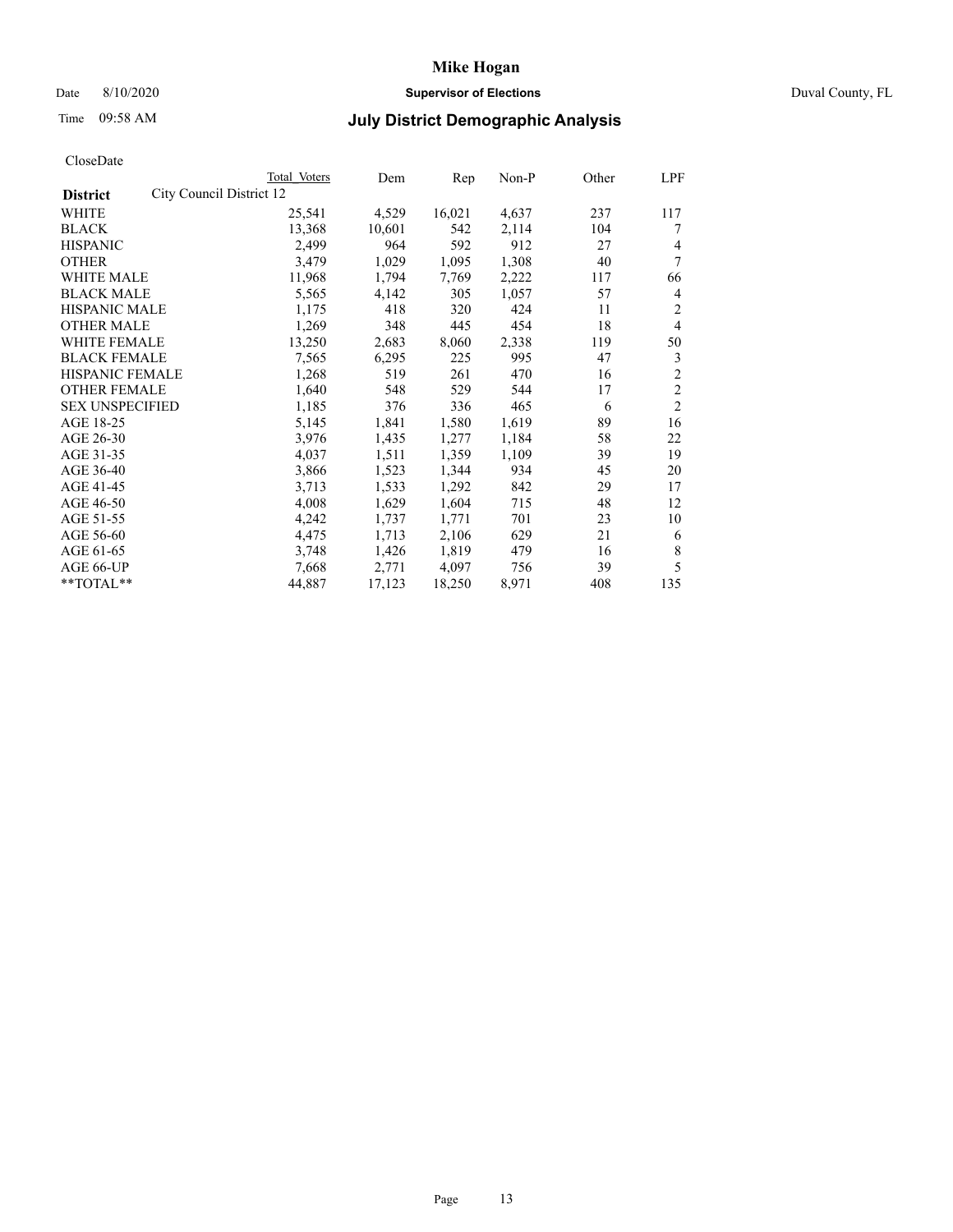# Date 8/10/2020 **Supervisor of Elections** Duval County, FL

# Time 09:58 AM **July District Demographic Analysis**

|                        |                          | <b>Total Voters</b> | Dem    | Rep    | $Non-P$ | Other | <b>LPF</b>     |
|------------------------|--------------------------|---------------------|--------|--------|---------|-------|----------------|
| <b>District</b>        | City Council District 13 |                     |        |        |         |       |                |
| WHITE                  |                          | 41,082              | 10,217 | 21,192 | 9,015   | 437   | 221            |
| <b>BLACK</b>           |                          | 2,543               | 1,846  | 156    | 503     | 31    | 7              |
| <b>HISPANIC</b>        |                          | 1,541               | 567    | 472    | 480     | 17    | 5              |
| <b>OTHER</b>           |                          | 2,845               | 800    | 942    | 1,047   | 38    | 18             |
| WHITE MALE             |                          | 19,678              | 3,943  | 10,666 | 4,719   | 201   | 149            |
| <b>BLACK MALE</b>      |                          | 1,129               | 732    | 91     | 283     | 19    | 4              |
| <b>HISPANIC MALE</b>   |                          | 689                 | 201    | 243    | 234     | 8     | 3              |
| <b>OTHER MALE</b>      |                          | 1,026               | 264    | 370    | 367     | 17    | 8              |
| WHITE FEMALE           |                          | 21,001              | 6,177  | 10,335 | 4,184   | 234   | 71             |
| <b>BLACK FEMALE</b>    |                          | 1,367               | 1,079  | 63     | 211     | 12    | $\overline{2}$ |
| HISPANIC FEMALE        |                          | 821                 | 353    | 218    | 239     | 9     | $\overline{c}$ |
| <b>OTHER FEMALE</b>    |                          | 1,280               | 410    | 448    | 401     | 14    | 7              |
| <b>SEX UNSPECIFIED</b> |                          | 1,018               | 271    | 328    | 405     | 9     | 5              |
| AGE 18-25              |                          | 4,526               | 1,265  | 1,699  | 1,425   | 105   | 32             |
| AGE 26-30              |                          | 4,527               | 1,219  | 1,800  | 1,397   | 73    | 38             |
| AGE 31-35              |                          | 4,507               | 1,266  | 1,721  | 1,405   | 69    | 46             |
| AGE 36-40              |                          | 4,276               | 1,138  | 1,728  | 1,327   | 42    | 41             |
| AGE 41-45              |                          | 3,519               | 920    | 1,527  | 1,013   | 37    | 22             |
| AGE 46-50              |                          | 3,799               | 965    | 1,852  | 920     | 37    | 25             |
| AGE 51-55              |                          | 3,806               | 918    | 2,103  | 737     | 32    | 16             |
| AGE 56-60              |                          | 4,456               | 1,119  | 2,496  | 786     | 41    | 14             |
| AGE 61-65              |                          | 4,226               | 1,263  | 2,272  | 653     | 30    | 8              |
| AGE 66-UP              |                          | 10,360              | 3,356  | 5,561  | 1,377   | 57    | 9              |
| **TOTAL**              |                          | 48,011              | 13,430 | 22,762 | 11,045  | 523   | 251            |
|                        |                          |                     |        |        |         |       |                |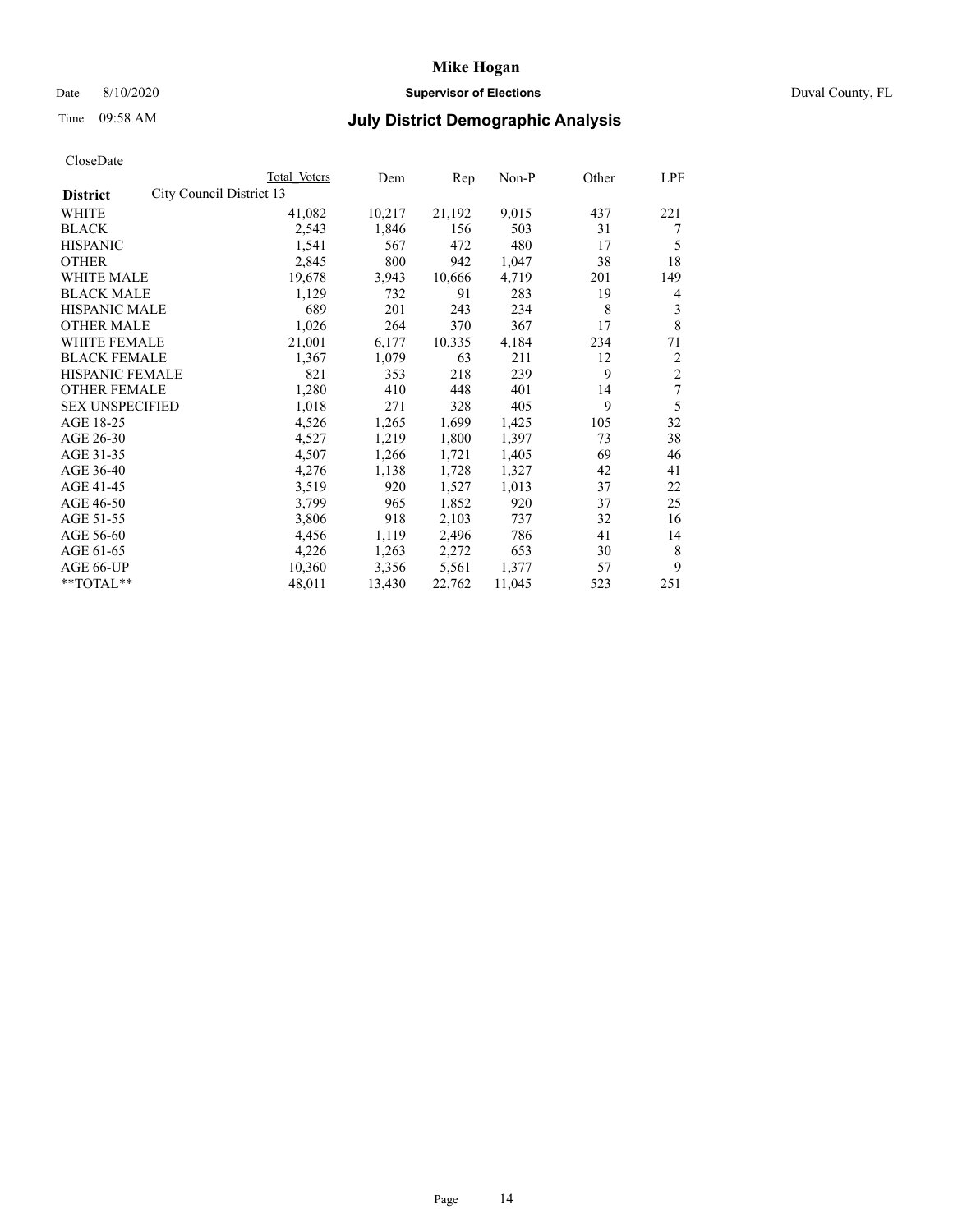# Date 8/10/2020 **Supervisor of Elections** Duval County, FL

# Time 09:58 AM **July District Demographic Analysis**

|                                             | Total Voters | Dem    | Rep    | Non-P | Other | LPF            |
|---------------------------------------------|--------------|--------|--------|-------|-------|----------------|
| City Council District 14<br><b>District</b> |              |        |        |       |       |                |
| WHITE                                       | 33,556       | 10,175 | 16,510 | 6,275 | 412   | 184            |
| <b>BLACK</b>                                | 7,352        | 5,653  | 342    | 1,290 | 61    | 6              |
| <b>HISPANIC</b>                             | 2,635        | 1,140  | 607    | 844   | 34    | 10             |
| <b>OTHER</b>                                | 3,608        | 1,158  | 1,007  | 1,364 | 64    | 15             |
| WHITE MALE                                  | 15,610       | 4,076  | 8,054  | 3,167 | 193   | 120            |
| <b>BLACK MALE</b>                           | 2,991        | 2,124  | 178    | 653   | 32    | 4              |
| <b>HISPANIC MALE</b>                        | 1,208        | 483    | 313    | 390   | 16    | 6              |
| <b>OTHER MALE</b>                           | 1,414        | 419    | 436    | 522   | 28    | 9              |
| WHITE FEMALE                                | 17,608       | 6,013  | 8,286  | 3,034 | 215   | 60             |
| <b>BLACK FEMALE</b>                         | 4,232        | 3,437  | 156    | 608   | 29    | $\overline{c}$ |
| HISPANIC FEMALE                             | 1,373        | 633    | 280    | 439   | 18    | 3              |
| <b>OTHER FEMALE</b>                         | 1,647        | 589    | 480    | 544   | 31    | 3              |
| <b>SEX UNSPECIFIED</b>                      | 1,068        | 352    | 283    | 416   | 9     | 8              |
| AGE 18-25                                   | 4,374        | 1,680  | 1,190  | 1,377 | 106   | 21             |
| AGE 26-30                                   | 4,937        | 1,997  | 1,464  | 1,362 | 83    | 31             |
| AGE 31-35                                   | 5,199        | 2,103  | 1,583  | 1,380 | 85    | 48             |
| AGE 36-40                                   | 4,385        | 1,809  | 1,260  | 1,209 | 65    | 42             |
| AGE 41-45                                   | 3,580        | 1,346  | 1,233  | 914   | 60    | 27             |
| AGE 46-50                                   | 3,526        | 1,295  | 1,473  | 714   | 32    | 12             |
| AGE 51-55                                   | 3,695        | 1,355  | 1,588  | 712   | 29    | 11             |
| AGE 56-60                                   | 4,027        | 1,485  | 1,909  | 592   | 31    | 10             |
| AGE 61-65                                   | 3,951        | 1,503  | 1,911  | 505   | 27    | 5              |
| AGE 66-UP                                   | 9,473        | 3,552  | 4,852  | 1,008 | 53    | 8              |
| **TOTAL**                                   | 47,151       | 18,126 | 18,466 | 9,773 | 571   | 215            |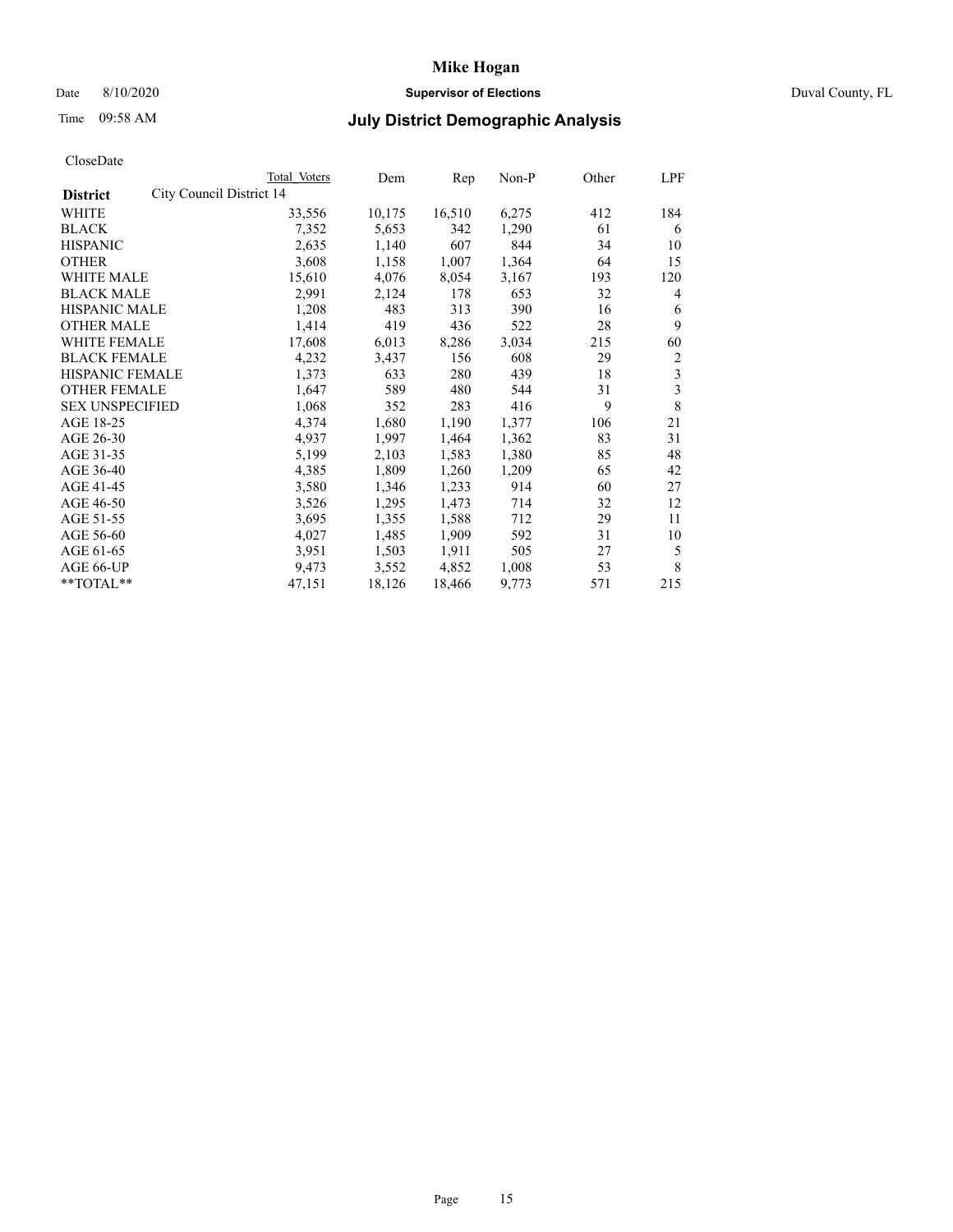# Date 8/10/2020 **Supervisor of Elections** Duval County, FL

# Time 09:58 AM **July District Demographic Analysis**

|                        |               | Total Voters | Dem      | Rep              | Non-P    | Other | LPF      |
|------------------------|---------------|--------------|----------|------------------|----------|-------|----------|
| <b>District</b>        | Isle of Palms |              |          |                  |          |       |          |
| WHITE                  |               | 951          | 118      | 672              | 156      | 4     |          |
| <b>BLACK</b>           |               | $\Omega$     | $\theta$ | $\boldsymbol{0}$ | $\theta$ | 0     | $\theta$ |
| <b>HISPANIC</b>        |               | 15           | 4        | 5                | 6        | 0     | $\theta$ |
| <b>OTHER</b>           |               | 45           | 5        | 24               | 15       |       | $\Omega$ |
| WHITE MALE             |               | 484          | 46       | 354              | 84       | 0     | $\Omega$ |
| <b>BLACK MALE</b>      |               | $\theta$     | 0        | $\boldsymbol{0}$ | $\theta$ |       | $\Omega$ |
| <b>HISPANIC MALE</b>   |               | 5            | $\theta$ | 3                | 2        | 0     | $\Omega$ |
| <b>OTHER MALE</b>      |               | 13           |          | 6                | 6        | 0     | $\Omega$ |
| <b>WHITE FEMALE</b>    |               | 463          | 72       | 314              | 72       | 4     |          |
| <b>BLACK FEMALE</b>    |               | $\Omega$     | $\theta$ | $\theta$         | $\Omega$ | 0     | 0        |
| <b>HISPANIC FEMALE</b> |               | 9            | 4        | $\overline{c}$   | 3        |       | $\theta$ |
| <b>OTHER FEMALE</b>    |               | 22           | 4        | 12               | 5        |       | $\theta$ |
| <b>SEX UNSPECIFIED</b> |               | 15           | 0        | 10               | 5        | 0     | $\Omega$ |
| AGE 18-25              |               | 87           | 11       | 54               | 22       | 0     | $\Omega$ |
| AGE 26-30              |               | 53           | 2        | 37               | 14       | 0     | $\Omega$ |
| AGE 31-35              |               | 53           | 7        | 31               | 15       | 0     | 0        |
| AGE 36-40              |               | 88           | 7        | 54               | 24       | 2     |          |
| AGE 41-45              |               | 115          | 10       | 79               | 25       |       | 0        |
| AGE 46-50              |               | 112          | 13       | 79               | 19       |       | $\theta$ |
| AGE 51-55              |               | 94           | 11       | 65               | 18       | 0     | $\Omega$ |
| AGE 56-60              |               | 118          | 14       | 87               | 17       | 0     | $\Omega$ |
| AGE 61-65              |               | 77           | 8        | 61               | 8        |       | $\Omega$ |
| AGE 66-UP              |               | 213          | 44       | 153              | 15       |       | 0        |
| **TOTAL**              |               | 1,011        | 127      | 701              | 177      | 5     |          |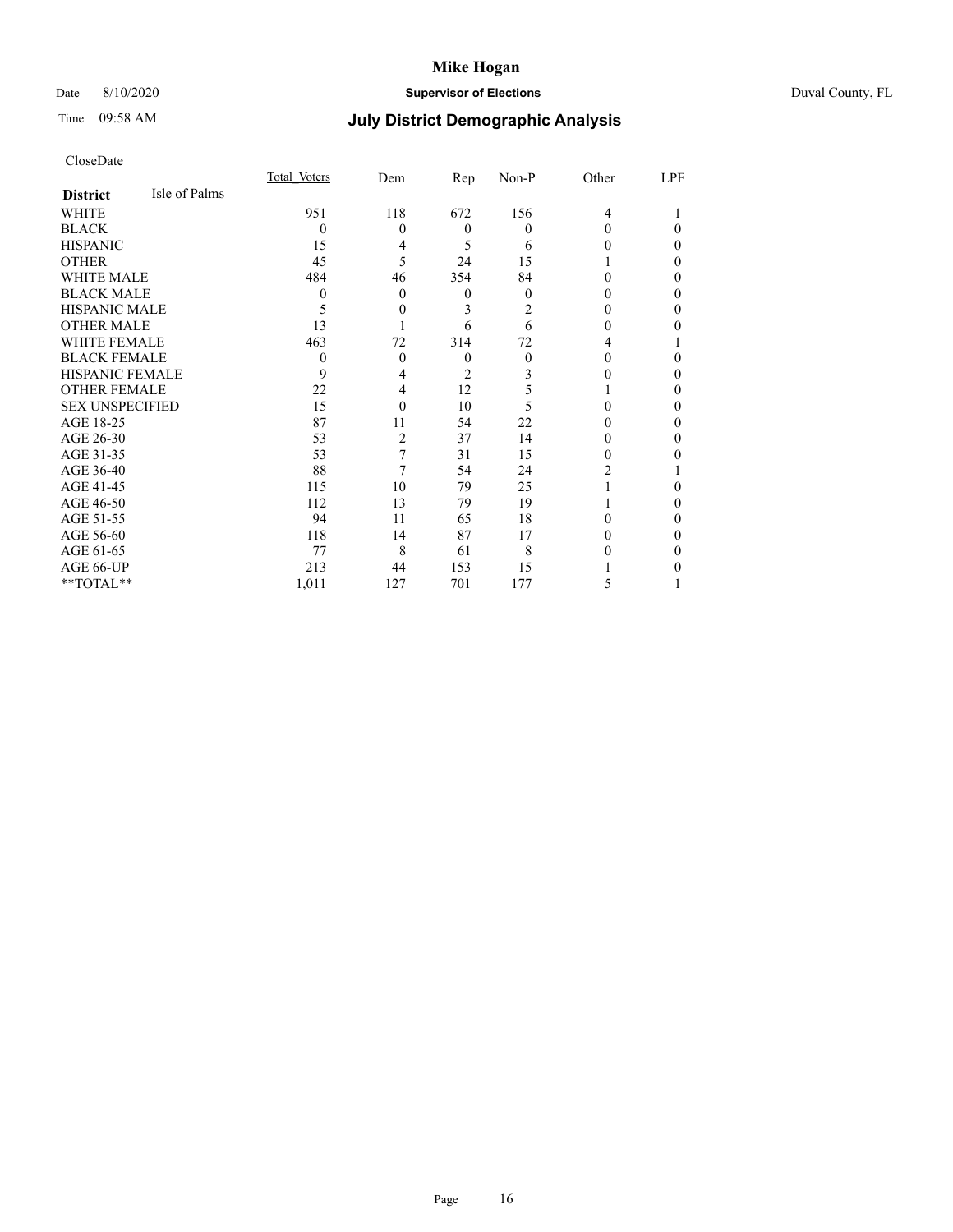# Date 8/10/2020 **Supervisor of Elections** Duval County, FL

# Time 09:58 AM **July District Demographic Analysis**

|                        |                        | Total Voters | Dem   | Rep   | Non-P | Other          | LPF            |
|------------------------|------------------------|--------------|-------|-------|-------|----------------|----------------|
| <b>District</b>        | <b>Bartram Springs</b> |              |       |       |       |                |                |
| WHITE                  |                        | 2,061        | 408   | 1,136 | 479   | 23             | 15             |
| <b>BLACK</b>           |                        | 502          | 376   | 35    | 88    | 3              | 0              |
| <b>HISPANIC</b>        |                        | 250          | 98    | 66    | 85    | $\Omega$       |                |
| <b>OTHER</b>           |                        | 458          | 159   | 119   | 173   | 7              | 0              |
| WHITE MALE             |                        | 963          | 141   | 567   | 235   | 10             | 10             |
| <b>BLACK MALE</b>      |                        | 222          | 146   | 25    | 48    | 3              | 0              |
| <b>HISPANIC MALE</b>   |                        | 120          | 39    | 31    | 49    | 0              |                |
| <b>OTHER MALE</b>      |                        | 193          | 64    | 57    | 70    | 2              | 0              |
| WHITE FEMALE           |                        | 1,078        | 263   | 559   | 238   | 13             | 5              |
| <b>BLACK FEMALE</b>    |                        | 277          | 227   | 10    | 40    | $\Omega$       | 0              |
| <b>HISPANIC FEMALE</b> |                        | 126          | 57    | 34    | 35    | 0              | 0              |
| <b>OTHER FEMALE</b>    |                        | 214          | 79    | 55    | 75    | 5              | 0              |
| <b>SEX UNSPECIFIED</b> |                        | 78           | 25    | 18    | 35    | $\overline{0}$ | 0              |
| AGE 18-25              |                        | 362          | 129   | 118   | 110   | 3              | $\overline{c}$ |
| AGE 26-30              |                        | 234          | 68    | 91    | 66    | 8              | 1              |
| AGE 31-35              |                        | 332          | 103   | 111   | 112   | 3              | 3              |
| AGE 36-40              |                        | 389          | 97    | 162   | 125   | 3              | 2              |
| AGE 41-45              |                        | 423          | 122   | 169   | 118   | 8              | 6              |
| AGE 46-50              |                        | 394          | 123   | 167   | 101   | 2              |                |
| AGE 51-55              |                        | 300          | 96    | 150   | 53    | $\theta$       |                |
| AGE 56-60              |                        | 267          | 97    | 125   | 43    | $\overline{c}$ | 0              |
| AGE 61-65              |                        | 191          | 74    | 89    | 27    | 1              | 0              |
| AGE 66-UP              |                        | 378          | 132   | 173   | 70    | 3              | 0              |
| $*$ TOTAL $**$         |                        | 3,271        | 1,041 | 1,356 | 825   | 33             | 16             |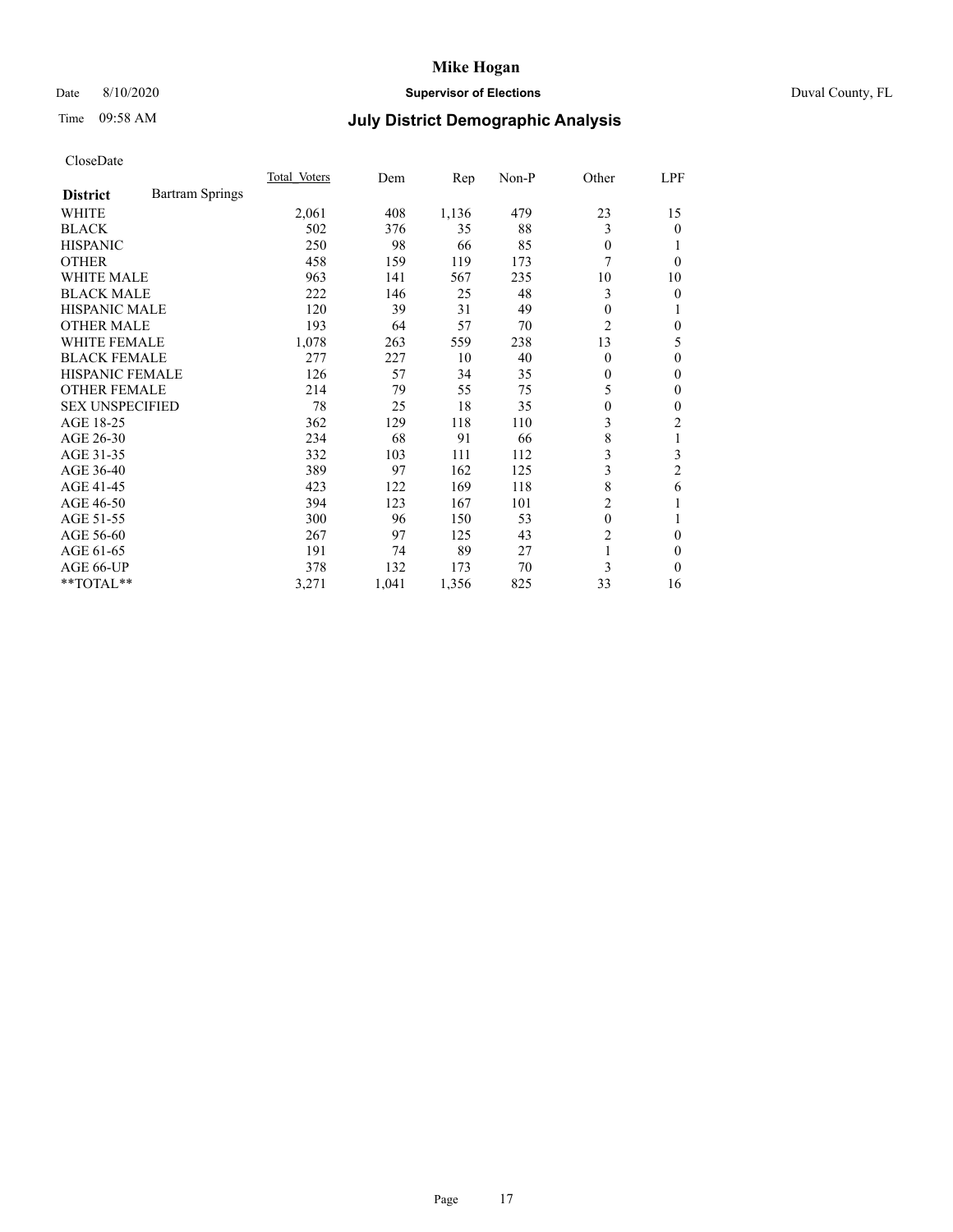# Date 8/10/2020 **Supervisor of Elections** Duval County, FL

# Time 09:58 AM **July District Demographic Analysis**

|                        |                 | Total Voters | Dem | Rep            | Non-P | Other          | LPF      |
|------------------------|-----------------|--------------|-----|----------------|-------|----------------|----------|
| <b>District</b>        | Wynnfield Lakes |              |     |                |       |                |          |
| WHITE                  |                 | 495          | 110 | 263            | 110   | 6              | 6        |
| <b>BLACK</b>           |                 | 135          | 100 | 5              | 29    |                | $\Omega$ |
| <b>HISPANIC</b>        |                 | 86           | 24  | 30             | 30    | 2              | $\Omega$ |
| <b>OTHER</b>           |                 | 251          | 72  | 69             | 110   | $\theta$       | 0        |
| WHITE MALE             |                 | 217          | 39  | 112            | 59    | 2              | 5        |
| <b>BLACK MALE</b>      |                 | 66           | 47  | $\overline{4}$ | 14    |                | $\theta$ |
| <b>HISPANIC MALE</b>   |                 | 40           | 6   | 17             | 15    | 2              | $\theta$ |
| <b>OTHER MALE</b>      |                 | 112          | 33  | 29             | 50    | $\overline{0}$ | 0        |
| WHITE FEMALE           |                 | 273          | 71  | 147            | 50    | 4              |          |
| <b>BLACK FEMALE</b>    |                 | 67           | 51  | 1              | 15    | $\theta$       | $\Omega$ |
| <b>HISPANIC FEMALE</b> |                 | 43           | 17  | 11             | 15    | 0              | $\Omega$ |
| <b>OTHER FEMALE</b>    |                 | 115          | 32  | 38             | 45    | $\theta$       | $\Omega$ |
| <b>SEX UNSPECIFIED</b> |                 | 34           | 10  | 8              | 16    | $\theta$       | $\Omega$ |
| AGE 18-25              |                 | 124          | 42  | 35             | 45    | 2              | 0        |
| AGE 26-30              |                 | 94           | 26  | 36             | 30    |                |          |
| AGE 31-35              |                 | 117          | 38  | 40             | 35    |                | 3        |
| AGE 36-40              |                 | 130          | 28  | 50             | 48    | 3              |          |
| AGE 41-45              |                 | 114          | 32  | 50             | 32    | 0              | $\Omega$ |
| AGE 46-50              |                 | 107          | 36  | 45             | 25    |                | $\Omega$ |
| AGE 51-55              |                 | 66           | 29  | 24             | 12    | $\theta$       |          |
| AGE 56-60              |                 | 59           | 20  | 23             | 15    |                | 0        |
| AGE 61-65              |                 | 51           | 16  | 18             | 17    | $\theta$       | $\theta$ |
| AGE 66-UP              |                 | 105          | 39  | 46             | 20    | $\mathbf{0}$   | $\Omega$ |
| **TOTAL**              |                 | 967          | 306 | 367            | 279   | 9              | 6        |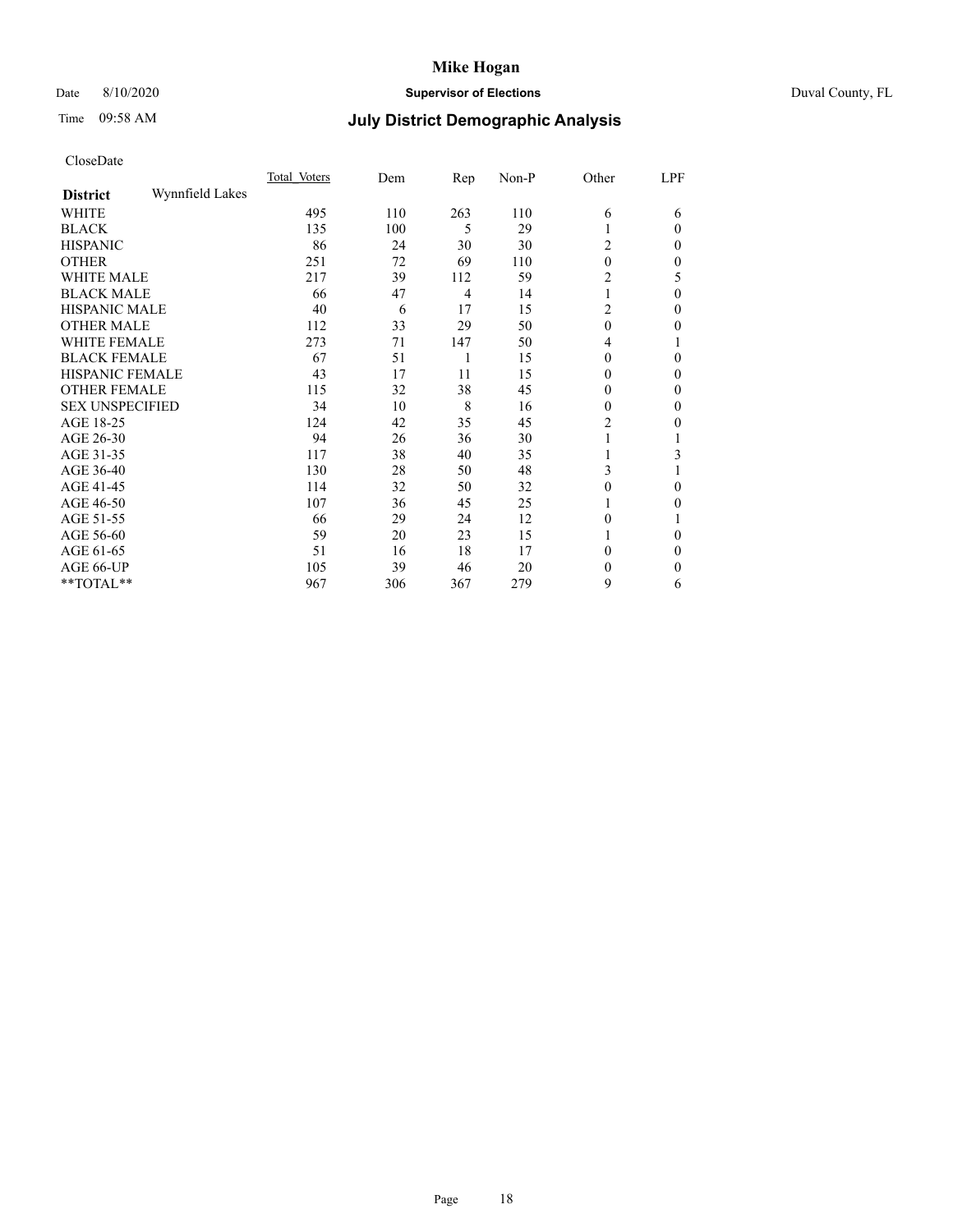# Date 8/10/2020 **Supervisor of Elections** Duval County, FL

# Time 09:58 AM **July District Demographic Analysis**

|                        |                  | Total Voters | Dem            | Rep      | Non-P    | Other  | LPF |
|------------------------|------------------|--------------|----------------|----------|----------|--------|-----|
| <b>District</b>        | Harbour Waterway |              |                |          |          |        |     |
| <b>WHITE</b>           |                  | 259          | 47             | 178      | 33       |        | 0   |
| <b>BLACK</b>           |                  | 4            | 4              | $\theta$ | $\Omega$ | 0      | 0   |
| <b>HISPANIC</b>        |                  | 9            |                | 6        | 2        | 0      | 0   |
| <b>OTHER</b>           |                  | 15           | 6              | 5        | 4        |        | 0   |
| WHITE MALE             |                  | 125          | 14             | 92       | 18       |        |     |
| <b>BLACK MALE</b>      |                  | 2            | 2              | $\Omega$ | 0        | 0      | 0   |
| <b>HISPANIC MALE</b>   |                  |              | 0              |          |          |        | 0   |
| <b>OTHER MALE</b>      |                  |              | 4              | 2        |          |        | 0   |
| <b>WHITE FEMALE</b>    |                  | 132          | 31             | 86       | 15       |        | 0   |
| <b>BLACK FEMALE</b>    |                  | 2            | 2              | $\theta$ | $\Omega$ | $_{0}$ | 0   |
| <b>HISPANIC FEMALE</b> |                  | 8            |                | 5        | 2        |        | 0   |
| <b>OTHER FEMALE</b>    |                  |              |                | 3        | 3        |        | 0   |
| <b>SEX UNSPECIFIED</b> |                  | 3            | 3              | 0        |          |        | 0   |
| AGE 18-25              |                  | 22           | 3              | 13       | 6        |        | 0   |
| AGE 26-30              |                  | 15           |                | 6        | 2        |        | 0   |
| AGE 31-35              |                  | 11           | $\overline{2}$ | 5        | 4        |        | 0   |
| AGE 36-40              |                  | 16           | 2              | 9        | 5        | $_{0}$ | 0   |
| AGE 41-45              |                  | 15           | 6              |          |          |        | 0   |
| AGE 46-50              |                  | 25           | 6              | 14       | 5        | 0      | 0   |
| AGE 51-55              |                  | 30           | 9              | 19       | 2        |        | 0   |
| AGE 56-60              |                  | 39           | 5              | 30       |          |        | 0   |
| AGE 61-65              |                  | 37           | 7              | 26       | 3        |        | 0   |
| AGE 66-UP              |                  | 77           | 11             | 60       | 6        |        | 0   |
| **TOTAL**              |                  | 287          | 58             | 189      | 39       |        | 0   |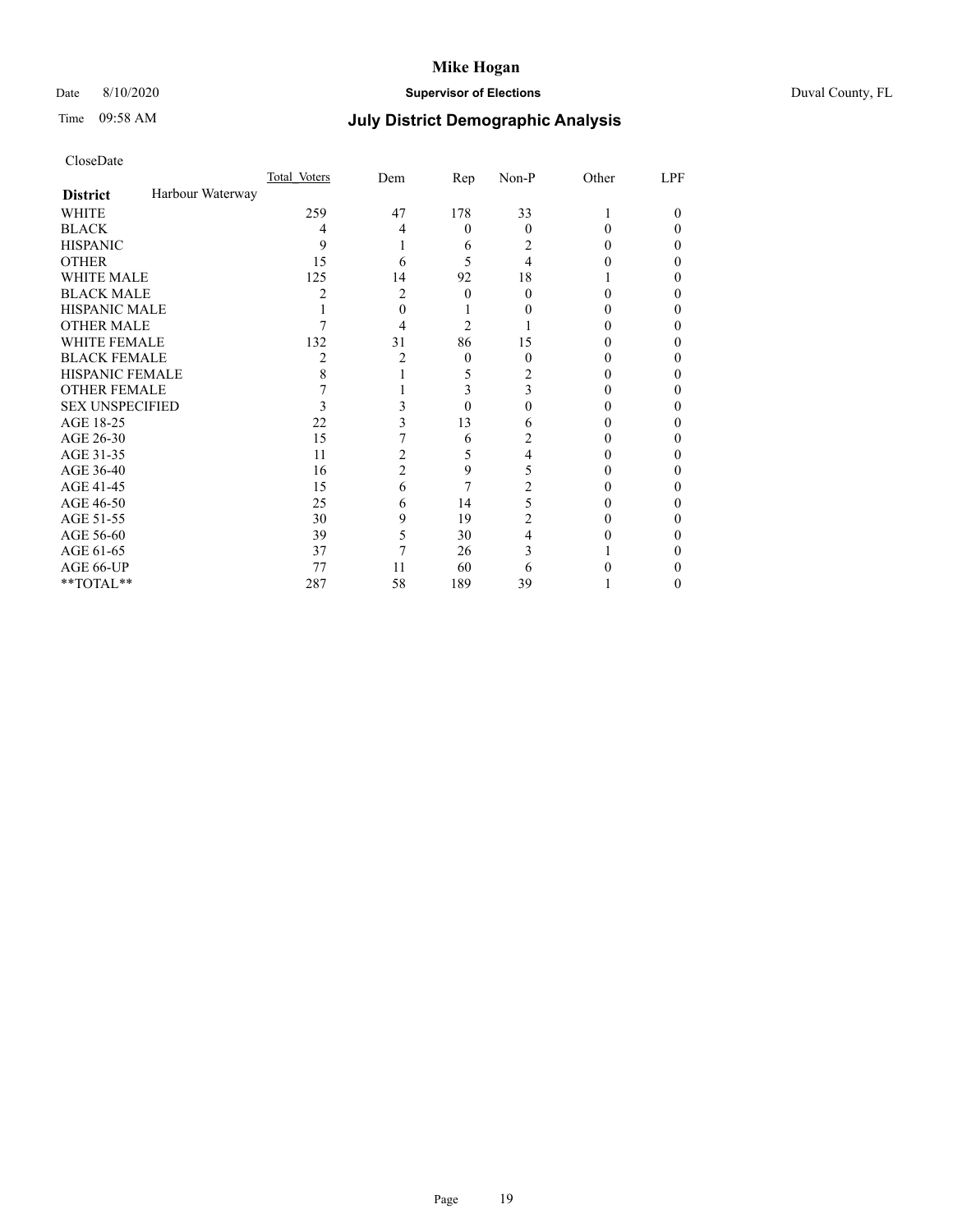# Date 8/10/2020 **Supervisor of Elections** Duval County, FL

# Time 09:58 AM **July District Demographic Analysis**

|                        |               | Total Voters | Dem | Rep            | Non-P | Other          | LPF |
|------------------------|---------------|--------------|-----|----------------|-------|----------------|-----|
| <b>District</b>        | Principle One |              |     |                |       |                |     |
| WHITE                  |               | 267          | 51  | 120            | 88    | 7              |     |
| <b>BLACK</b>           |               | 85           | 54  | 4              | 27    | 0              | 0   |
| <b>HISPANIC</b>        |               | 48           | 18  | 15             | 15    | 0              | 0   |
| <b>OTHER</b>           |               | 59           | 19  | 8              | 32    | 0              | 0   |
| WHITE MALE             |               | 137          | 20  | 59             | 54    | 4              | 0   |
| <b>BLACK MALE</b>      |               | 37           | 17  | 3              | 17    | 0              | 0   |
| <b>HISPANIC MALE</b>   |               | 18           | 6   | 5              | 7     | $_{0}$         | 0   |
| <b>OTHER MALE</b>      |               | 29           | 12  | 6              | 11    | $_{0}$         | 0   |
| <b>WHITE FEMALE</b>    |               | 127          | 31  | 61             | 31    | 3              |     |
| <b>BLACK FEMALE</b>    |               | 47           | 36  | 1              | 10    | 0              | 0   |
| HISPANIC FEMALE        |               | 29           | 12  | 9              | 8     | 0              | 0   |
| <b>OTHER FEMALE</b>    |               | 24           | 7   | $\overline{2}$ | 15    | 0              | 0   |
| <b>SEX UNSPECIFIED</b> |               | 11           |     | 1              | 9     | 0              | 0   |
| AGE 18-25              |               | 55           | 19  | 12             | 22    | $\overline{c}$ | 0   |
| AGE 26-30              |               | 71           | 19  | 24             | 26    |                |     |
| AGE 31-35              |               | 74           | 28  | 17             | 28    |                | 0   |
| AGE 36-40              |               | 37           | 10  | 13             | 13    |                | 0   |
| AGE 41-45              |               | 35           | 12  | 13             | 10    | 0              | 0   |
| AGE 46-50              |               | 32           | 13  | 9              | 10    | 0              | 0   |
| AGE 51-55              |               | 32           | 11  | 4              | 16    |                | 0   |
| AGE 56-60              |               | 28           | 9   | 8              | 11    | 0              | 0   |
| AGE 61-65              |               | 32           | 8   | 17             | 7     | 0              | 0   |
| AGE 66-UP              |               | 63           | 13  | 30             | 19    |                | 0   |
| **TOTAL**              |               | 459          | 142 | 147            | 162   | 7              |     |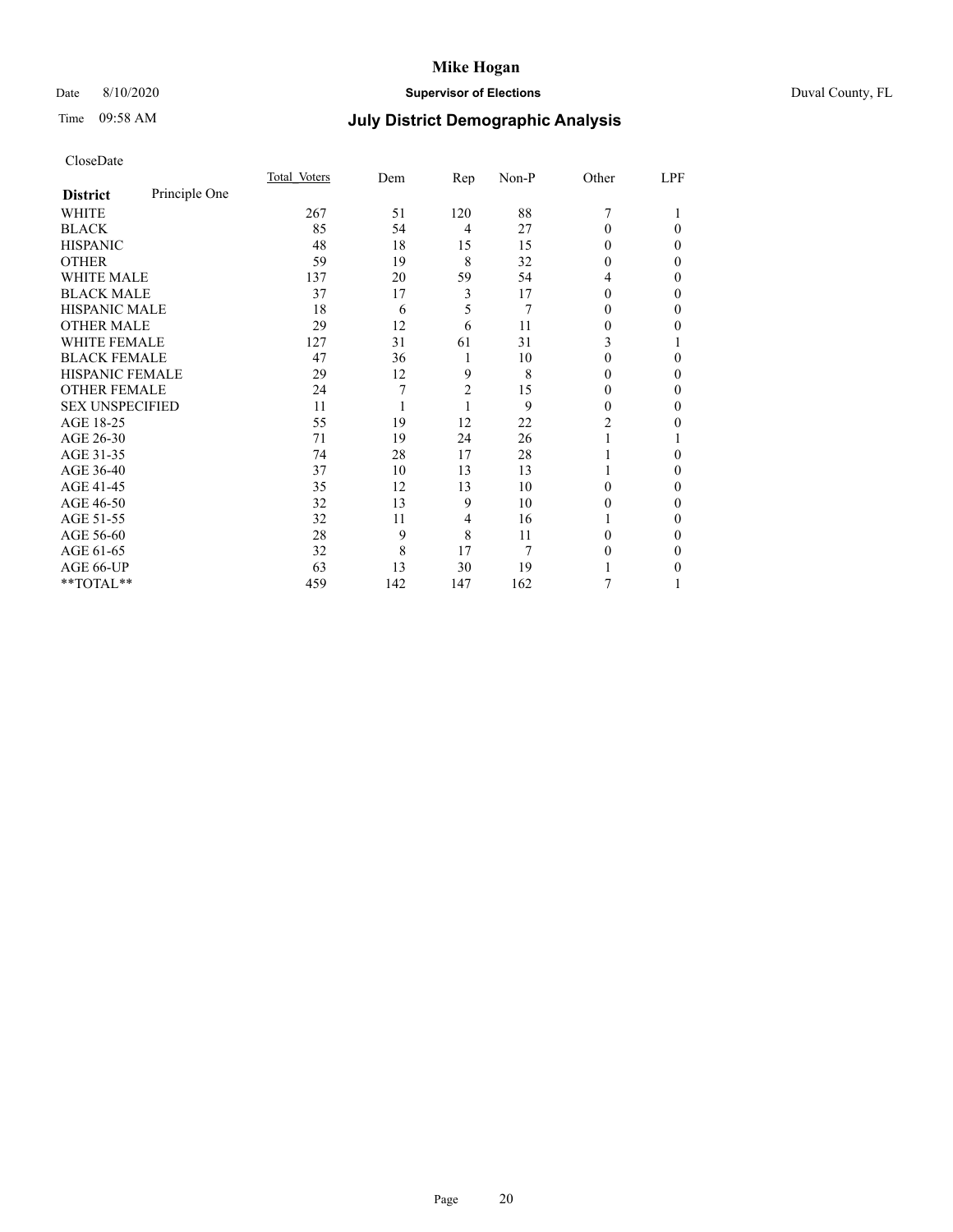## Date 8/10/2020 **Supervisor of Elections** Duval County, FL

# Time 09:58 AM **July District Demographic Analysis**

|                        |          | Total Voters | Dem            | Rep            | Non-P | Other          | LPF      |
|------------------------|----------|--------------|----------------|----------------|-------|----------------|----------|
| <b>District</b>        | Tolomato |              |                |                |       |                |          |
| WHITE                  |          | 1,586        | 366            | 906            | 281   | 28             | 5        |
| <b>BLACK</b>           |          | 82           | 54             | 9              | 17    | 2              | $\theta$ |
| <b>HISPANIC</b>        |          | 87           | 31             | 34             | 22    | $\theta$       | $\Omega$ |
| <b>OTHER</b>           |          | 101          | 31             | 31             | 38    | $\theta$       | 1        |
| <b>WHITE MALE</b>      |          | 754          | 141            | 456            | 141   | 14             | 2        |
| <b>BLACK MALE</b>      |          | 43           | 27             | 5              | 9     | 2              | $\theta$ |
| <b>HISPANIC MALE</b>   |          | 41           | 14             | 16             | 11    | 0              | 0        |
| <b>OTHER MALE</b>      |          | 38           | 14             | 8              | 15    | $\theta$       |          |
| <b>WHITE FEMALE</b>    |          | 824          | 224            | 445            | 138   | 14             | 3        |
| <b>BLACK FEMALE</b>    |          | 39           | 27             | $\overline{4}$ | 8     | $\theta$       | $\theta$ |
| <b>HISPANIC FEMALE</b> |          | 45           | 17             | 18             | 10    | $\theta$       | $\theta$ |
| <b>OTHER FEMALE</b>    |          | 52           | 16             | 20             | 16    | $\theta$       | $\theta$ |
| <b>SEX UNSPECIFIED</b> |          | 20           | $\overline{2}$ | 8              | 10    | $\mathbf{0}$   | $\theta$ |
| AGE 18-25              |          | 122          | 43             | 43             | 31    | 4              |          |
| AGE 26-30              |          | 81           | 17             | 38             | 25    | 0              |          |
| AGE 31-35              |          | 129          | 37             | 57             | 33    | 0              | 2        |
| AGE 36-40              |          | 125          | 32             | 59             | 33    |                | $\theta$ |
| AGE 41-45              |          | 112          | 29             | 50             | 32    |                | $\theta$ |
| AGE 46-50              |          | 114          | 35             | 45             | 27    | 7              | $\theta$ |
| AGE 51-55              |          | 168          | 32             | 89             | 44    | $\overline{c}$ | 1        |
| AGE 56-60              |          | 201          | 48             | 120            | 29    | 3              |          |
| AGE 61-65              |          | 203          | 52             | 120            | 31    | $\theta$       | $\theta$ |
| AGE 66-UP              |          | 600          | 157            | 359            | 72    | 12             | $\theta$ |
| **TOTAL**              |          | 1,856        | 482            | 980            | 358   | 30             | 6        |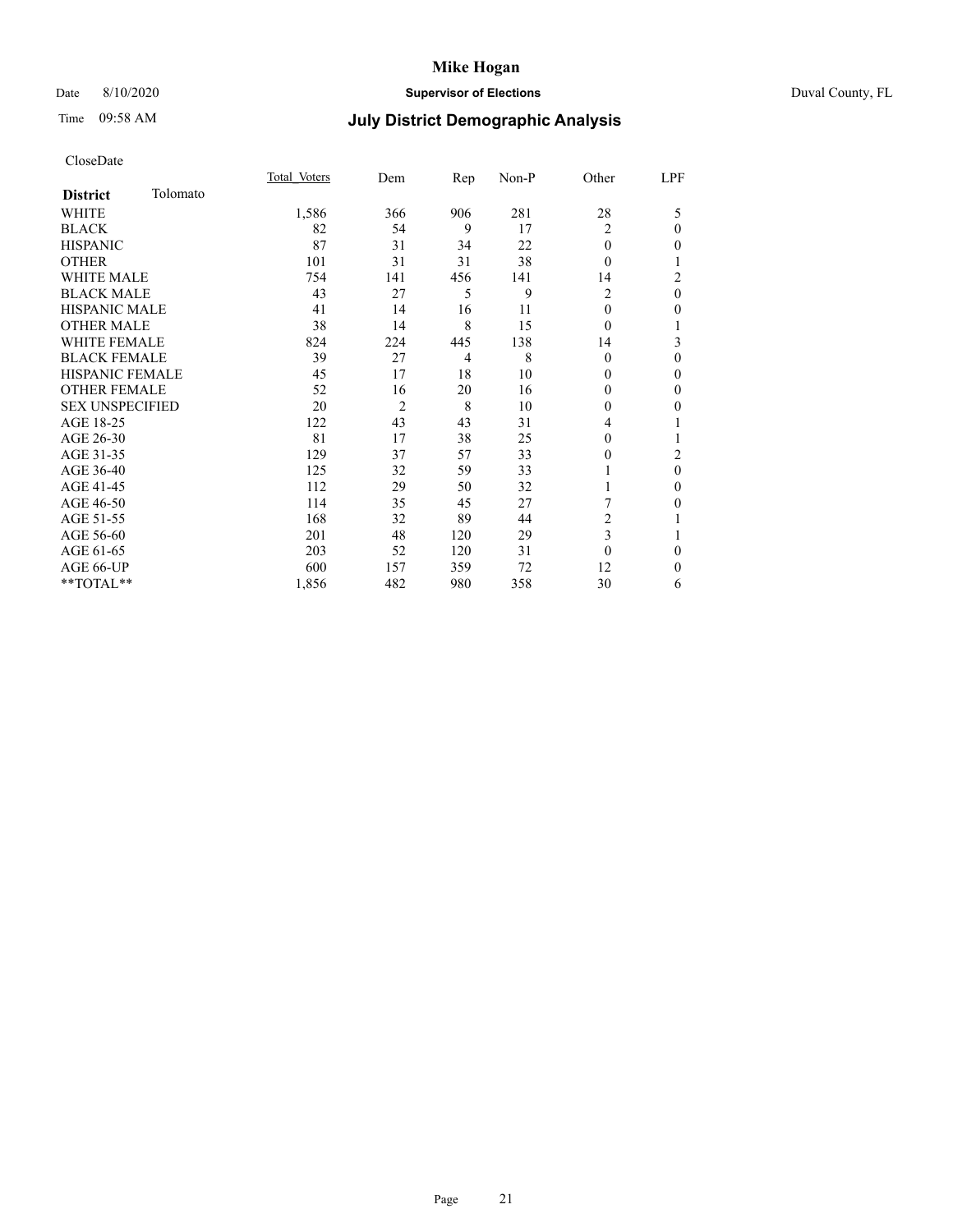# Date 8/10/2020 **Supervisor of Elections** Duval County, FL

# Time 09:58 AM **July District Demographic Analysis**

|                        |             | Total Voters | Dem | Rep            | Non-P | Other          | LPF      |
|------------------------|-------------|--------------|-----|----------------|-------|----------------|----------|
| <b>District</b>        | Bainebridge |              |     |                |       |                |          |
| WHITE                  |             | 306          | 49  | 156            | 95    | 4              | 2        |
| <b>BLACK</b>           |             | 432          | 346 | 8              | 73    | 5              | $\theta$ |
| <b>HISPANIC</b>        |             | 48           | 18  | 12             | 18    | 0              | 0        |
| <b>OTHER</b>           |             | 58           | 28  | 10             | 19    | 0              |          |
| <b>WHITE MALE</b>      |             | 145          | 19  | 79             | 43    | 2              | 2        |
| <b>BLACK MALE</b>      |             | 179          | 139 | 4              | 33    | 3              | 0        |
| <b>HISPANIC MALE</b>   |             | 17           | 8   | 5              | 4     | $\Omega$       | 0        |
| <b>OTHER MALE</b>      |             | 18           | 9   | $\overline{2}$ | 6     | $\overline{0}$ |          |
| <b>WHITE FEMALE</b>    |             | 157          | 30  | 74             | 51    | $\overline{2}$ | 0        |
| <b>BLACK FEMALE</b>    |             | 248          | 204 | 4              | 38    | $\overline{c}$ | 0        |
| <b>HISPANIC FEMALE</b> |             | 30           | 10  | 7              | 13    | $\theta$       | 0        |
| <b>OTHER FEMALE</b>    |             | 24           | 12  | 6              | 6     | $\Omega$       | 0        |
| <b>SEX UNSPECIFIED</b> |             | 26           | 10  | 5              | 11    | 0              | 0        |
| AGE 18-25              |             | 86           | 47  | 10             | 28    |                | 0        |
| AGE 26-30              |             | 93           | 31  | 25             | 35    | 2              | 0        |
| AGE 31-35              |             | 116          | 48  | 30             | 36    | $\theta$       | 2        |
| AGE 36-40              |             | 123          | 62  | 24             | 34    | 2              |          |
| AGE 41-45              |             | 108          | 66  | 19             | 22    | 1              | 0        |
| AGE 46-50              |             | 75           | 47  | 19             | 9     | $\theta$       | 0        |
| AGE 51-55              |             | 81           | 47  | 14             | 19    | 1              | 0        |
| AGE 56-60              |             | 54           | 32  | 12             | 10    | 0              | 0        |
| AGE 61-65              |             | 42           | 23  | 14             | 5     | 0              | 0        |
| AGE 66-UP              |             | 66           | 38  | 19             | 7     | 2              | 0        |
| **TOTAL**              |             | 844          | 441 | 186            | 205   | 9              | 3        |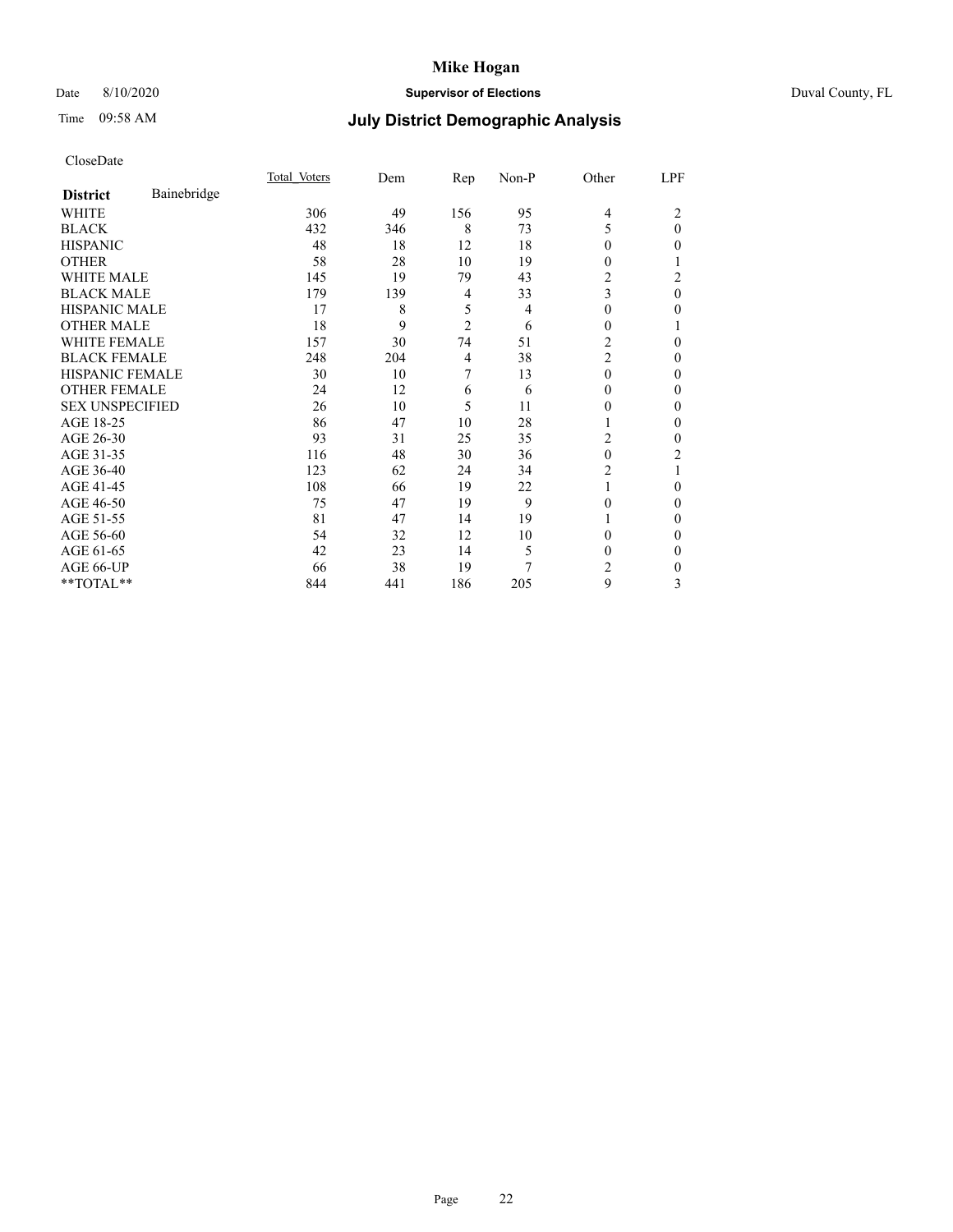# Date 8/10/2020 **Supervisor of Elections** Duval County, FL

# Time 09:58 AM **July District Demographic Analysis**

|                        |                          | Total Voters | Dem     | Rep     | Non-P  | Other | LPF   |
|------------------------|--------------------------|--------------|---------|---------|--------|-------|-------|
| <b>District</b>        | Congressional District 4 |              |         |         |        |       |       |
| WHITE                  |                          | 270,989      | 64,379  | 148,037 | 54,236 | 2,939 | 1,398 |
| <b>BLACK</b>           |                          | 41,379       | 31,273  | 1,969   | 7,682  | 410   | 45    |
| <b>HISPANIC</b>        |                          | 20,219       | 7,562   | 5,546   | 6,841  | 216   | 54    |
| <b>OTHER</b>           |                          | 32,968       | 9,827   | 9,787   | 12,892 | 345   | 117   |
| WHITE MALE             |                          | 127,146      | 25,187  | 72,294  | 27,373 | 1,364 | 928   |
| <b>BLACK MALE</b>      |                          | 17,900       | 12,419  | 1,119   | 4,113  | 222   | 27    |
| <b>HISPANIC MALE</b>   |                          | 9,095        | 3,076   | 2,716   | 3,164  | 105   | 34    |
| <b>OTHER MALE</b>      |                          | 13,140       | 3,631   | 4,126   | 5,184  | 132   | 67    |
| <b>WHITE FEMALE</b>    |                          | 140,950      | 38,541  | 74,350  | 26,052 | 1,552 | 455   |
| <b>BLACK FEMALE</b>    |                          | 22,876       | 18,434  | 825     | 3,414  | 186   | 17    |
| <b>HISPANIC FEMALE</b> |                          | 10,683       | 4,320   | 2,732   | 3,504  | 109   | 18    |
| <b>OTHER FEMALE</b>    |                          | 15,099       | 5,146   | 4,616   | 5,126  | 175   | 36    |
| <b>SEX UNSPECIFIED</b> |                          | 8,663        | 2,287   | 2,561   | 3,718  | 65    | 32    |
| AGE 18-25              |                          | 38,531       | 12,375  | 13,385  | 11,762 | 800   | 209   |
| AGE 26-30              |                          | 35,182       | 11,223  | 12,665  | 10,444 | 584   | 266   |
| AGE 31-35              |                          | 34,852       | 11,073  | 12,723  | 10,284 | 461   | 311   |
| AGE 36-40              |                          | 31,958       | 9,943   | 12,013  | 9,347  | 396   | 259   |
| AGE 41-45              |                          | 27,661       | 8,629   | 10,978  | 7,590  | 295   | 169   |
| AGE 46-50              |                          | 29,790       | 8,837   | 13,626  | 6,902  | 288   | 137   |
| AGE 51-55              |                          | 30,153       | 8,574   | 15,310  | 5,952  | 234   | 83    |
| AGE 56-60              |                          | 32,842       | 9,308   | 17,486  | 5,724  | 265   | 59    |
| AGE 61-65              |                          | 30,241       | 9,295   | 16,117  | 4,576  | 200   | 53    |
| AGE 66-UP              |                          | 74,291       | 23,770  | 41,016  | 9,052  | 386   | 67    |
| $*$ TOTAL $*$          |                          | 365,555      | 113,041 | 165,339 | 81,651 | 3,910 | 1,614 |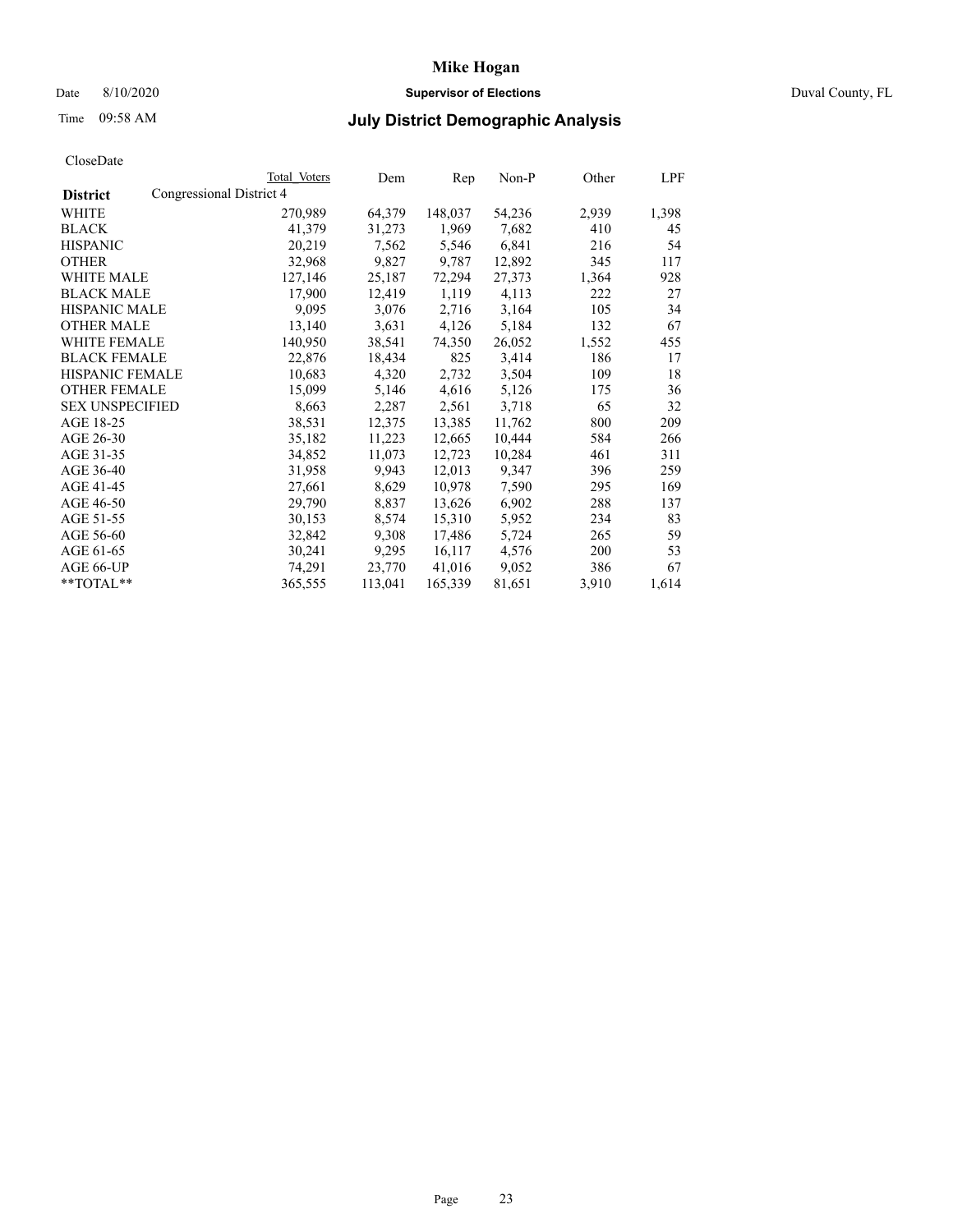## Date 8/10/2020 **Supervisor of Elections** Duval County, FL

# Time 09:58 AM **July District Demographic Analysis**

|                        |                          | Total Voters | Dem     | Rep    | $Non-P$ | Other | LPF |
|------------------------|--------------------------|--------------|---------|--------|---------|-------|-----|
| <b>District</b>        | Congressional District 5 |              |         |        |         |       |     |
| WHITE                  |                          | 98,000       | 24,610  | 50,219 | 21,467  | 1,209 | 495 |
| <b>BLACK</b>           |                          | 138,200      | 114,721 | 4,346  | 18,329  | 722   | 82  |
| <b>HISPANIC</b>        |                          | 14,727       | 6,246   | 2,877  | 5,411   | 156   | 37  |
| <b>OTHER</b>           |                          | 22,490       | 8,380   | 4,692  | 9,161   | 201   | 56  |
| WHITE MALE             |                          | 45,669       | 9,674   | 24,731 | 10,378  | 567   | 319 |
| <b>BLACK MALE</b>      |                          | 54,907       | 43,122  | 2,262  | 9,091   | 382   | 50  |
| <b>HISPANIC MALE</b>   |                          | 6,549        | 2,511   | 1,501  | 2,443   | 72    | 22  |
| <b>OTHER MALE</b>      |                          | 8,156        | 2,844   | 2,006  | 3,201   | 77    | 28  |
| <b>WHITE FEMALE</b>    |                          | 51,052       | 14,614  | 24,917 | 10,719  | 632   | 170 |
| <b>BLACK FEMALE</b>    |                          | 80,857       | 69,797  | 1,998  | 8,697   | 334   | 31  |
| HISPANIC FEMALE        |                          | 7,788        | 3,569   | 1,309  | 2,815   | 81    | 14  |
| <b>OTHER FEMALE</b>    |                          | 10,146       | 4,286   | 2,226  | 3,509   | 102   | 23  |
| <b>SEX UNSPECIFIED</b> |                          | 8,287        | 3,539   | 1,184  | 3,510   | 41    | 13  |
| AGE 18-25              |                          | 32,712       | 16,773  | 4,766  | 10,608  | 480   | 85  |
| AGE 26-30              |                          | 27,603       | 14,744  | 4,575  | 7,838   | 317   | 129 |
| AGE 31-35              |                          | 26,528       | 14,637  | 4,575  | 6,919   | 283   | 114 |
| AGE 36-40              |                          | 23,974       | 13,507  | 4,305  | 5,837   | 226   | 99  |
| AGE 41-45              |                          | 21,327       | 12,106  | 4,271  | 4,675   | 212   | 63  |
| AGE 46-50              |                          | 22,182       | 12,600  | 5,201  | 4,146   | 183   | 52  |
| AGE 51-55              |                          | 22,669       | 12,926  | 5,804  | 3,749   | 150   | 40  |
| AGE 56-60              |                          | 24,982       | 14,217  | 7,114  | 3,473   | 143   | 35  |
| AGE 61-65              |                          | 22,754       | 13,345  | 6,507  | 2,767   | 114   | 21  |
| AGE 66-UP              |                          | 48,627       | 29,069  | 15,010 | 4,337   | 179   | 32  |
| **TOTAL**              |                          | 273,417      | 153,957 | 62,134 | 54,368  | 2,288 | 670 |
|                        |                          |              |         |        |         |       |     |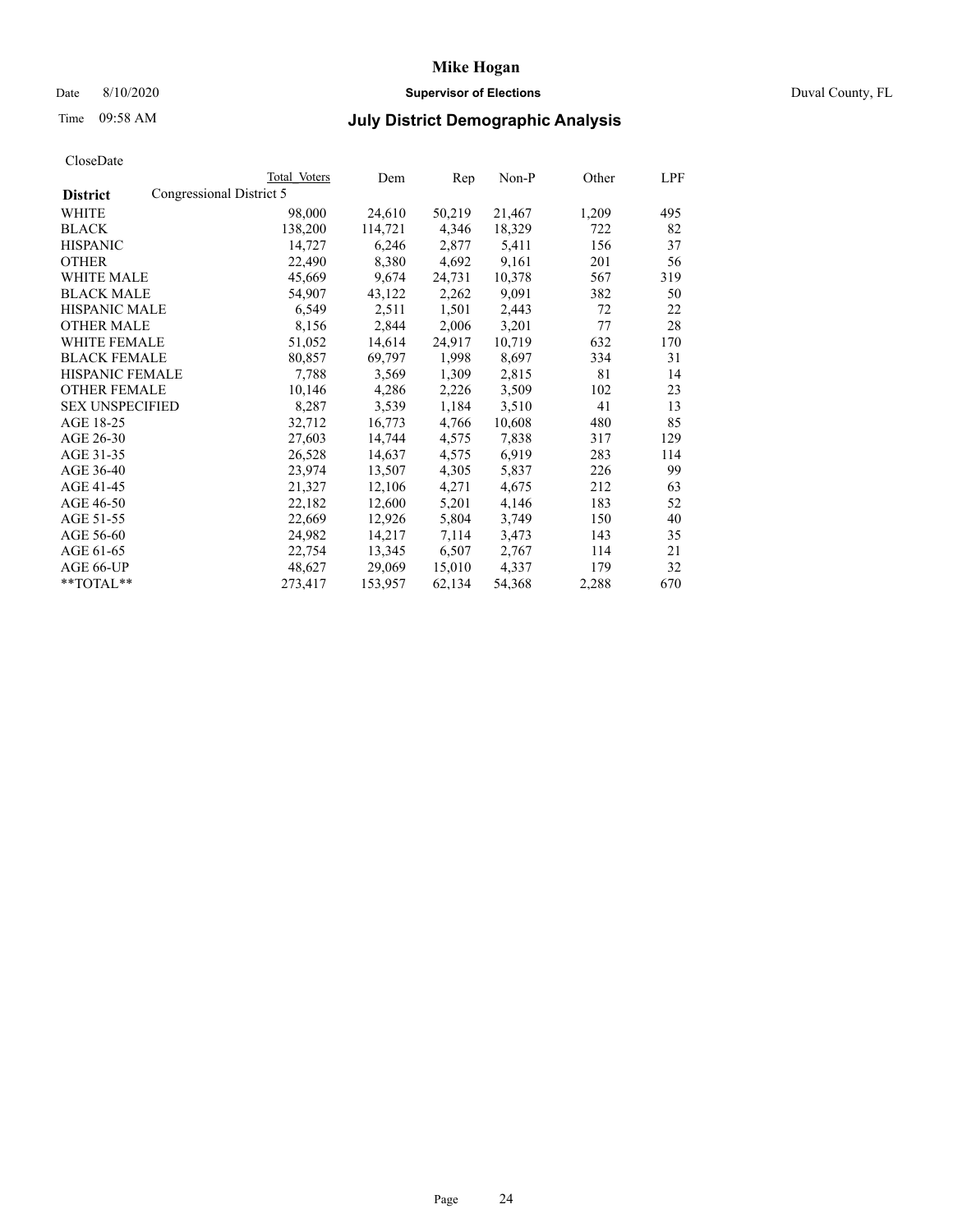## Date 8/10/2020 **Supervisor of Elections** Duval County, FL

# Time 09:58 AM **July District Demographic Analysis**

|                                 | Total Voters | Dem     | Rep     | Non-P   | Other | LPF   |
|---------------------------------|--------------|---------|---------|---------|-------|-------|
| Duval County<br><b>District</b> |              |         |         |         |       |       |
| WHITE                           | 335,937      | 80,436  | 181,323 | 68,671  | 3,799 | 1,708 |
| <b>BLACK</b>                    | 177,933      | 144,737 | 6,218   | 25,735  | 1,120 | 123   |
| <b>HISPANIC</b>                 | 34,036       | 13,470  | 8,114   | 12,002  | 362   | 88    |
| <b>OTHER</b>                    | 53,527       | 17,635  | 13,838  | 21,373  | 523   | 158   |
| <b>WHITE MALE</b>               | 157,043      | 31,545  | 88,573  | 34,037  | 1,768 | 1,120 |
| <b>BLACK MALE</b>               | 72,080       | 55,046  | 3,324   | 13,040  | 595   | 75    |
| <b>HISPANIC MALE</b>            | 15,256       | 5,477   | 4,063   | 5,488   | 174   | 54    |
| <b>OTHER MALE</b>               | 20,594       | 6,285   | 5,877   | 8,144   | 199   | 89    |
| <b>WHITE FEMALE</b>             | 175,046      | 47,995  | 90,936  | 33,547  | 2,000 | 568   |
| <b>BLACK FEMALE</b>             | 102,848      | 87,492  | 2,785   | 12,008  | 517   | 46    |
| HISPANIC FEMALE                 | 17,962       | 7,665   | 3,893   | 6,190   | 183   | 31    |
| <b>OTHER FEMALE</b>             | 24,394       | 9,138   | 6,543   | 8,391   | 269   | 53    |
| <b>SEX UNSPECIFIED</b>          | 16,203       | 5,634   | 3,499   | 6,930   | 99    | 41    |
| AGE 18-25                       | 67,846       | 28,195  | 16,825  | 21,356  | 1,205 | 265   |
| AGE 26-30                       | 59,316       | 25,032  | 15,786  | 17,284  | 846   | 368   |
| AGE 31-35                       | 57,923       | 24,767  | 15,931  | 16,143  | 691   | 391   |
| AGE 36-40                       | 52,721       | 22,609  | 14,984  | 14,210  | 593   | 325   |
| AGE 41-45                       | 46,335       | 20,015  | 14,120  | 11,509  | 479   | 212   |
| AGE 46-50                       | 49,111       | 20,722  | 17,404  | 10,372  | 446   | 167   |
| AGE 51-55                       | 49,808       | 20,763  | 19,437  | 9,141   | 360   | 107   |
| AGE 56-60                       | 54,308       | 22,619  | 22,633  | 8,601   | 373   | 82    |
| AGE 61-65                       | 49,560       | 21,568  | 20,791  | 6,839   | 293   | 69    |
| AGE 66-UP                       | 114,399      | 49,942  | 51,558  | 12,293  | 516   | 90    |
| **TOTAL**                       | 601,433      | 256,278 | 209,493 | 127,781 | 5,804 | 2,077 |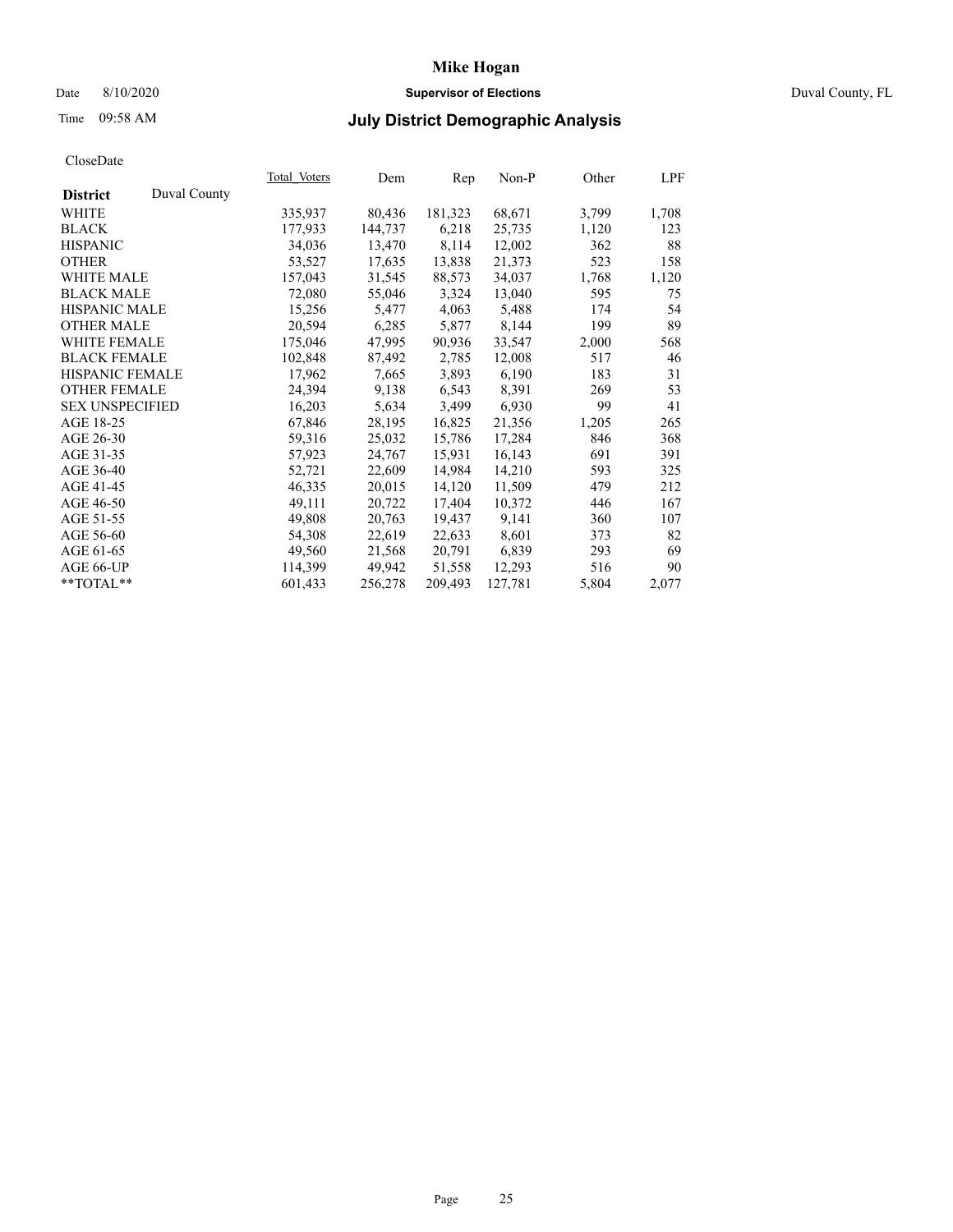## Date 8/10/2020 **Supervisor of Elections** Duval County, FL

# Time 09:58 AM **July District Demographic Analysis**

|                        |                | <b>Total Voters</b> | Dem   | Rep   | $Non-P$ | Other          | LPF            |
|------------------------|----------------|---------------------|-------|-------|---------|----------------|----------------|
| <b>District</b>        | Atlantic Beach |                     |       |       |         |                |                |
| WHITE                  |                | 9,534               | 2,722 | 4,608 | 2,076   | 86             | 42             |
| <b>BLACK</b>           |                | 827                 | 631   | 40    | 151     | 3              | $\overline{2}$ |
| <b>HISPANIC</b>        |                | 308                 | 132   | 91    | 85      | $\theta$       | $\theta$       |
| <b>OTHER</b>           |                | 624                 | 200   | 199   | 213     | 6              | 6              |
| <b>WHITE MALE</b>      |                | 4,479               | 1,030 | 2,298 | 1,084   | 37             | 30             |
| <b>BLACK MALE</b>      |                | 361                 | 249   | 26    | 84      |                | 1              |
| <b>HISPANIC MALE</b>   |                | 135                 | 46    | 46    | 43      | $\theta$       | 0              |
| <b>OTHER MALE</b>      |                | 210                 | 56    | 72    | 79      | 2              | 1              |
| <b>WHITE FEMALE</b>    |                | 4,968               | 1,662 | 2,278 | 968     | 48             | 12             |
| <b>BLACK FEMALE</b>    |                | 451                 | 373   | 13    | 62      | $\overline{c}$ | 1              |
| <b>HISPANIC FEMALE</b> |                | 167                 | 84    | 42    | 41      | $\mathbf{0}$   | 0              |
| <b>OTHER FEMALE</b>    |                | 282                 | 104   | 97    | 75      | 3              | 3              |
| <b>SEX UNSPECIFIED</b> |                | 239                 | 81    | 66    | 88      | $\overline{c}$ | $\mathfrak{2}$ |
| AGE 18-25              |                | 1,049               | 353   | 362   | 311     | 17             | 6              |
| AGE 26-30              |                | 865                 | 271   | 308   | 265     | 15             | 6              |
| AGE 31-35              |                | 886                 | 300   | 271   | 291     | 19             | 5              |
| AGE 36-40              |                | 877                 | 260   | 308   | 294     | 5              | 10             |
| AGE 41-45              |                | 741                 | 236   | 273   | 222     | 5              | 5              |
| AGE 46-50              |                | 834                 | 249   | 366   | 207     | 5              | 7              |
| AGE 51-55              |                | 911                 | 254   | 471   | 177     | 5              | 4              |
| AGE 56-60              |                | 1,098               | 313   | 584   | 192     | 5              | 4              |
| AGE 61-65              |                | 1,063               | 401   | 508   | 147     | 6              | 1              |
| AGE 66-UP              |                | 2,966               | 1,048 | 1,486 | 417     | 13             | $\overline{2}$ |
| **TOTAL**              |                | 11,293              | 3,685 | 4,938 | 2,525   | 95             | 50             |
|                        |                |                     |       |       |         |                |                |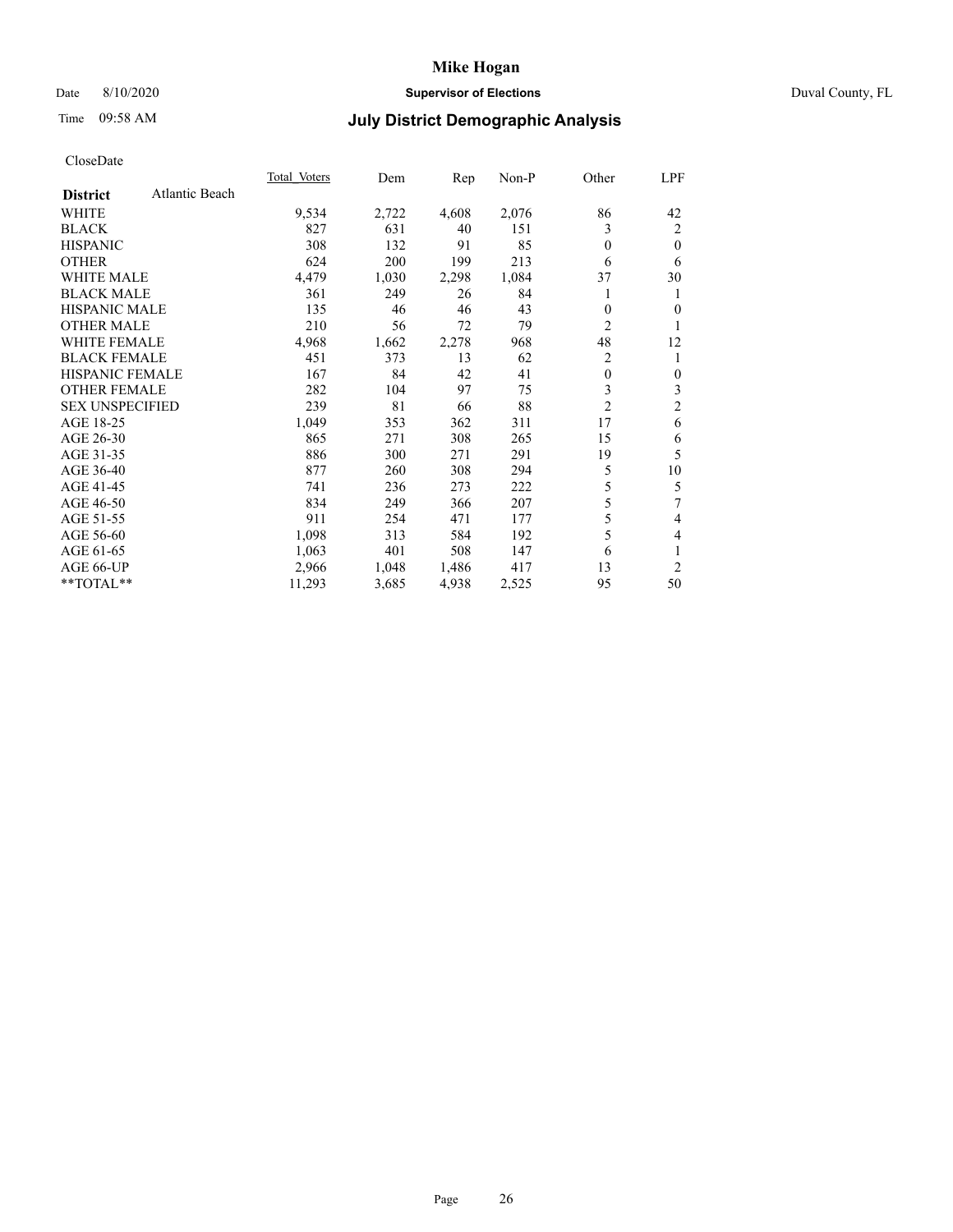# Date 8/10/2020 **Supervisor of Elections** Duval County, FL

# Time 09:58 AM **July District Demographic Analysis**

|                        |         | Total Voters | Dem            | $\mathbf{Rep}$ | Non-P | Other | LPF      |
|------------------------|---------|--------------|----------------|----------------|-------|-------|----------|
| <b>District</b>        | Baldwin |              |                |                |       |       |          |
| WHITE                  |         | 647          | 137            | 380            | 122   | 6     | 2        |
| <b>BLACK</b>           |         | 246          | 221            | 9              | 16    | 0     | $\Omega$ |
| <b>HISPANIC</b>        |         | 13           | $\overline{2}$ | 8              | 3     | 0     | 0        |
| <b>OTHER</b>           |         | 33           | 8              | 11             | 14    | 0     | 0        |
| WHITE MALE             |         | 291          | 58             | 173            | 54    | 5     |          |
| <b>BLACK MALE</b>      |         | 92           | 79             | 6              | 7     | 0     | $\Omega$ |
| <b>HISPANIC MALE</b>   |         | 6            | $\theta$       | 4              | 2     | 0     | $_{0}$   |
| <b>OTHER MALE</b>      |         | 16           | 6              | 3              | 7     | 0     | $_{0}$   |
| <b>WHITE FEMALE</b>    |         | 347          | 78             | 203            | 64    |       |          |
| <b>BLACK FEMALE</b>    |         | 145          | 136            | 3              | 6     | 0     | 0        |
| <b>HISPANIC FEMALE</b> |         | 7            | 2              | 4              |       | 0     | $_{0}$   |
| <b>OTHER FEMALE</b>    |         | 11           | 1              | 7              | 3     | 0     | $_{0}$   |
| <b>SEX UNSPECIFIED</b> |         | 24           | 8              | 5              | 11    | 0     | 0        |
| AGE 18-25              |         | 95           | 29             | 37             | 28    | 0     |          |
| AGE 26-30              |         | 80           | 24             | 35             | 19    | 2     | $_{0}$   |
| AGE 31-35              |         | 79           | 26             | 37             | 15    | 0     |          |
| AGE 36-40              |         | 72           | 15             | 43             | 14    | 0     | 0        |
| AGE 41-45              |         | 52           | 21             | 19             | 12    | 0     | 0        |
| AGE 46-50              |         | 70           | 25             | 32             | 11    | 2     | 0        |
| AGE 51-55              |         | 75           | 31             | 33             | 11    | 0     | $_{0}$   |
| AGE 56-60              |         | 84           | 30             | 37             | 16    |       | $_{0}$   |
| AGE 61-65              |         | 92           | 36             | 43             | 13    | 0     | 0        |
| AGE 66-UP              |         | 240          | 131            | 92             | 16    |       | 0        |
| **TOTAL**              |         | 939          | 368            | 408            | 155   | 6     | 2        |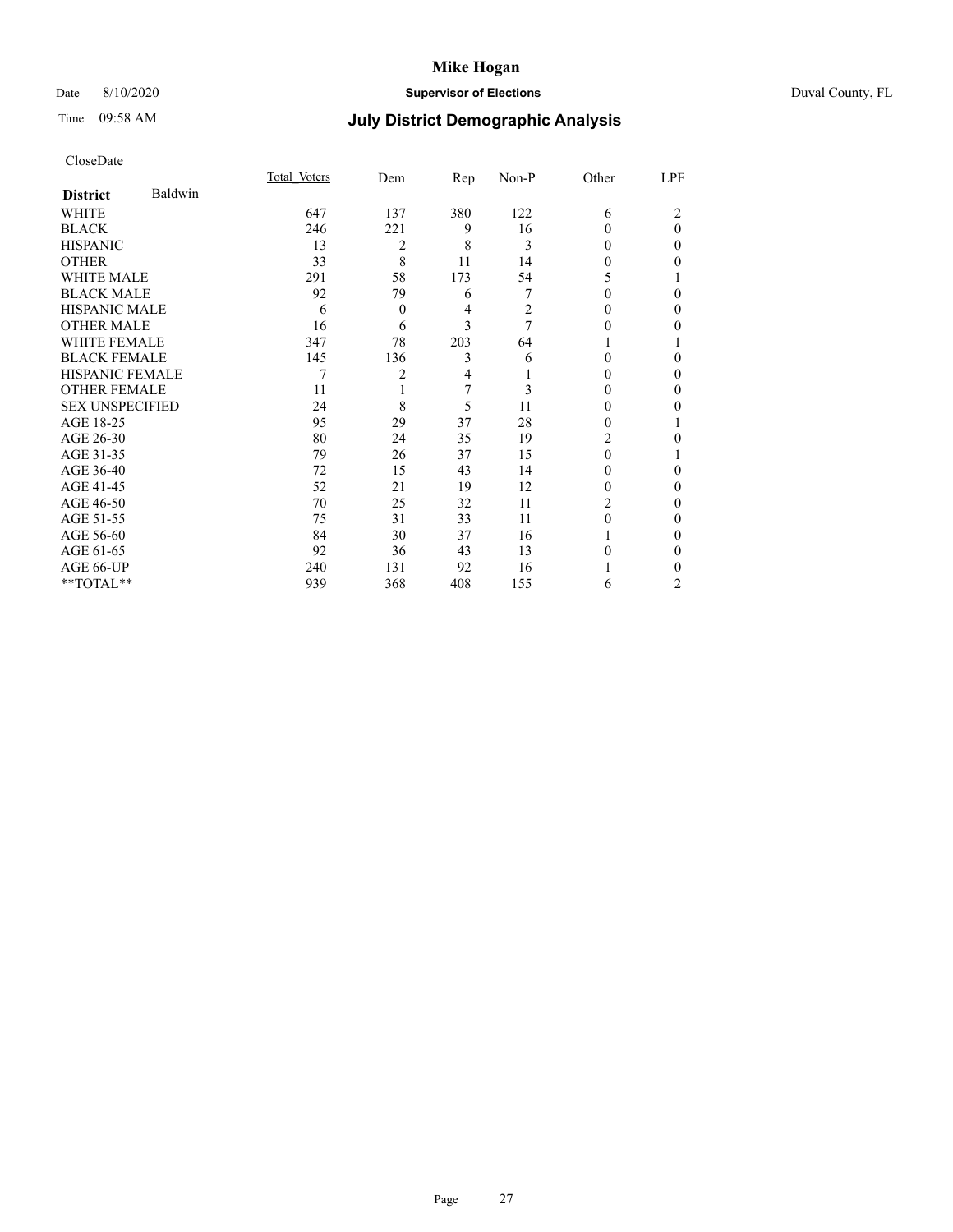# Date 8/10/2020 **Supervisor of Elections** Duval County, FL

# Time 09:58 AM **July District Demographic Analysis**

| <b>Total Voters</b> | Dem   | Rep   | Non-P | Other | LPF            |
|---------------------|-------|-------|-------|-------|----------------|
|                     |       |       |       |       |                |
| 17,424              | 4,276 | 9,118 | 3,716 | 204   | 110            |
| 514                 | 372   | 40    | 94    | 6     | 2              |
| 474                 | 163   | 173   | 128   | 8     | 2              |
| 1,014               | 287   | 351   | 356   | 14    | 6              |
| 8,420               | 1,709 | 4,551 | 1,993 | 93    | 74             |
| 240                 | 150   | 21    | 63    | 5     | 1              |
| 198                 | 52    | 86    | 57    |       | 2              |
| 382                 | 103   | 147   | 122   | 7     | 3              |
| 8,848               | 2,536 | 4,486 | 1,681 | 110   | 35             |
| 264                 | 214   | 18    | 30    |       |                |
| 271                 | 110   | 84    | 70    | 7     | $\mathbf{0}$   |
| 445                 | 147   | 161   | 131   | 4     | 2              |
| 358                 | 77    | 128   | 147   | 4     | $\overline{c}$ |
| 1,701               | 438   | 705   | 498   | 43    | 17             |
| 2,022               | 499   | 906   | 568   | 29    | 20             |
| 1,946               | 473   | 829   | 592   | 27    | 25             |
| 1,712               | 437   | 730   | 509   | 21    | 15             |
| 1,412               | 348   | 642   | 394   | 19    | 9              |
| 1,459               | 331   | 771   | 335   | 13    | 9              |
| 1,569               | 340   | 915   | 289   | 15    | 10             |
| 1,801               | 436   | 1,030 | 304   | 24    | 7              |
| 1,703               | 496   | 941   | 251   | 12    | 3              |
| 4.099               | 1,299 | 2,213 | 553   | 29    | 5              |
| 19,426              | 5,098 | 9,682 | 4,294 | 232   | 120            |
|                     |       |       |       |       |                |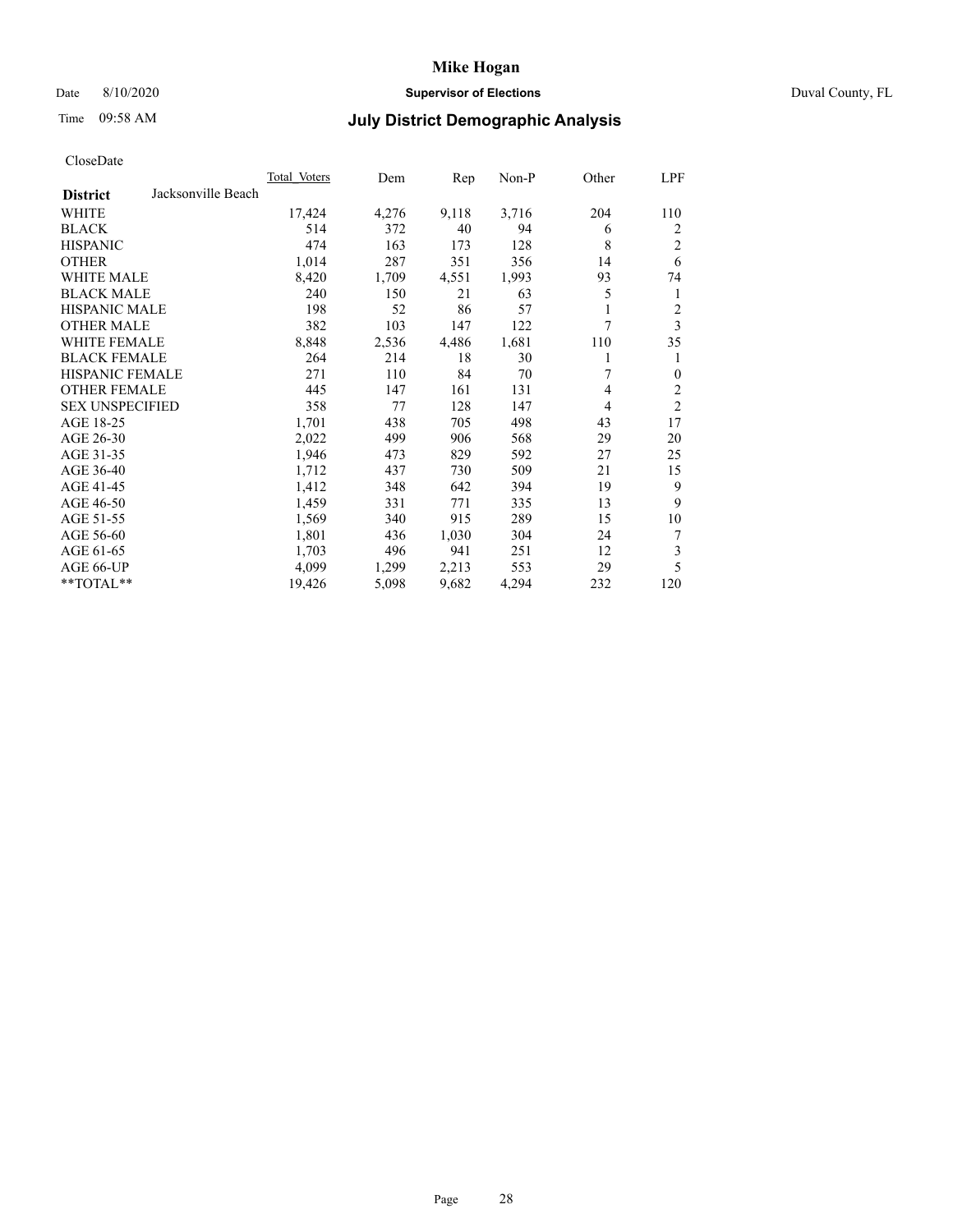# Date 8/10/2020 **Supervisor of Elections** Duval County, FL

# Time 09:58 AM **July District Demographic Analysis**

|                        |               | Total Voters | Dem   | Rep   | Non-P | Other    | LPF            |
|------------------------|---------------|--------------|-------|-------|-------|----------|----------------|
| <b>District</b>        | Neptune Beach |              |       |       |       |          |                |
| WHITE                  |               | 5,447        | 1,418 | 2,827 | 1,118 | 53       | 31             |
| <b>BLACK</b>           |               | 59           | 33    | 8     | 15    | 3        | $\overline{0}$ |
| <b>HISPANIC</b>        |               | 115          | 41    | 37    | 34    | 2        |                |
| <b>OTHER</b>           |               | 260          | 77    | 80    | 97    | 3        | 3              |
| WHITE MALE             |               | 2,582        | 519   | 1,430 | 583   | 28       | 22             |
| <b>BLACK MALE</b>      |               | 34           | 17    | 4     | 10    | 3        | $\mathbf{0}$   |
| <b>HISPANIC MALE</b>   |               | 49           | 12    | 18    | 17    | 2        | $\mathbf{0}$   |
| <b>OTHER MALE</b>      |               | 94           | 25    | 33    | 33    | 1        | 2              |
| WHITE FEMALE           |               | 2,793        | 884   | 1,364 | 511   | 25       | 9              |
| <b>BLACK FEMALE</b>    |               | 25           | 16    | 4     | 5     | $\Omega$ | 0              |
| <b>HISPANIC FEMALE</b> |               | 64           | 28    | 18    | 17    | 0        | 1              |
| <b>OTHER FEMALE</b>    |               | 113          | 42    | 34    | 35    |          |                |
| <b>SEX UNSPECIFIED</b> |               | 126          | 26    | 47    | 52    |          | $\theta$       |
| AGE 18-25              |               | 552          | 133   | 222   | 177   | 15       | 5              |
| AGE 26-30              |               | 502          | 141   | 205   | 146   | 9        | 1              |
| AGE 31-35              |               | 546          | 144   | 230   | 162   | 7        | 3              |
| AGE 36-40              |               | 550          | 129   | 253   | 157   | 3        | $\,8\,$        |
| AGE 41-45              |               | 448          | 115   | 195   | 128   | 4        | 6              |
| AGE 46-50              |               | 498          | 110   | 254   | 123   | 5        | 6              |
| AGE 51-55              |               | 459          | 112   | 258   | 83    | 4        | $\overline{c}$ |
| AGE 56-60              |               | 533          | 127   | 316   | 84    | 5        | 1              |
| AGE 61-65              |               | 577          | 139   | 341   | 93    | 3        | 1              |
| AGE 66-UP              |               | 1,214        | 419   | 677   | 110   | 6        | $\overline{2}$ |
| **TOTAL**              |               | 5,881        | 1,569 | 2,952 | 1,264 | 61       | 35             |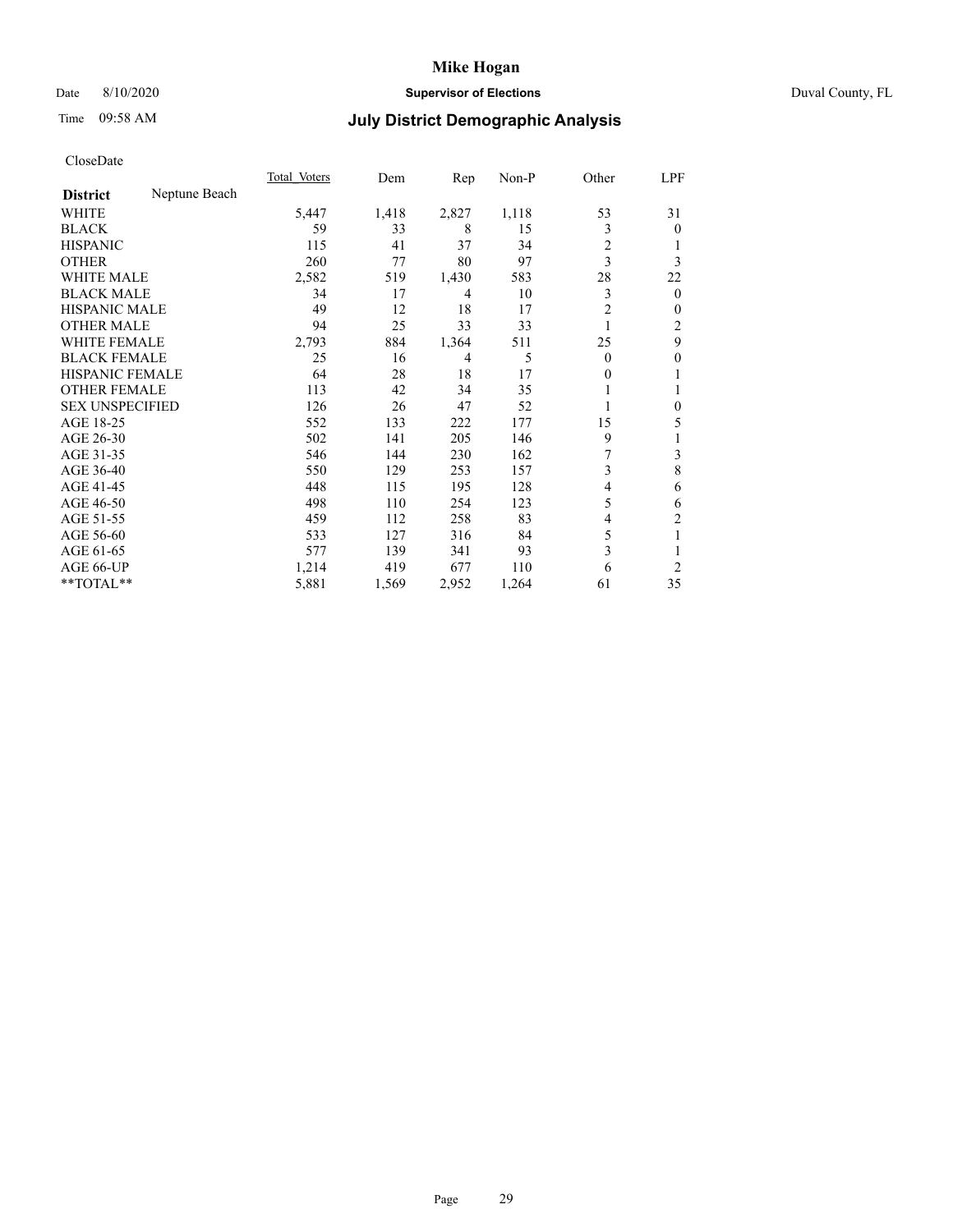# Date 8/10/2020 **Supervisor of Elections** Duval County, FL

# Time 09:58 AM **July District Demographic Analysis**

|                        |                   | Total Voters | Dem    | Rep    | Non-P  | Other | LPF            |
|------------------------|-------------------|--------------|--------|--------|--------|-------|----------------|
| <b>District</b>        | House District 11 |              |        |        |        |       |                |
| WHITE                  |                   | 55,894       | 12,951 | 30,329 | 11,773 | 565   | 276            |
| <b>BLACK</b>           |                   | 5,577        | 4,148  | 312    | 1,041  | 68    | 8              |
| <b>HISPANIC</b>        |                   | 2,487        | 872    | 790    | 796    | 23    | 6              |
| <b>OTHER</b>           |                   | 4,429        | 1,245  | 1,511  | 1,603  | 46    | 24             |
| WHITE MALE             |                   | 26,833       | 5,019  | 15,228 | 6,137  | 263   | 186            |
| <b>BLACK MALE</b>      |                   | 2,527        | 1,704  | 179    | 595    | 44    | 5              |
| <b>HISPANIC MALE</b>   |                   | 1,150        | 338    | 402    | 395    | 11    | 4              |
| <b>OTHER MALE</b>      |                   | 1,667        | 427    | 614    | 594    | 21    | 11             |
| WHITE FEMALE           |                   | 28,492       | 7,803  | 14,825 | 5,476  | 299   | 89             |
| <b>BLACK FEMALE</b>    |                   | 2,961        | 2,380  | 131    | 424    | 24    | $\overline{2}$ |
| <b>HISPANIC FEMALE</b> |                   | 1,282        | 511    | 371    | 386    | 12    | $\overline{2}$ |
| <b>OTHER FEMALE</b>    |                   | 1,987        | 643    | 701    | 617    | 18    | 8              |
| <b>SEX UNSPECIFIED</b> |                   | 1,486        | 391    | 491    | 587    | 10    | 7              |
| AGE 18-25              |                   | 6,595        | 1,879  | 2,488  | 2,050  | 137   | 41             |
| AGE 26-30              |                   | 6,120        | 1,696  | 2,428  | 1,865  | 88    | 43             |
| AGE 31-35              |                   | 6,189        | 1,729  | 2,432  | 1,886  | 86    | 56             |
| AGE 36-40              |                   | 6,098        | 1,681  | 2,464  | 1,831  | 66    | 56             |
| AGE 41-45              |                   | 5,236        | 1,438  | 2,293  | 1,424  | 51    | 30             |
| AGE 46-50              |                   | 5,630        | 1,527  | 2,755  | 1,264  | 55    | 29             |
| AGE 51-55              |                   | 5,670        | 1,451  | 3,092  | 1,056  | 51    | 20             |
| AGE 56-60              |                   | 6,433        | 1,623  | 3,655  | 1,086  | 54    | 15             |
| AGE 61-65              |                   | 6,088        | 1,766  | 3,359  | 909    | 44    | 10             |
| AGE 66-UP              |                   | 14,315       | 4,423  | 7,971  | 1,837  | 70    | 14             |
| $*$ TOTAL $*$          |                   | 68,387       | 19,216 | 32,942 | 15,213 | 702   | 314            |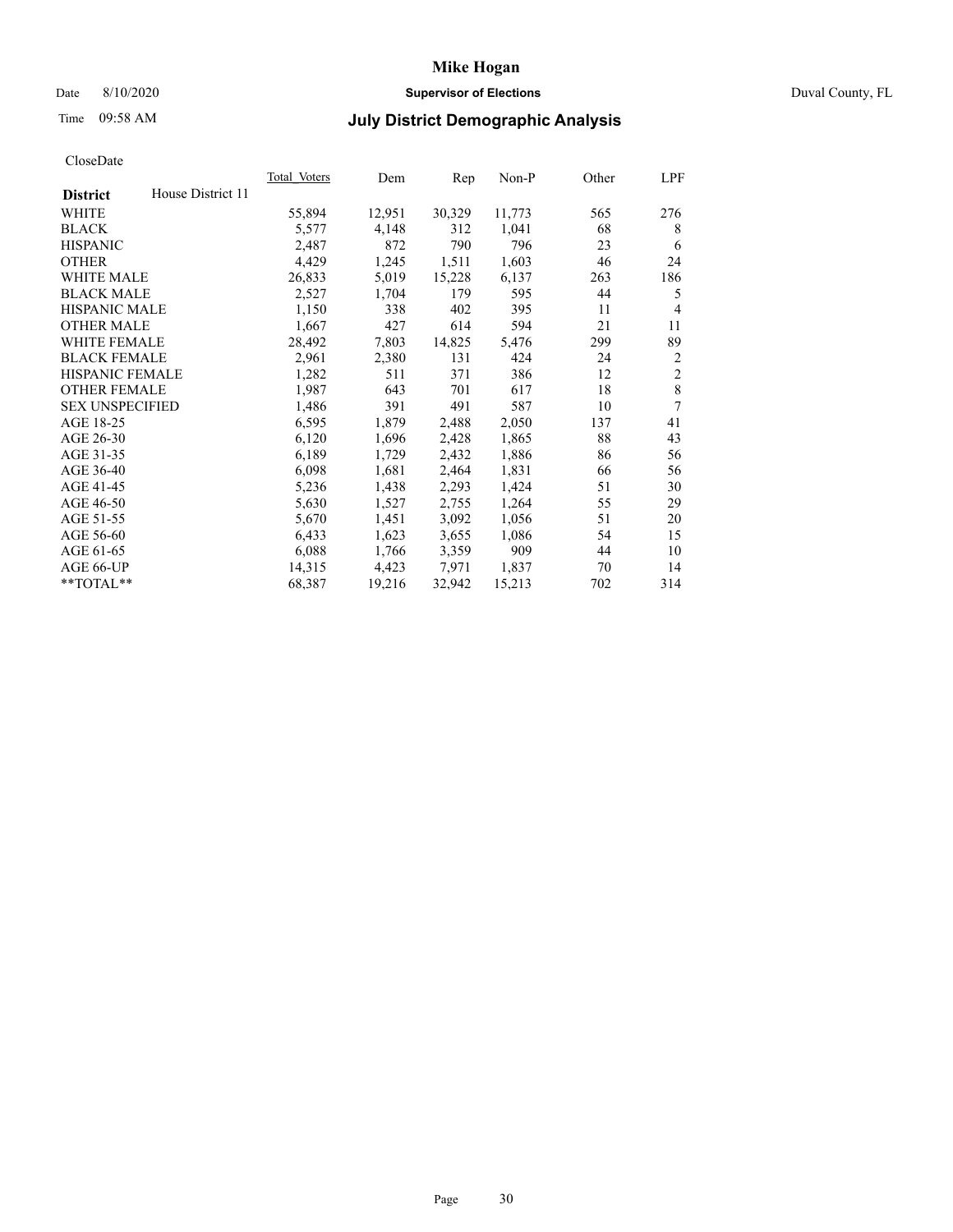# Date 8/10/2020 **Supervisor of Elections** Duval County, FL

# Time 09:58 AM **July District Demographic Analysis**

|                        |                   | Total Voters | Dem    | Rep    | Non-P  | Other | LPF |
|------------------------|-------------------|--------------|--------|--------|--------|-------|-----|
| <b>District</b>        | House District 12 |              |        |        |        |       |     |
| WHITE                  |                   | 74,050       | 16,839 | 39,671 | 16,286 | 851   | 403 |
| <b>BLACK</b>           |                   | 16,127       | 12,205 | 747    | 3,013  | 147   | 15  |
| <b>HISPANIC</b>        |                   | 8,189        | 3,167  | 2,057  | 2,857  | 88    | 20  |
| <b>OTHER</b>           |                   | 13,780       | 4,011  | 3,967  | 5,651  | 114   | 37  |
| WHITE MALE             |                   | 34,783       | 6,469  | 19,549 | 8,066  | 420   | 279 |
| <b>BLACK MALE</b>      |                   | 6,895        | 4,812  | 426    | 1,571  | 74    | 12  |
| <b>HISPANIC MALE</b>   |                   | 3,584        | 1,229  | 1,004  | 1,297  | 45    | 9   |
| <b>OTHER MALE</b>      |                   | 5,559        | 1,527  | 1,686  | 2,282  | 43    | 21  |
| WHITE FEMALE           |                   | 38,309       | 10,148 | 19,693 | 7,930  | 421   | 117 |
| <b>BLACK FEMALE</b>    |                   | 8,952        | 7,201  | 305    | 1,371  | 72    | 3   |
| <b>HISPANIC FEMALE</b> |                   | 4,381        | 1,857  | 1,005  | 1,469  | 41    | 9   |
| <b>OTHER FEMALE</b>    |                   | 6,340        | 2,070  | 1,895  | 2,299  | 63    | 13  |
| <b>SEX UNSPECIFIED</b> |                   | 3,341        | 909    | 879    | 1,520  | 21    | 12  |
| AGE 18-25              |                   | 13,291       | 4,633  | 3,979  | 4,342  | 269   | 68  |
| AGE 26-30              |                   | 11,745       | 3,953  | 3,819  | 3,701  | 183   | 89  |
| AGE 31-35              |                   | 10,941       | 3,593  | 3,632  | 3,508  | 132   | 76  |
| AGE 36-40              |                   | 10,102       | 3,248  | 3,506  | 3,143  | 134   | 71  |
| AGE 41-45              |                   | 8,583        | 2,794  | 3,113  | 2,541  | 84    | 51  |
| AGE 46-50              |                   | 9,141        | 2,841  | 3,895  | 2,257  | 99    | 49  |
| AGE 51-55              |                   | 9,413        | 2,836  | 4,490  | 2,006  | 58    | 23  |
| AGE 56-60              |                   | 10,112       | 3,016  | 5,031  | 1,971  | 79    | 15  |
| AGE 61-65              |                   | 8,803        | 2,806  | 4,379  | 1,538  | 64    | 16  |
| AGE 66-UP              |                   | 20,001       | 6,497  | 10,593 | 2,796  | 98    | 17  |
| $*$ TOTAL $*$          |                   | 112,146      | 36,222 | 46,442 | 27,807 | 1,200 | 475 |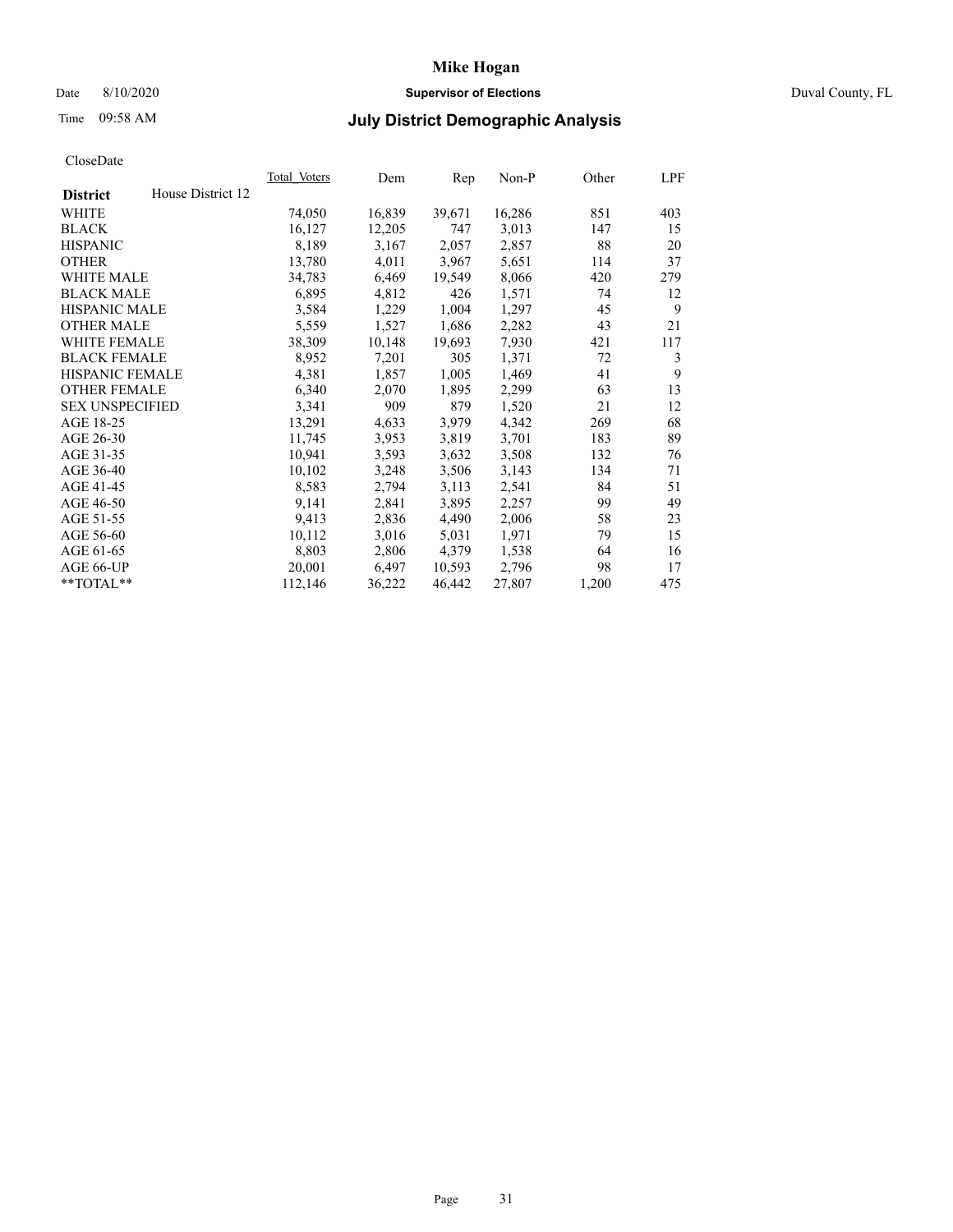## Date 8/10/2020 **Supervisor of Elections** Duval County, FL

# Time 09:58 AM **July District Demographic Analysis**

|                                      | Total Voters | Dem    | Rep    | Non-P  | Other | LPF |
|--------------------------------------|--------------|--------|--------|--------|-------|-----|
| House District 13<br><b>District</b> |              |        |        |        |       |     |
| WHITE                                | 38,880       | 11,063 | 18,764 | 8,376  | 476   | 201 |
| <b>BLACK</b>                         | 51,150       | 42,601 | 1,599  | 6,689  | 223   | 38  |
| <b>HISPANIC</b>                      | 5,134        | 2,203  | 1,039  | 1,827  | 50    | 15  |
| <b>OTHER</b>                         | 8,321        | 3,280  | 1,469  | 3,490  | 55    | 27  |
| WHITE MALE                           | 18,233       | 4,473  | 9,263  | 4,157  | 209   | 131 |
| <b>BLACK MALE</b>                    | 20,491       | 16,220 | 802    | 3,330  | 115   | 24  |
| <b>HISPANIC MALE</b>                 | 2,251        | 897    | 508    | 813    | 24    | 9   |
| <b>OTHER MALE</b>                    | 2,963        | 1,095  | 619    | 1,211  | 22    | 16  |
| <b>WHITE FEMALE</b>                  | 20,106       | 6,439  | 9,272  | 4,063  | 263   | 69  |
| <b>BLACK FEMALE</b>                  | 29,685       | 25,675 | 760    | 3,131  | 106   | 13  |
| HISPANIC FEMALE                      | 2,739        | 1,249  | 504    | 954    | 26    | 6   |
| <b>OTHER FEMALE</b>                  | 3,565        | 1,655  | 673    | 1,207  | 21    | 9   |
| <b>SEX UNSPECIFIED</b>               | 3,449        | 1,443  | 470    | 1,514  | 18    | 4   |
| AGE 18-25                            | 12,140       | 6,343  | 1,684  | 3,922  | 156   | 35  |
| AGE 26-30                            | 10,413       | 5,669  | 1,648  | 2,941  | 109   | 46  |
| AGE 31-35                            | 10,478       | 5,902  | 1,788  | 2,632  | 104   | 52  |
| AGE 36-40                            | 8,876        | 4,942  | 1,605  | 2,199  | 89    | 41  |
| AGE 41-45                            | 7,616        | 4,263  | 1,519  | 1,737  | 68    | 29  |
| AGE 46-50                            | 7,904        | 4,401  | 1,847  | 1,581  | 52    | 23  |
| AGE 51-55                            | 8,135        | 4,627  | 2,125  | 1,317  | 51    | 15  |
| AGE 56-60                            | 9,423        | 5,515  | 2,527  | 1,295  | 64    | 22  |
| AGE 61-65                            | 8,920        | 5,436  | 2,370  | 1,056  | 51    | 7   |
| AGE 66-UP                            | 19,559       | 12,035 | 5,755  | 1,698  | 60    | 11  |
| $*$ $TOTAL**$                        | 103,485      | 59,147 | 22,871 | 20,382 | 804   | 281 |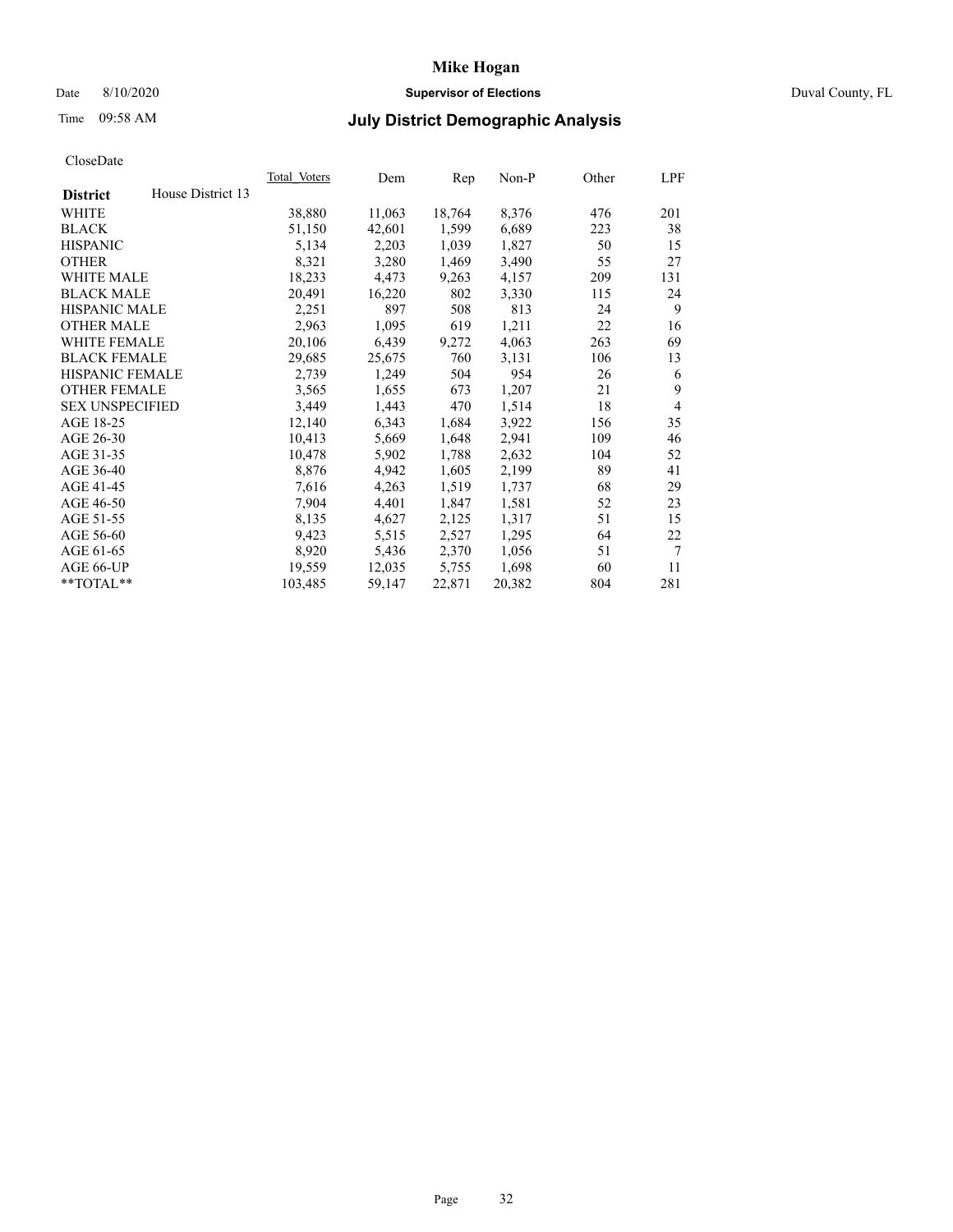## Date 8/10/2020 **Supervisor of Elections** Duval County, FL

# Time 09:58 AM **July District Demographic Analysis**

|                        |                   | Total Voters | Dem    | Rep    | Non-P  | Other | LPF            |
|------------------------|-------------------|--------------|--------|--------|--------|-------|----------------|
| <b>District</b>        | House District 14 |              |        |        |        |       |                |
| WHITE                  |                   | 41,698       | 10,339 | 21,920 | 8,709  | 510   | 220            |
| <b>BLACK</b>           |                   | 61,179       | 51,768 | 1,764  | 7,345  | 274   | 28             |
| <b>HISPANIC</b>        |                   | 4,081        | 1,756  | 824    | 1,445  | 46    | 10             |
| <b>OTHER</b>           |                   | 7,430        | 2,931  | 1,391  | 3,019  | 67    | 22             |
| WHITE MALE             |                   | 19,401       | 4,126  | 10,685 | 4,218  | 236   | 136            |
| <b>BLACK MALE</b>      |                   | 24,228       | 19,454 | 934    | 3,672  | 149   | 19             |
| <b>HISPANIC MALE</b>   |                   | 1,848        | 695    | 448    | 683    | 16    | 6              |
| <b>OTHER MALE</b>      |                   | 2,663        | 1,012  | 567    | 1,045  | 26    | 13             |
| WHITE FEMALE           |                   | 21,803       | 6,095  | 11,012 | 4,342  | 271   | 83             |
| <b>BLACK FEMALE</b>    |                   | 35,966       | 31,571 | 804    | 3,459  | 123   | 9              |
| <b>HISPANIC FEMALE</b> |                   | 2,126        | 1,016  | 359    | 718    | 29    | 4              |
| <b>OTHER FEMALE</b>    |                   | 3,221        | 1,437  | 646    | 1,095  | 37    | 6              |
| <b>SEX UNSPECIFIED</b> |                   | 3,132        | 1,388  | 444    | 1,286  | 10    | $\overline{4}$ |
| AGE 18-25              |                   | 13,515       | 7,096  | 2,044  | 4,155  | 185   | 35             |
| AGE 26-30              |                   | 11,153       | 6,038  | 1,974  | 2,960  | 122   | 59             |
| AGE 31-35              |                   | 10,786       | 5,983  | 2,017  | 2,593  | 133   | 60             |
| AGE 36-40              |                   | 10,173       | 5,931  | 1,894  | 2,236  | 75    | 37             |
| AGE 41-45              |                   | 9,117        | 5,430  | 1,785  | 1,801  | 77    | 24             |
| AGE 46-50              |                   | 9,709        | 5,729  | 2,243  | 1,646  | 66    | 25             |
| AGE 51-55              |                   | 9,573        | 5,679  | 2,435  | 1,370  | 77    | 12             |
| AGE 56-60              |                   | 10,224       | 6,044  | 2,846  | 1,270  | 56    | 8              |
| AGE 61-65              |                   | 9,252        | 5,572  | 2,612  | 1,024  | 37    | 7              |
| AGE 66-UP              |                   | 20,850       | 13,275 | 6,044  | 1,450  | 68    | 13             |
| **TOTAL**              |                   | 114,388      | 66,794 | 25,899 | 20,518 | 897   | 280            |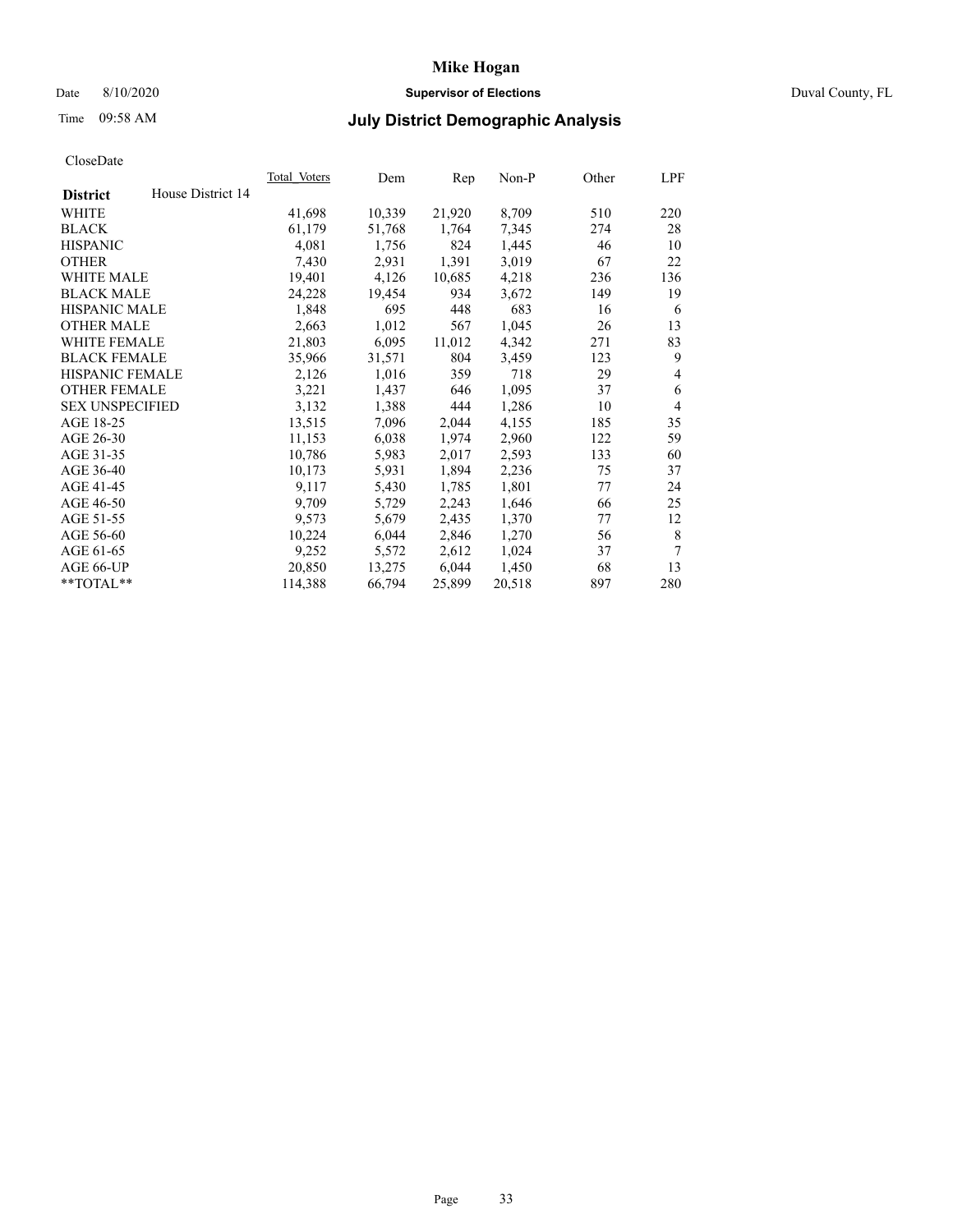## Date 8/10/2020 **Supervisor of Elections** Duval County, FL

# Time 09:58 AM **July District Demographic Analysis**

| House District 15<br><b>District</b><br>720<br>WHITE<br>65,138<br>15,394<br>36,405<br>12,287<br>30,296<br>1,215<br>4,974<br><b>BLACK</b><br>23,831<br>253<br><b>HISPANIC</b><br>6,724<br>2,714<br>1,477<br>2,438<br>77<br>9,089<br><b>OTHER</b><br>2,672<br>3,444<br>125<br>2,822<br>30,413<br>6,040<br><b>WHITE MALE</b><br>6,083<br>17,736<br>345 | 332<br>23<br>18<br>26<br>209<br>13<br>11 |
|-----------------------------------------------------------------------------------------------------------------------------------------------------------------------------------------------------------------------------------------------------------------------------------------------------------------------------------------------------|------------------------------------------|
|                                                                                                                                                                                                                                                                                                                                                     |                                          |
|                                                                                                                                                                                                                                                                                                                                                     |                                          |
|                                                                                                                                                                                                                                                                                                                                                     |                                          |
|                                                                                                                                                                                                                                                                                                                                                     |                                          |
|                                                                                                                                                                                                                                                                                                                                                     |                                          |
|                                                                                                                                                                                                                                                                                                                                                     |                                          |
| <b>BLACK MALE</b><br>12,295<br>9,000<br>659<br>2,487<br>136                                                                                                                                                                                                                                                                                         |                                          |
| <b>HISPANIC MALE</b><br>3,093<br>781<br>1,115<br>38<br>1,148                                                                                                                                                                                                                                                                                        |                                          |
| 3,388<br>1,254<br><b>OTHER MALE</b><br>963<br>1,110<br>49                                                                                                                                                                                                                                                                                           | 12                                       |
| WHITE FEMALE<br>33,979<br>18,268<br>9,159<br>6,066<br>368                                                                                                                                                                                                                                                                                           | 118                                      |
| <b>BLACK FEMALE</b><br>17,483<br>14,454<br>532<br>2,371<br>116                                                                                                                                                                                                                                                                                      | 10                                       |
| HISPANIC FEMALE<br>668<br>3,487<br>1,501<br>1,275<br>37                                                                                                                                                                                                                                                                                             | 6                                        |
| <b>OTHER FEMALE</b><br>4,310<br>1,427<br>63<br>1,504<br>1,306                                                                                                                                                                                                                                                                                       | 10                                       |
| 949<br>709<br>1,106<br><b>SEX UNSPECIFIED</b><br>2,797<br>23                                                                                                                                                                                                                                                                                        | 10                                       |
| AGE 18-25<br>11,981<br>239<br>4,682<br>3,186<br>3,826                                                                                                                                                                                                                                                                                               | 48                                       |
| AGE 26-30<br>10,869<br>4,399<br>3,074<br>3,163<br>167                                                                                                                                                                                                                                                                                               | 66                                       |
| AGE 31-35<br>10,943<br>4,489<br>3,177<br>3,064<br>143                                                                                                                                                                                                                                                                                               | 70                                       |
| AGE 36-40<br>9,911<br>4,206<br>2,913<br>2,591<br>131                                                                                                                                                                                                                                                                                                | 70                                       |
| 2,104<br>AGE 41-45<br>8,839<br>2,844<br>3,733<br>112                                                                                                                                                                                                                                                                                                | 46                                       |
| AGE 46-50<br>9,215<br>3,851<br>1,760<br>92<br>3,488                                                                                                                                                                                                                                                                                                 | 24                                       |
| 9,604<br>AGE 51-55<br>3,948<br>3,820<br>1,748<br>62                                                                                                                                                                                                                                                                                                 | 26                                       |
| 10,272<br>AGE 56-60<br>4,050<br>4,612<br>1,520<br>72                                                                                                                                                                                                                                                                                                | 18                                       |
| 9,316<br>4,326<br>1,215<br>AGE 61-65<br>3,710<br>50                                                                                                                                                                                                                                                                                                 | 15                                       |
| 10,326<br>2,149<br>AGE 66-UP<br>20,284<br>106<br>7,687                                                                                                                                                                                                                                                                                              | 16                                       |
| **TOTAL**<br>111,247<br>44,761<br>41,769<br>23,143<br>1,175                                                                                                                                                                                                                                                                                         | 399                                      |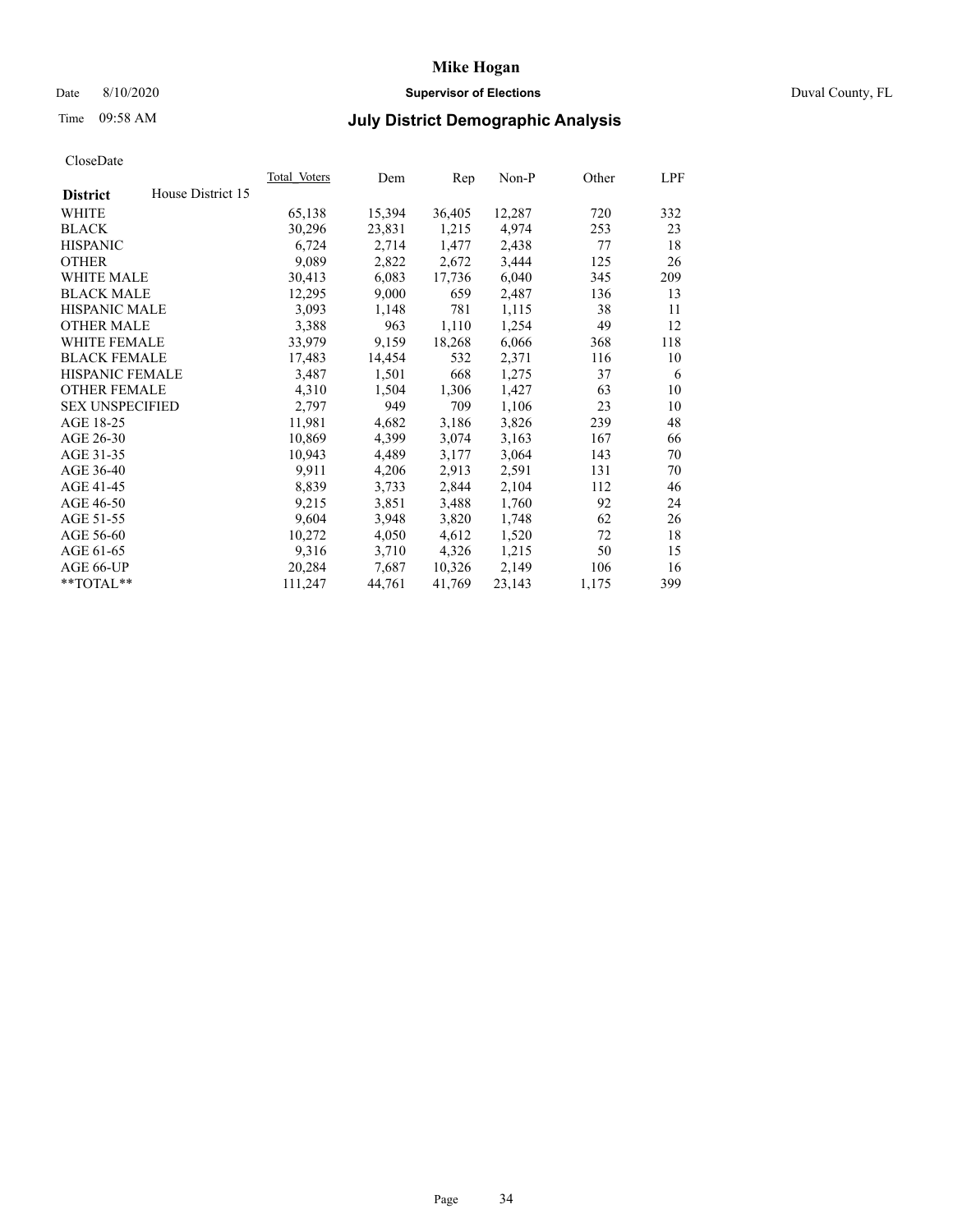# Date 8/10/2020 **Supervisor of Elections** Duval County, FL

# Time 09:58 AM **July District Demographic Analysis**

|                        |                   | Total Voters | Dem    | Rep    | Non-P  | Other | LPF |
|------------------------|-------------------|--------------|--------|--------|--------|-------|-----|
| <b>District</b>        | House District 16 |              |        |        |        |       |     |
| WHITE                  |                   | 93,329       | 22,403 | 51,167 | 18,272 | 1,026 | 461 |
| <b>BLACK</b>           |                   | 15,250       | 11,441 | 678    | 2,949  | 167   | 15  |
| <b>HISPANIC</b>        |                   | 8,331        | 3,096  | 2,236  | 2,889  | 88    | 22  |
| <b>OTHER</b>           |                   | 12,409       | 3,918  | 3,469  | 4,846  | 139   | 37  |
| WHITE MALE             |                   | 43,152       | 8,691  | 24,564 | 9,133  | 458   | 306 |
| <b>BLACK MALE</b>      |                   | 6,371        | 4,351  | 381    | 1,549  | 86    | 4   |
| <b>HISPANIC MALE</b>   |                   | 3,718        | 1,280  | 1,074  | 1,304  | 43    | 17  |
| <b>OTHER MALE</b>      |                   | 5,056        | 1,451  | 1,536  | 1,999  | 48    | 22  |
| WHITE FEMALE           |                   | 49,313       | 13,511 | 26,197 | 8,894  | 562   | 149 |
| <b>BLACK FEMALE</b>    |                   | 8,686        | 6,950  | 291    | 1,355  | 79    | 11  |
| <b>HISPANIC FEMALE</b> |                   | 4,456        | 1,755  | 1,134  | 1,517  | 45    | 5   |
| <b>OTHER FEMALE</b>    |                   | 5,822        | 2,123  | 1,621  | 1,990  | 75    | 13  |
| <b>SEX UNSPECIFIED</b> |                   | 2,745        | 746    | 752    | 1,215  | 24    | 8   |
| AGE 18-25              |                   | 13,721       | 4,515  | 4,770  | 4,075  | 294   | 67  |
| AGE 26-30              |                   | 12,485       | 4,212  | 4,297  | 3,652  | 232   | 92  |
| AGE 31-35              |                   | 12,043       | 4,014  | 4,252  | 3,520  | 146   | 111 |
| AGE 36-40              |                   | 10,772       | 3,442  | 3,936  | 3,184  | 127   | 83  |
| AGE 41-45              |                   | 9,597        | 3,077  | 3,695  | 2,658  | 115   | 52  |
| AGE 46-50              |                   | 10,373       | 3,088  | 4,599  | 2,540  | 107   | 39  |
| AGE 51-55              |                   | 10,427       | 2,959  | 5,152  | 2,204  | 85    | 27  |
| AGE 56-60              |                   | 11,360       | 3,277  | 5,929  | 2,055  | 83    | 16  |
| AGE 61-65              |                   | 10,616       | 3,350  | 5,578  | 1,601  | 68    | 19  |
| AGE 66-UP              |                   | 27,909       | 8,922  | 15,337 | 3,459  | 163   | 28  |
| $*$ TOTAL $*$          |                   | 129,319      | 40,858 | 57,550 | 28,956 | 1,420 | 535 |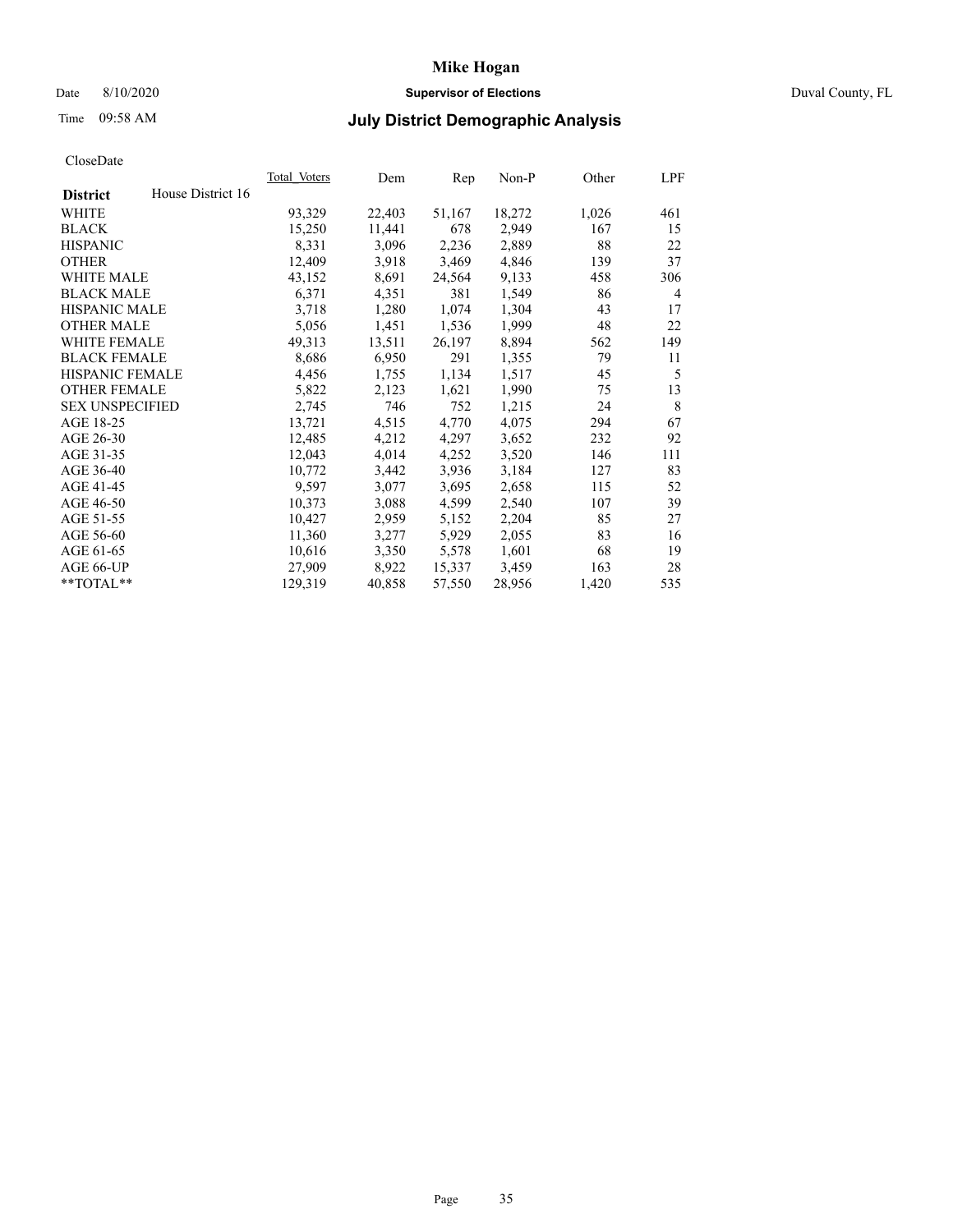# Date 8/10/2020 **Supervisor of Elections** Duval County, FL

# Time 09:58 AM **July District Demographic Analysis**

|                                        | Total Voters | Dem    | Rep    | $Non-P$ | Other | LPF |
|----------------------------------------|--------------|--------|--------|---------|-------|-----|
| School Board Dist 1<br><b>District</b> |              |        |        |         |       |     |
| WHITE                                  | 54,311       | 11,633 | 31,067 | 10,816  | 563   | 232 |
| <b>BLACK</b>                           | 23,433       | 18,255 | 982    | 4,005   | 172   | 19  |
| <b>HISPANIC</b>                        | 5,999        | 2,348  | 1,489  | 2,101   | 51    | 10  |
| <b>OTHER</b>                           | 8,136        | 2,492  | 2,327  | 3,224   | 64    | 29  |
| WHITE MALE                             | 25,675       | 4,585  | 15,216 | 5,468   | 263   | 143 |
| <b>BLACK MALE</b>                      | 9,714        | 7,025  | 527    | 2,060   | 88    | 14  |
| <b>HISPANIC MALE</b>                   | 2,696        | 954    | 751    | 962     | 24    | 5   |
| <b>OTHER MALE</b>                      | 3,100        | 884    | 990    | 1,186   | 22    | 18  |
| <b>WHITE FEMALE</b>                    | 28,006       | 6,909  | 15,532 | 5,182   | 296   | 87  |
| <b>BLACK FEMALE</b>                    | 13,273       | 10,922 | 438    | 1,825   | 83    | 5   |
| HISPANIC FEMALE                        | 3,147        | 1,335  | 703    | 1,078   | 27    | 4   |
| <b>OTHER FEMALE</b>                    | 3,700        | 1,296  | 1,070  | 1,285   | 41    | 8   |
| <b>SEX UNSPECIFIED</b>                 | 2,566        | 817    | 638    | 1,099   | 6     | 6   |
| AGE 18-25                              | 10,575       | 4,065  | 2,933  | 3,355   | 179   | 43  |
| AGE 26-30                              | 8,625        | 3,382  | 2,416  | 2,666   | 118   | 43  |
| AGE 31-35                              | 8,922        | 3,419  | 2,740  | 2,617   | 99    | 47  |
| AGE 36-40                              | 8,247        | 3,165  | 2,578  | 2,365   | 87    | 52  |
| AGE 41-45                              | 7,296        | 2,812  | 2,507  | 1,881   | 67    | 29  |
| AGE 46-50                              | 7,697        | 3,023  | 2,980  | 1,606   | 62    | 26  |
| AGE 51-55                              | 7,953        | 2,937  | 3,491  | 1,442   | 66    | 17  |
| AGE 56-60                              | 8,432        | 3,053  | 3,991  | 1,309   | 66    | 13  |
| AGE 61-65                              | 7,521        | 2,805  | 3,607  | 1,058   | 45    | 6   |
| AGE 66-UP                              | 16,597       | 6,062  | 8,614  | 1,847   | 60    | 14  |
| **TOTAL**                              | 91,879       | 34,728 | 35,865 | 20,146  | 850   | 290 |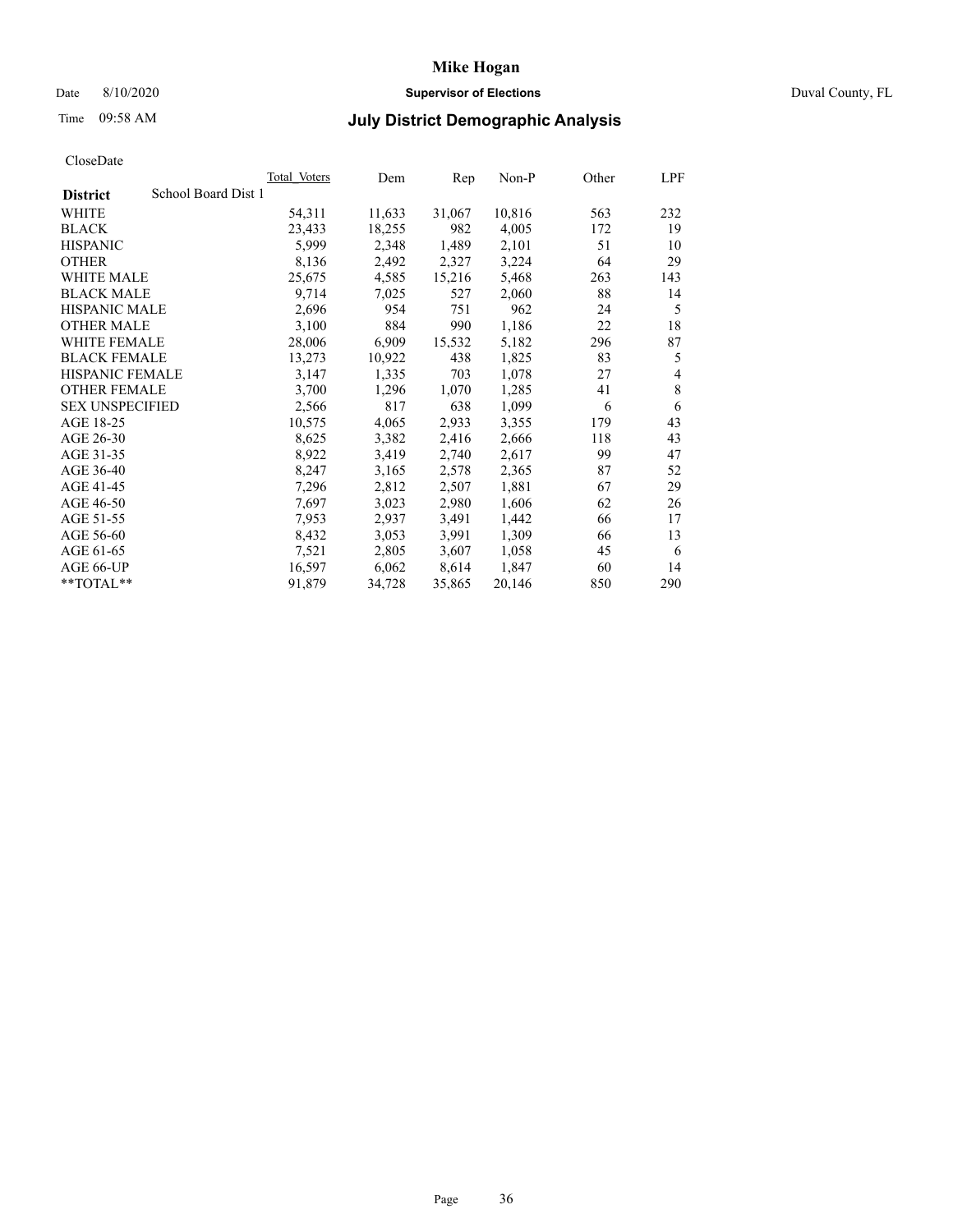# Date 8/10/2020 **Supervisor of Elections** Duval County, FL

# Time 09:58 AM **July District Demographic Analysis**

|                                        | Total Voters | Dem    | Rep    | Non-P  | Other | LPF |
|----------------------------------------|--------------|--------|--------|--------|-------|-----|
| School Board Dist 2<br><b>District</b> |              |        |        |        |       |     |
| WHITE                                  | 76,301       | 17,840 | 40,520 | 16,705 | 823   | 413 |
| <b>BLACK</b>                           | 7,245        | 5,353  | 404    | 1,404  | 71    | 13  |
| <b>HISPANIC</b>                        | 4,613        | 1,645  | 1,379  | 1,524  | 55    | 10  |
| <b>OTHER</b>                           | 9,004        | 2,497  | 2,917  | 3,468  | 88    | 34  |
| WHITE MALE                             | 36,241       | 6,765  | 20,270 | 8,522  | 390   | 294 |
| <b>BLACK MALE</b>                      | 3,318        | 2,232  | 240    | 793    | 44    | 9   |
| <b>HISPANIC MALE</b>                   | 2,032        | 611    | 660    | 725    | 31    | 5   |
| <b>OTHER MALE</b>                      | 3,525        | 907    | 1,197  | 1,366  | 38    | 17  |
| WHITE FEMALE                           | 39,242       | 10,887 | 19,865 | 7,950  | 426   | 114 |
| <b>BLACK FEMALE</b>                    | 3,810        | 3,041  | 157    | 582    | 27    | 3   |
| <b>HISPANIC FEMALE</b>                 | 2,474        | 998    | 694    | 755    | 22    | 5   |
| <b>OTHER FEMALE</b>                    | 4,202        | 1,305  | 1,423  | 1,424  | 38    | 12  |
| <b>SEX UNSPECIFIED</b>                 | 2,316        | 589    | 714    | 981    | 21    | 11  |
| AGE 18-25                              | 9,767        | 2,888  | 3,503  | 3,113  | 202   | 61  |
| AGE 26-30                              | 9,137        | 2,580  | 3,550  | 2,794  | 132   | 81  |
| AGE 31-35                              | 8,987        | 2,578  | 3,371  | 2,836  | 118   | 84  |
| AGE 36-40                              | 8,810        | 2,425  | 3,494  | 2,712  | 106   | 73  |
| AGE 41-45                              | 7,467        | 2,059  | 3,117  | 2,172  | 72    | 47  |
| AGE 46-50                              | 7,976        | 2,077  | 3,821  | 1,947  | 86    | 45  |
| AGE 51-55                              | 8,005        | 2,012  | 4,260  | 1,638  | 66    | 29  |
| AGE 56-60                              | 9,000        | 2,284  | 4,938  | 1,679  | 80    | 19  |
| AGE 61-65                              | 8,221        | 2,404  | 4,354  | 1,385  | 62    | 16  |
| AGE 66-UP                              | 19,776       | 6,024  | 10,807 | 2,817  | 113   | 15  |
| $*$ TOTAL $*$                          | 97,163       | 27,335 | 45,220 | 23,101 | 1,037 | 470 |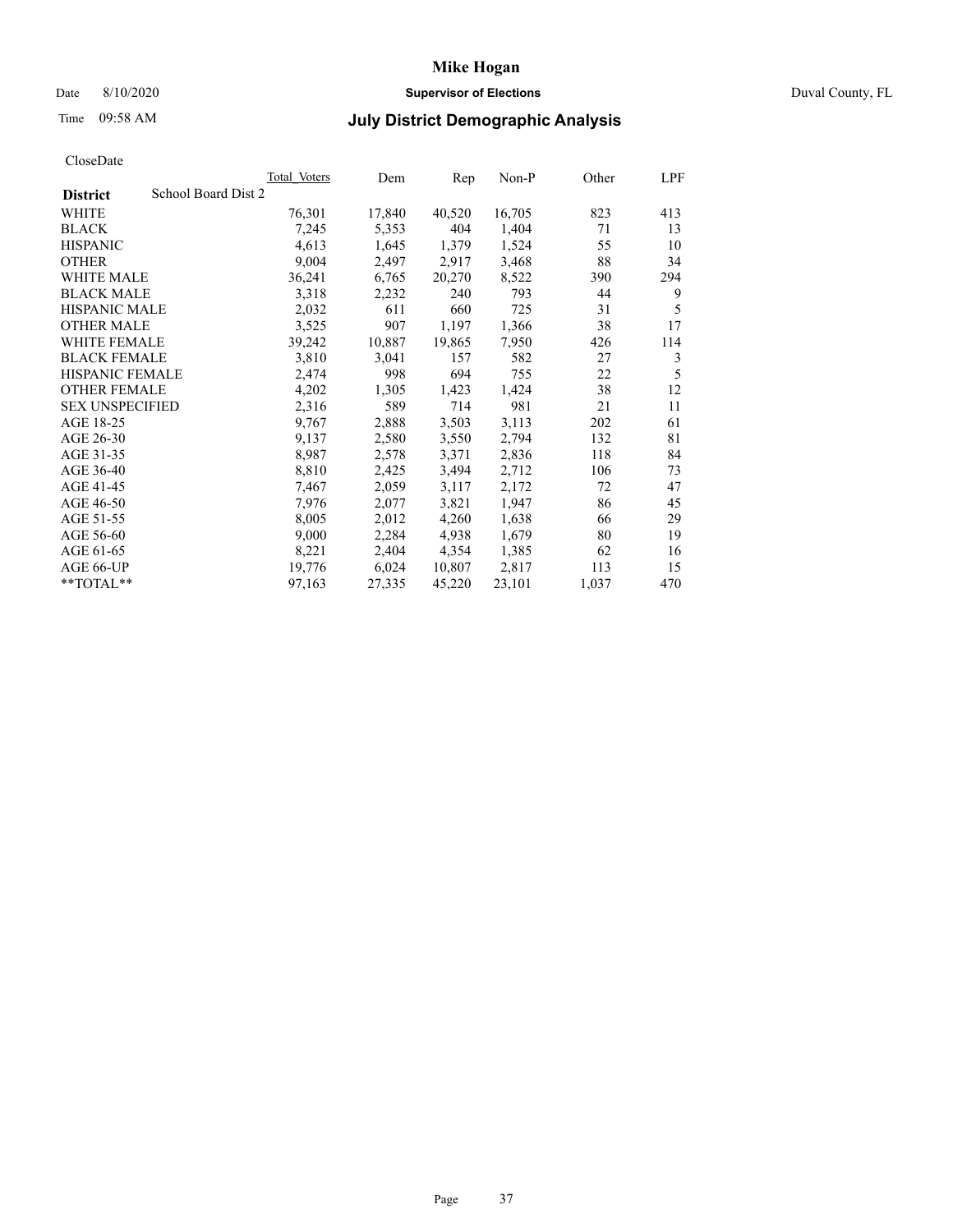# Date 8/10/2020 **Supervisor of Elections** Duval County, FL

# Time 09:58 AM **July District Demographic Analysis**

|                                        | Total Voters | Dem    | Rep    | $Non-P$ | Other | LPF |
|----------------------------------------|--------------|--------|--------|---------|-------|-----|
| School Board Dist 3<br><b>District</b> |              |        |        |         |       |     |
| WHITE                                  | 54,692       | 14,835 | 27,716 | 11,264  | 577   | 300 |
| <b>BLACK</b>                           | 14,259       | 11,003 | 578    | 2,553   | 111   | 14  |
| <b>HISPANIC</b>                        | 6,392        | 2,623  | 1,410  | 2,279   | 64    | 16  |
| <b>OTHER</b>                           | 8,505        | 2,732  | 2,146  | 3,536   | 70    | 21  |
| WHITE MALE                             | 25,320       | 5,891  | 13,344 | 5,610   | 272   | 203 |
| <b>BLACK MALE</b>                      | 5,804        | 4,143  | 303    | 1,292   | 56    | 10  |
| <b>HISPANIC MALE</b>                   | 2,823        | 1,076  | 711    | 999     | 28    | 9   |
| <b>OTHER MALE</b>                      | 3,372        | 1,004  | 951    | 1,378   | 28    | 11  |
| WHITE FEMALE                           | 28,697       | 8,768  | 14,091 | 5,444   | 302   | 92  |
| <b>BLACK FEMALE</b>                    | 8,239        | 6,707  | 266    | 1,208   | 54    | 4   |
| HISPANIC FEMALE                        | 3,399        | 1,482  | 662    | 1,212   | 36    | 7   |
| <b>OTHER FEMALE</b>                    | 3,771        | 1,398  | 967    | 1,364   | 34    | 8   |
| <b>SEX UNSPECIFIED</b>                 | 2,422        | 724    | 555    | 1,124   | 12    | 7   |
| AGE 18-25                              | 8,879        | 3,398  | 2,355  | 2,907   | 182   | 37  |
| AGE 26-30                              | 8,796        | 3,251  | 2,527  | 2,825   | 125   | 68  |
| AGE 31-35                              | 8,402        | 3,227  | 2,492  | 2,530   | 96    | 57  |
| AGE 36-40                              | 7,134        | 2,641  | 2,209  | 2,139   | 91    | 54  |
| AGE 41-45                              | 5,976        | 2,233  | 1,895  | 1,735   | 73    | 40  |
| AGE 46-50                              | 6,419        | 2,303  | 2,441  | 1,590   | 54    | 31  |
| AGE 51-55                              | 6,599        | 2,287  | 2,869  | 1,392   | 33    | 18  |
| AGE 56-60                              | 7,555        | 2,717  | 3,369  | 1,389   | 60    | 20  |
| AGE 61-65                              | 7,111        | 2,632  | 3,323  | 1,102   | 44    | 10  |
| AGE 66-UP                              | 16,971       | 6,502  | 8,370  | 2,019   | 64    | 16  |
| **TOTAL**                              | 83,848       | 31,193 | 31,850 | 19,632  | 822   | 351 |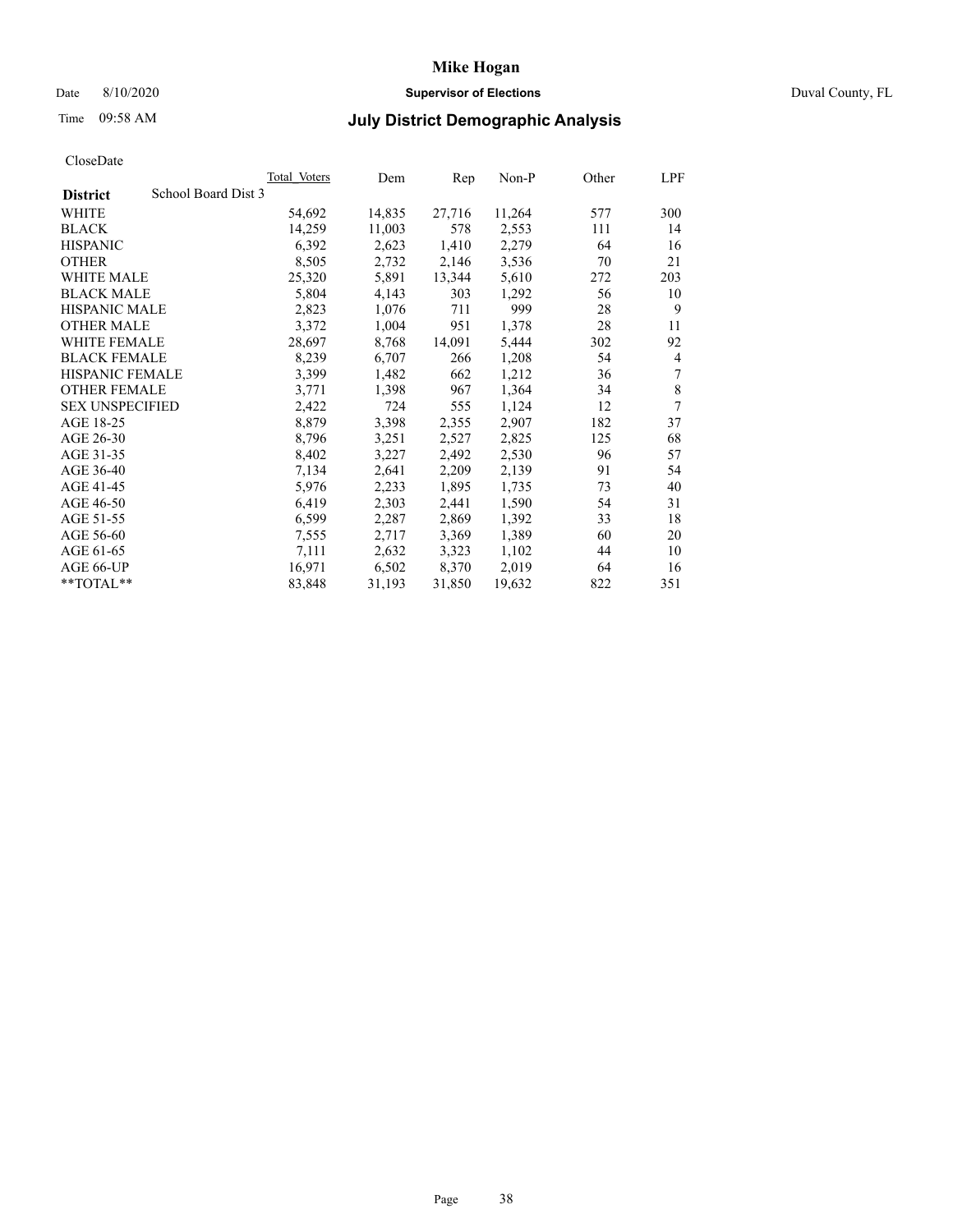# Date 8/10/2020 **Supervisor of Elections** Duval County, FL

# Time 09:58 AM **July District Demographic Analysis**

|                                        | <b>Total Voters</b> | Dem    | Rep    | $Non-P$ | Other | LPF            |
|----------------------------------------|---------------------|--------|--------|---------|-------|----------------|
| School Board Dist 4<br><b>District</b> |                     |        |        |         |       |                |
| WHITE                                  | 23,787              | 5,833  | 12,505 | 5,031   | 293   | 125            |
| <b>BLACK</b>                           | 54,094              | 46,201 | 1,488  | 6,162   | 217   | 26             |
| <b>HISPANIC</b>                        | 2,232               | 981    | 428    | 790     | 23    | 10             |
| <b>OTHER</b>                           | 5,337               | 2,378  | 701    | 2,202   | 38    | 18             |
| WHITE MALE                             | 11,435              | 2,420  | 6,308  | 2,490   | 138   | 79             |
| <b>BLACK MALE</b>                      | 21,743              | 17,693 | 801    | 3,114   | 118   | 17             |
| <b>HISPANIC MALE</b>                   | 1,027               | 409    | 235    | 367     | 8     | 8              |
| <b>OTHER MALE</b>                      | 1,848               | 799    | 290    | 739     | 12    | 8              |
| <b>WHITE FEMALE</b>                    | 12,041              | 3,340  | 6,057  | 2,444   | 154   | 46             |
| <b>BLACK FEMALE</b>                    | 31,449              | 27,829 | 663    | 2,852   | 97    | 8              |
| HISPANIC FEMALE                        | 1,153               | 552    | 185    | 399     | 15    | $\overline{2}$ |
| <b>OTHER FEMALE</b>                    | 2,227               | 1,180  | 316    | 704     | 18    | 9              |
| <b>SEX UNSPECIFIED</b>                 | 2,526               | 1,171  | 267    | 1,075   | 11    | $\overline{2}$ |
| AGE 18-25                              | 10,230              | 5,835  | 1,197  | 3,065   | 106   | 27             |
| AGE 26-30                              | 8,009               | 4,798  | 1,121  | 1,991   | 66    | 33             |
| AGE 31-35                              | 7,907               | 4,874  | 1,169  | 1,757   | 72    | 35             |
| AGE 36-40                              | 7,543               | 4,812  | 1,139  | 1,514   | 55    | 23             |
| AGE 41-45                              | 6,714               | 4,366  | 1,078  | 1,204   | 51    | 15             |
| AGE 46-50                              | 7,232               | 4,623  | 1,396  | 1,158   | 43    | 12             |
| AGE 51-55                              | 7,273               | 4,783  | 1,509  | 918     | 52    | 11             |
| AGE 56-60                              | 7,819               | 5,144  | 1,716  | 903     | 47    | 9              |
| AGE 61-65                              | 7,390               | 5,159  | 1,490  | 703     | 31    | 7              |
| AGE 66-UP                              | 15,302              | 10,977 | 3,305  | 965     | 48    | 7              |
| $*$ $TOTAL**$                          | 85,450              | 55,393 | 15,122 | 14,185  | 571   | 179            |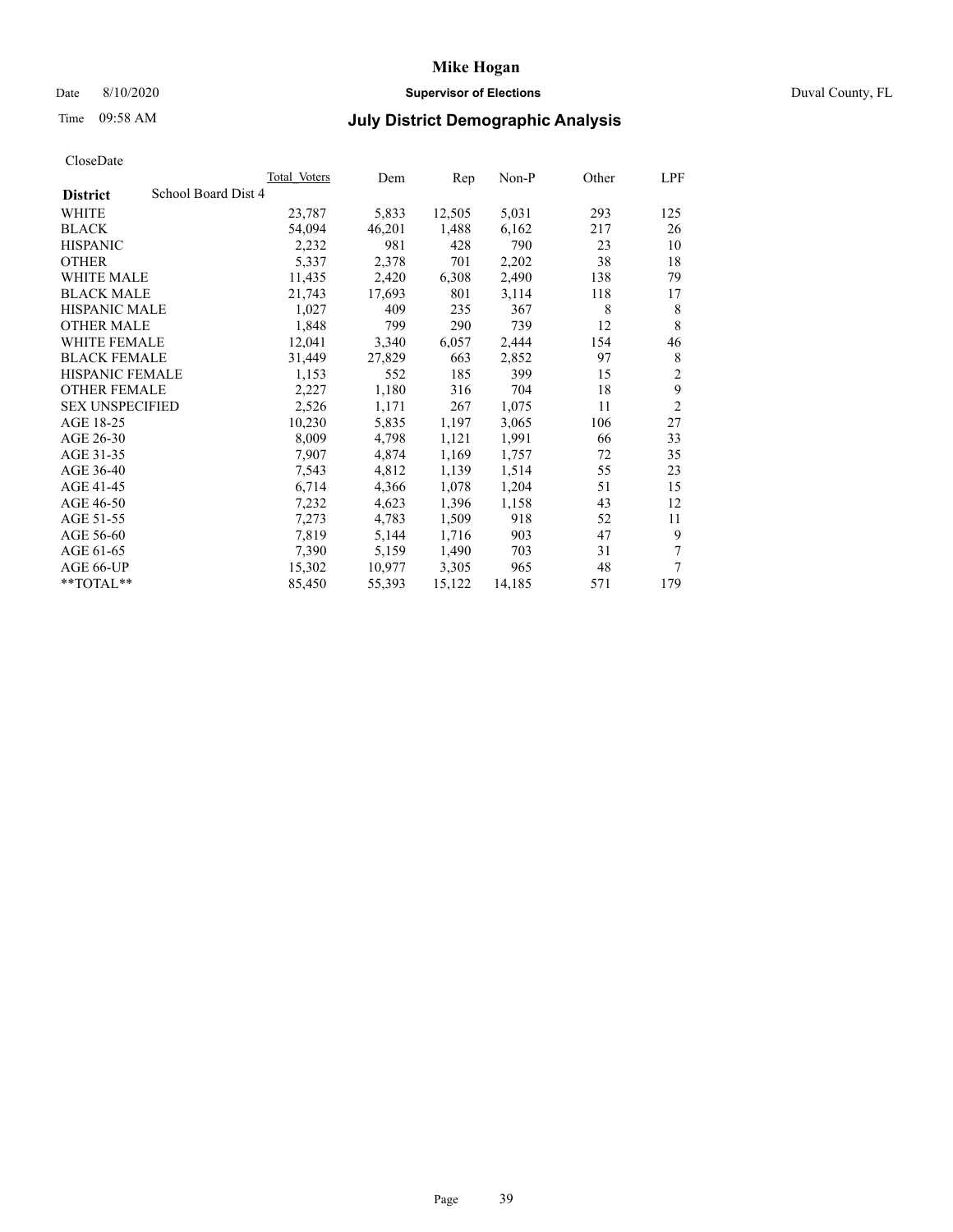# Date 8/10/2020 **Supervisor of Elections** Duval County, FL

# Time 09:58 AM **July District Demographic Analysis**

|                                        | Total Voters | Dem    | Rep    | $Non-P$ | Other | LPF |
|----------------------------------------|--------------|--------|--------|---------|-------|-----|
| School Board Dist 5<br><b>District</b> |              |        |        |         |       |     |
| WHITE                                  | 23,753       | 6,423  | 11,485 | 5,382   | 325   | 138 |
| <b>BLACK</b>                           | 48,072       | 40,239 | 1,423  | 6,137   | 244   | 29  |
| <b>HISPANIC</b>                        | 3,633        | 1,557  | 618    | 1,406   | 42    | 10  |
| <b>OTHER</b>                           | 6,331        | 2,444  | 1,226  | 2,591   | 57    | 13  |
| WHITE MALE                             | 10,896       | 2,519  | 5,600  | 2,530   | 157   | 90  |
| <b>BLACK MALE</b>                      | 18,716       | 14,869 | 712    | 2,990   | 129   | 16  |
| <b>HISPANIC MALE</b>                   | 1,602        | 603    | 326    | 646     | 21    | 6   |
| <b>OTHER MALE</b>                      | 2,274        | 830    | 504    | 917     | 18    | 5   |
| WHITE FEMALE                           | 12,554       | 3,816  | 5,774  | 2,753   | 164   | 47  |
| <b>BLACK FEMALE</b>                    | 28,524       | 24,738 | 685    | 2,976   | 112   | 13  |
| HISPANIC FEMALE                        | 1,932        | 910    | 281    | 719     | 18    | 4   |
| <b>OTHER FEMALE</b>                    | 2,852        | 1,237  | 600    | 976     | 33    | 6   |
| <b>SEX UNSPECIFIED</b>                 | 2,439        | 1,141  | 270    | 1,009   | 16    | 3   |
| AGE 18-25                              | 9,841        | 5,370  | 1,086  | 3,213   | 145   | 27  |
| AGE 26-30                              | 8,488        | 4,946  | 1,112  | 2,288   | 98    | 44  |
| AGE 31-35                              | 7,944        | 4,823  | 985    | 2,000   | 101   | 35  |
| AGE 36-40                              | 7,044        | 4,338  | 977    | 1,647   | 59    | 23  |
| AGE 41-45                              | 6,229        | 3,899  | 985    | 1,269   | 62    | 14  |
| AGE 46-50                              | 6,456        | 4,044  | 1,197  | 1,152   | 48    | 15  |
| AGE 51-55                              | 6,449        | 4,050  | 1,305  | 1,044   | 41    | 9   |
| AGE 56-60                              | 7,281        | 4,624  | 1,651  | 958     | 41    | 7   |
| AGE 61-65                              | 6,670        | 4,224  | 1,620  | 791     | 30    | 5   |
| AGE 66-UP                              | 15,370       | 10,338 | 3,832  | 1,146   | 43    | 11  |
| **TOTAL**                              | 81,789       | 50,663 | 14,752 | 15,516  | 668   | 190 |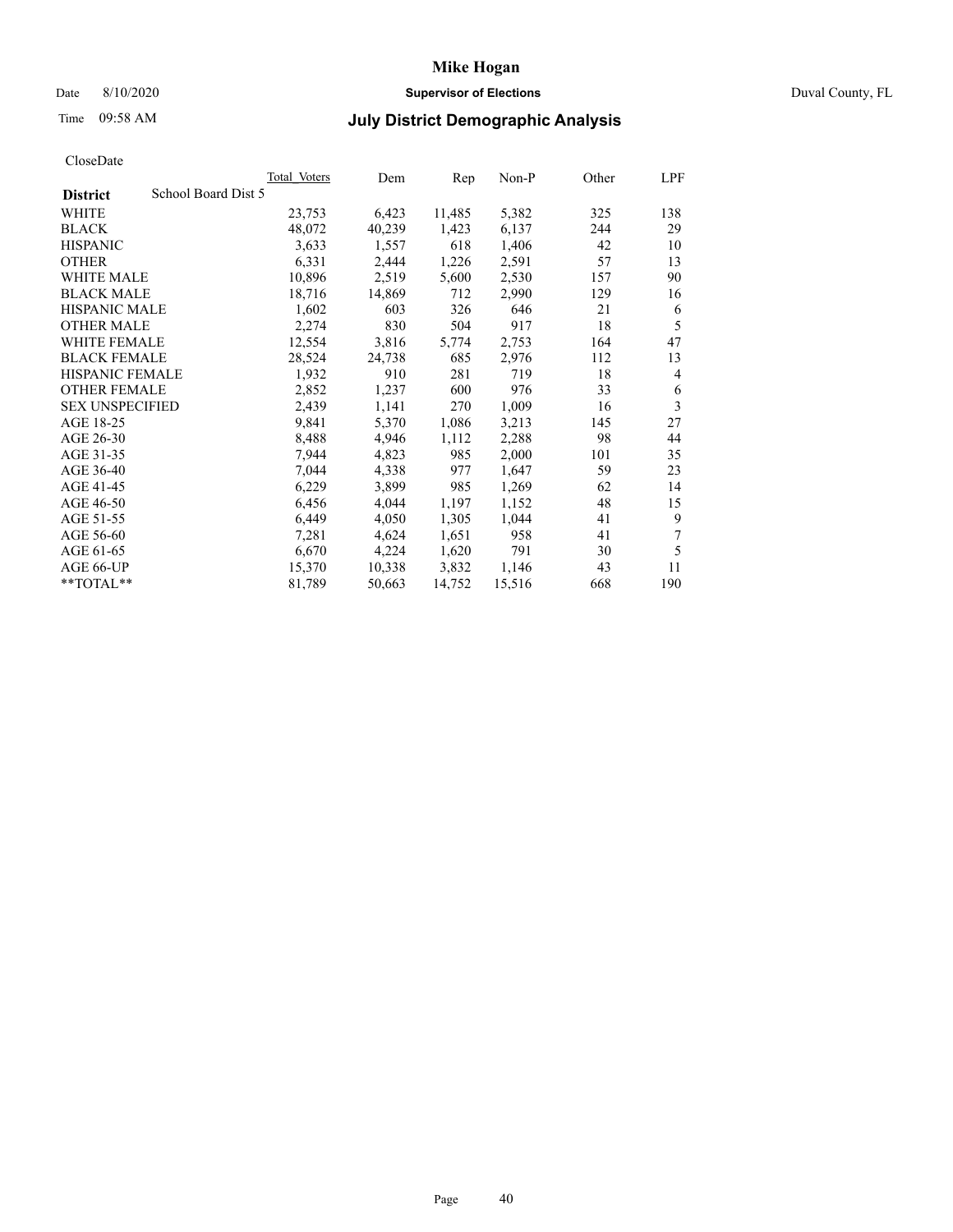# Date 8/10/2020 **Supervisor of Elections** Duval County, FL

# Time 09:58 AM **July District Demographic Analysis**

|                                        | Total Voters | Dem    | Rep    | $Non-P$ | Other | LPF |
|----------------------------------------|--------------|--------|--------|---------|-------|-----|
| School Board Dist 6<br><b>District</b> |              |        |        |         |       |     |
| WHITE                                  | 59,097       | 14,704 | 32,531 | 10,912  | 649   | 301 |
| <b>BLACK</b>                           | 20,720       | 16,254 | 884    | 3,404   | 165   | 13  |
| <b>HISPANIC</b>                        | 5,134        | 2,104  | 1,199  | 1,756   | 61    | 14  |
| <b>OTHER</b>                           | 7,087        | 2,187  | 2,102  | 2,672   | 104   | 22  |
| WHITE MALE                             | 27,578       | 5,870  | 15,823 | 5,389   | 310   | 186 |
| <b>BLACK MALE</b>                      | 8,556        | 6,266  | 483    | 1,710   | 89    | 8   |
| <b>HISPANIC MALE</b>                   | 2,383        | 901    | 633    | 814     | 27    | 8   |
| <b>OTHER MALE</b>                      | 2,683        | 767    | 881    | 976     | 46    | 13  |
| WHITE FEMALE                           | 30,858       | 8,696  | 16,346 | 5,372   | 334   | 110 |
| <b>BLACK FEMALE</b>                    | 11,797       | 9,732  | 381    | 1,603   | 76    | 5   |
| HISPANIC FEMALE                        | 2,641        | 1,152  | 541    | 909     | 34    | 5   |
| <b>OTHER FEMALE</b>                    | 3,287        | 1,137  | 1,009  | 1,088   | 48    | 5   |
| <b>SEX UNSPECIFIED</b>                 | 2,253        | 728    | 619    | 881     | 15    | 10  |
| AGE 18-25                              | 9,519        | 3,521  | 2,770  | 2,996   | 195   | 37  |
| AGE 26-30                              | 8,913        | 3,432  | 2,741  | 2,546   | 141   | 53  |
| AGE 31-35                              | 9,236        | 3,614  | 2,942  | 2,489   | 124   | 67  |
| AGE 36-40                              | 8,251        | 3,332  | 2,604  | 2,143   | 110   | 62  |
| AGE 41-45                              | 7,293        | 2,879  | 2,525  | 1,756   | 89    | 44  |
| AGE 46-50                              | 7,534        | 2,924  | 3,077  | 1,429   | 80    | 24  |
| AGE 51-55                              | 7,937        | 3,092  | 3,359  | 1,413   | 52    | 21  |
| AGE 56-60                              | 8,502        | 3,198  | 4,015  | 1,221   | 52    | 16  |
| AGE 61-65                              | 7,699        | 2,929  | 3,730  | 984     | 43    | 13  |
| AGE 66-UP                              | 17,141       | 6,323  | 8,949  | 1,764   | 92    | 13  |
| **TOTAL**                              | 92,038       | 35,249 | 36,716 | 18,744  | 979   | 350 |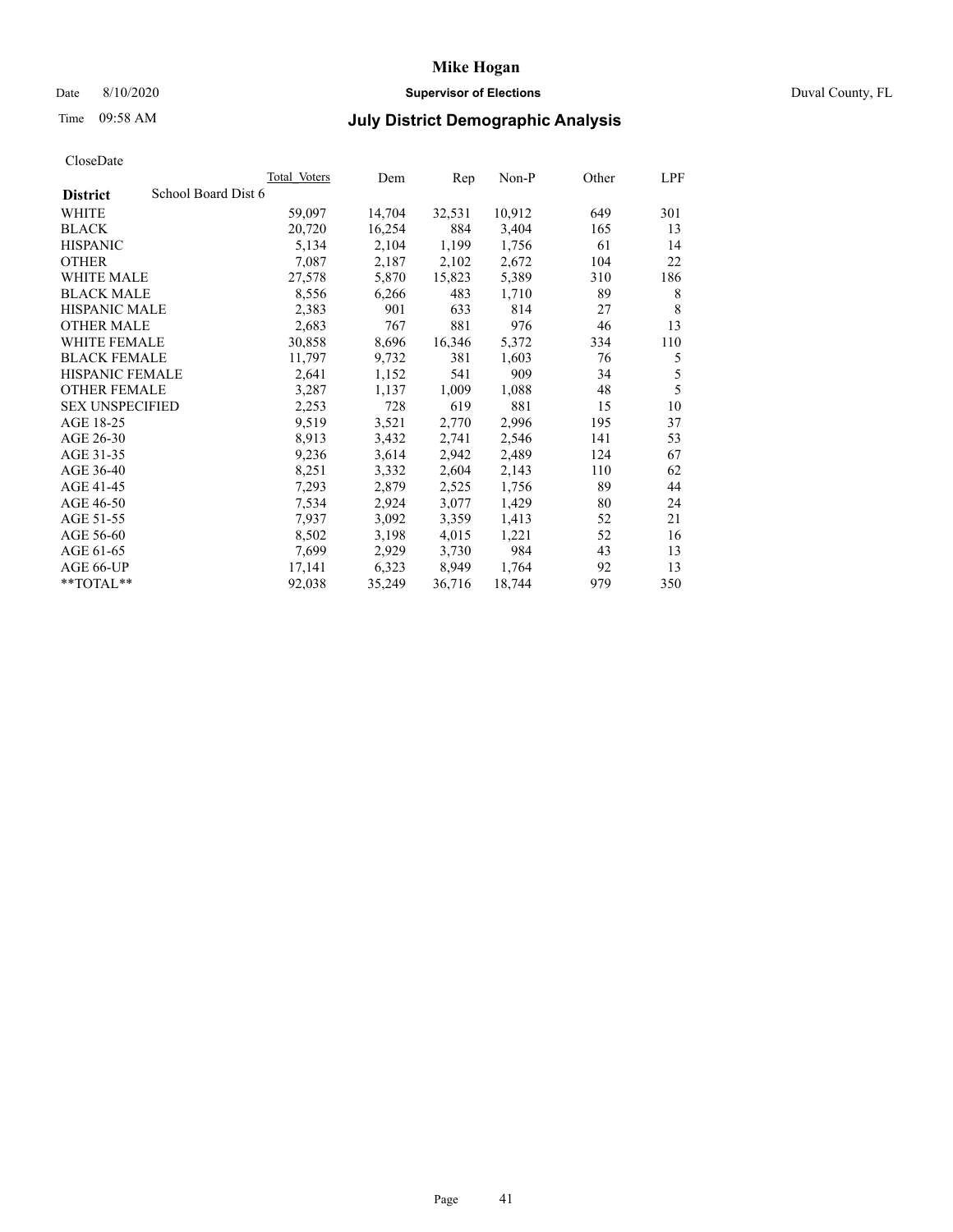## Date 8/10/2020 **Supervisor of Elections** Duval County, FL

# Time 09:58 AM **July District Demographic Analysis**

| <b>Total Voters</b> | Dem                 | Rep    | $Non-P$ | Other | LPF |
|---------------------|---------------------|--------|---------|-------|-----|
|                     |                     |        |         |       |     |
| 77,048              | 17,721              | 42,432 | 15,593  | 918   | 384 |
| 11,756              | 8,689               | 556    | 2,346   | 152   | 13  |
| 6,943               | 2,550               | 1,900  | 2,396   | 76    | 21  |
| 11,058              | 3,477               | 3,060  | 4,360   | 125   | 36  |
| 35,670              | 6,811               | 20,464 | 7,742   | 401   | 252 |
| 4,956               | 3,313               | 315    | 1,245   | 80    | 3   |
| 3,081               | 1,033               | 901    | 1,094   | 38    | 15  |
| 4,494               | 1,284               | 1,319  | 1,823   | 45    | 23  |
| 40,604              | 10,739              | 21,602 | 7,626   | 508   | 129 |
| 6,641               | 5,262               | 233    | 1,065   | 71    | 10  |
| 3,725               | 1,460               | 975    | 1,247   | 38    | 5   |
| 5,206               | 1,879               | 1,457  | 1,794   | 65    | 11  |
| 2,428               | 656                 | 682    | 1,059   | 25    | 6   |
| 12,432              | 4,071               | 4,307  | 3,721   | 271   | 62  |
| 10,817              | 3,578               | 3,773  | 3,172   | 221   | 73  |
| 9,982               | 3,175               | 3,599  | 2,974   | 134   | 100 |
| 8,903               | 2,737               | 3,317  | 2,664   | 114   | 71  |
| 8,013               | 2,487               | 3,142  | 2,248   | 93    | 43  |
| 8,658               | 2,443               | 3,915  | 2,166   | 98    | 36  |
| 8,606               | 2,339               | 4,321  | 1,854   | 74    | 18  |
| 9,235               | 2,505               | 4,920  | 1,738   | 62    | 10  |
| 8,383               | 2,487               | 4,500  | 1,320   | 59    | 17  |
| 21,761              | 6,613               | 12,149 | 2,831   | 145   | 23  |
| 106,805             | 32,437              | 47,948 | 24,695  | 1,271 | 454 |
|                     | School Board Dist 7 |        |         |       |     |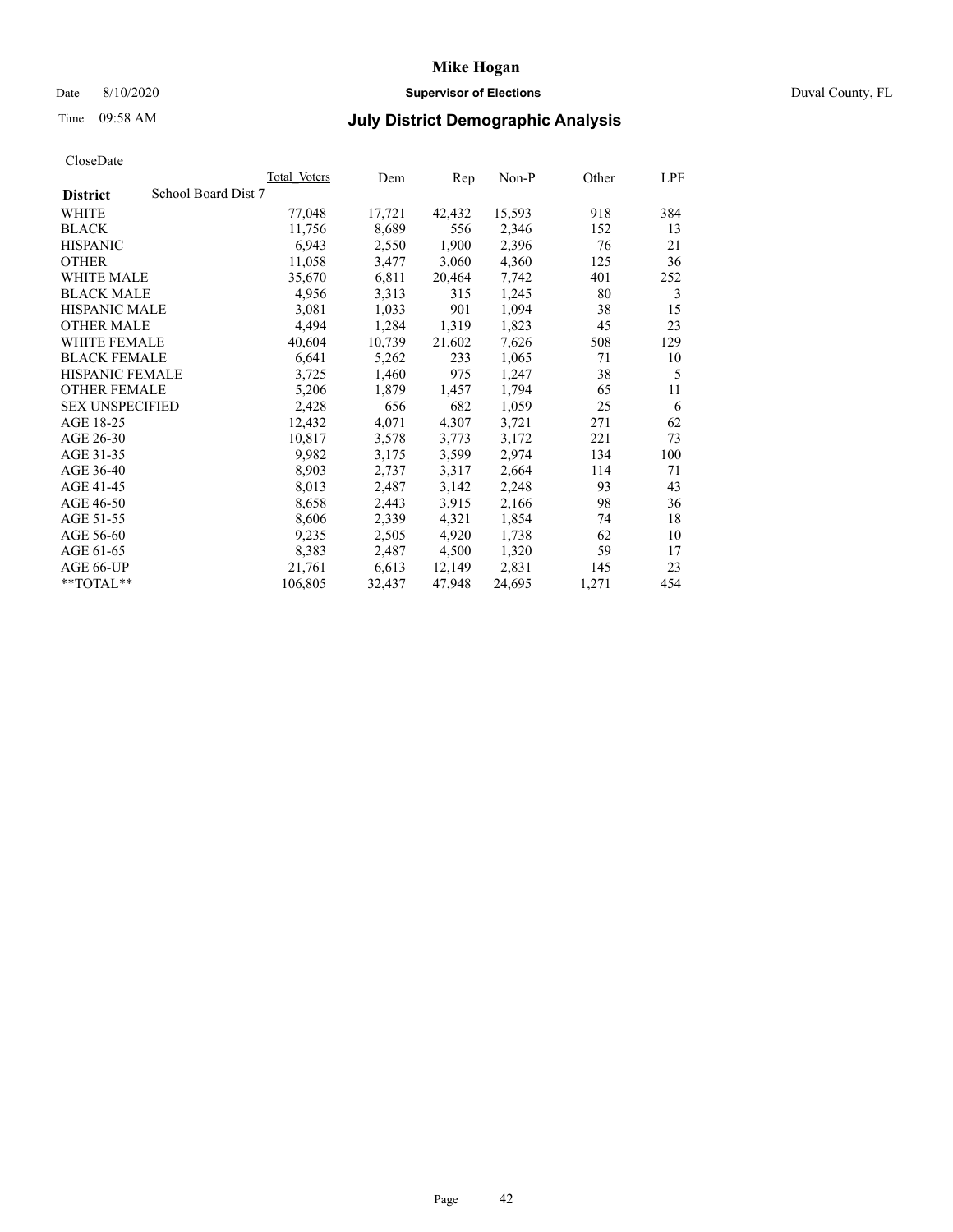## Date 8/10/2020 **Supervisor of Elections** Duval County, FL

# Time 09:58 AM **July District Demographic Analysis**

|                        |                       | Total Voters | Dem    | Rep     | $Non-P$ | Other | LPF   |
|------------------------|-----------------------|--------------|--------|---------|---------|-------|-------|
| <b>District</b>        | Florida Senate Dist 4 |              |        |         |         |       |       |
| WHITE                  |                       | 228,130      | 51,174 | 126,808 | 46,509  | 2,499 | 1,140 |
| <b>BLACK</b>           |                       | 40,446       | 30,738 | 1,897   | 7,386   | 390   | 35    |
| <b>HISPANIC</b>        |                       | 18,243       | 6,752  | 5,046   | 6,210   | 190   | 45    |
| <b>OTHER</b>           |                       | 29,683       | 8,761  | 8,946   | 11,584  | 294   | 98    |
| WHITE MALE             |                       | 107,448      | 19,799 | 62,264  | 23,457  | 1,171 | 757   |
| <b>BLACK MALE</b>      |                       | 17,503       | 12,222 | 1,091   | 3,960   | 211   | 19    |
| <b>HISPANIC MALE</b>   |                       | 8,187        | 2,705  | 2,480   | 2,877   | 95    | 30    |
| <b>OTHER MALE</b>      |                       | 11,784       | 3,223  | 3,780   | 4,613   | 115   | 53    |
| <b>WHITE FEMALE</b>    |                       | 118,261      | 30,870 | 63,334  | 22,375  | 1,311 | 371   |
| <b>BLACK FEMALE</b>    |                       | 22,369       | 18,121 | 782     | 3,274   | 177   | 15    |
| HISPANIC FEMALE        |                       | 9,649        | 3,896  | 2,475   | 3,172   | 93    | 13    |
| <b>OTHER FEMALE</b>    |                       | 13,790       | 4,632  | 4,255   | 4,721   | 148   | 34    |
| <b>SEX UNSPECIFIED</b> |                       | 7,508        | 1,957  | 2,236   | 3,237   | 52    | 26    |
| AGE 18-25              |                       | 34,346       | 11,013 | 11,868  | 10,581  | 708   | 176   |
| AGE 26-30              |                       | 29,776       | 9,288  | 10,822  | 8,958   | 483   | 225   |
| AGE 31-35              |                       | 29,391       | 9,155  | 10,801  | 8,826   | 366   | 243   |
| AGE 36-40              |                       | 27,651       | 8,501  | 10,394  | 8,215   | 336   | 205   |
| AGE 41-45              |                       | 24,412       | 7,714  | 9,638   | 6,673   | 251   | 136   |
| AGE 46-50              |                       | 26,455       | 7,954  | 12,002  | 6,118   | 266   | 115   |
| AGE 51-55              |                       | 26,714       | 7,681  | 13,459  | 5,295   | 209   | 70    |
| AGE 56-60              |                       | 28,853       | 8,166  | 15,340  | 5,079   | 223   | 45    |
| AGE 61-65              |                       | 26,102       | 8,054  | 13,809  | 4,018   | 177   | 44    |
| AGE 66-UP              |                       | 62,750       | 19,884 | 34,548  | 7,908   | 352   | 58    |
| $*$ $TOTAL**$          |                       | 316,502      | 97,425 | 142,697 | 71,689  | 3,373 | 1,318 |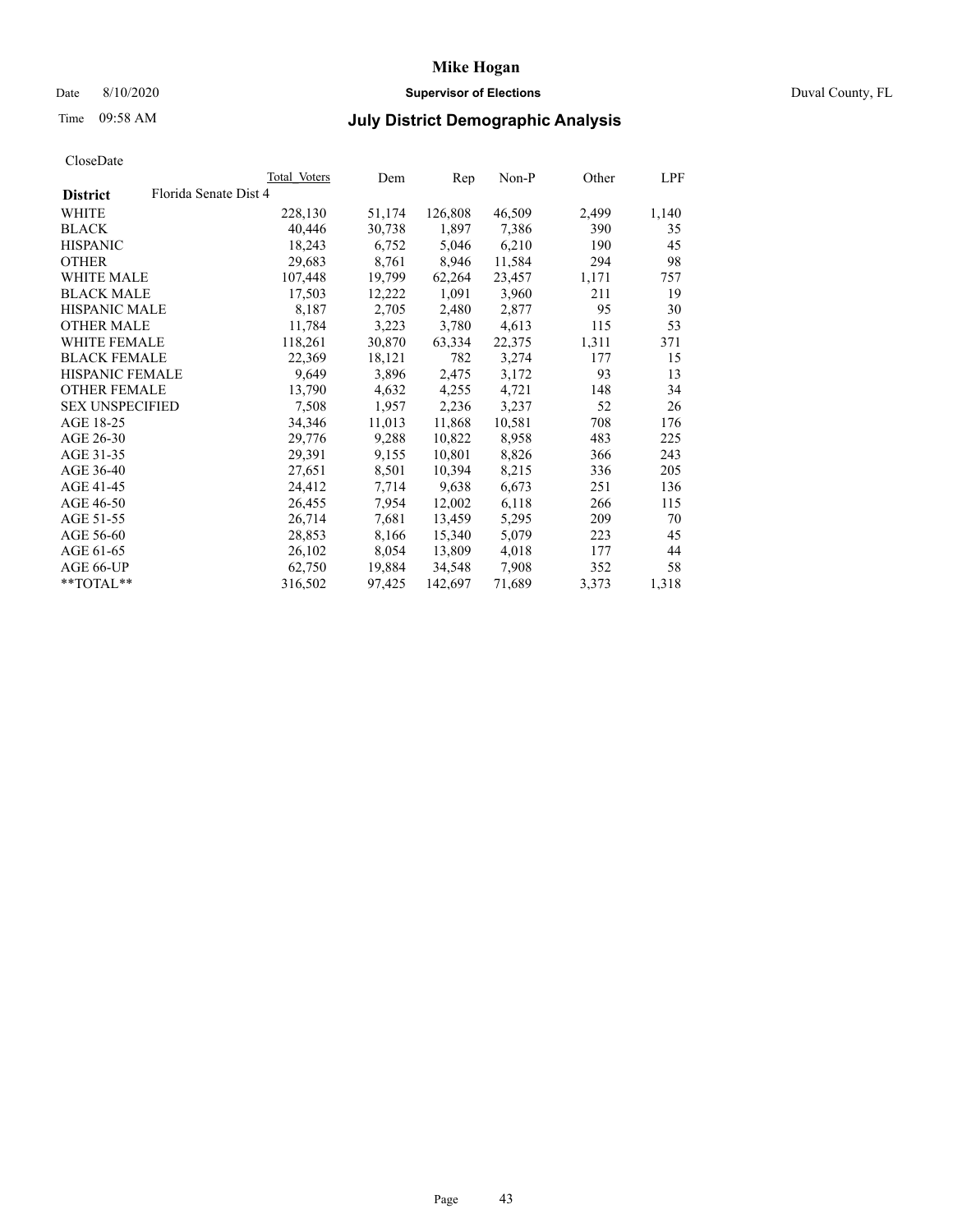## Date 8/10/2020 **Supervisor of Elections** Duval County, FL

# Time 09:58 AM **July District Demographic Analysis**

| Total Voters          | Dem     | Rep    | $Non-P$ |       | LPF   |
|-----------------------|---------|--------|---------|-------|-------|
| Florida Senate Dist 6 |         |        |         |       |       |
| 140,859               | 37,815  | 71,448 | 29,194  | 1,649 | 753   |
| 139,133               | 115,256 | 4,418  | 18,625  | 742   | 92    |
| 16,703                | 7,056   | 3,377  | 6,042   | 182   | 46    |
| 25,775                | 9,446   | 5,533  | 10,469  | 252   | 75    |
| 65,367                | 15,062  | 34,761 | 14,294  | 760   | 490   |
| 55,304                | 43,319  | 2,290  | 9,244   | 393   | 58    |
| 7,457                 | 2,882   | 1,737  | 2,730   | 82    | 26    |
| 9,512                 | 3,252   | 2,352  | 3,772   | 94    | 42    |
| 73,741                | 22,285  | 35,933 | 14,396  | 873   | 254   |
| 81,364                | 70,110  | 2,041  | 8,837   | 343   | 33    |
| 8,822                 | 3,993   | 1,566  | 3,147   | 97    | 19    |
| 11,455                | 4,800   | 2,587  | 3,914   | 129   | 25    |
| 9,442                 | 3,869   | 1,509  | 3,991   | 54    | 19    |
| 36,897                | 18,135  | 6,283  | 11,789  | 572   | 118   |
| 33,009                | 16,679  | 6,418  | 9,324   | 418   | 170   |
| 31,989                | 16,555  | 6,497  | 8,377   | 378   | 182   |
| 28,281                | 14,949  | 5,924  | 6,969   | 286   | 153   |
| 24,576                | 13,021  | 5,611  | 5,592   | 256   | 96    |
| 25,517                | 13,483  | 6,825  | 4,930   | 205   | 74    |
| 26,108                | 13,819  | 7,655  | 4,406   | 175   | 53    |
| 28,971                | 15,359  | 9,260  | 4,118   | 185   | 49    |
| 26,893                | 14,586  | 8,815  | 3,325   | 137   | 30    |
| 60,168                | 32,955  | 21,478 | 5,481   | 213   | 41    |
| 322,470               | 169,573 | 84,776 | 64,330  | 2,825 | 966   |
|                       |         |        |         |       | Other |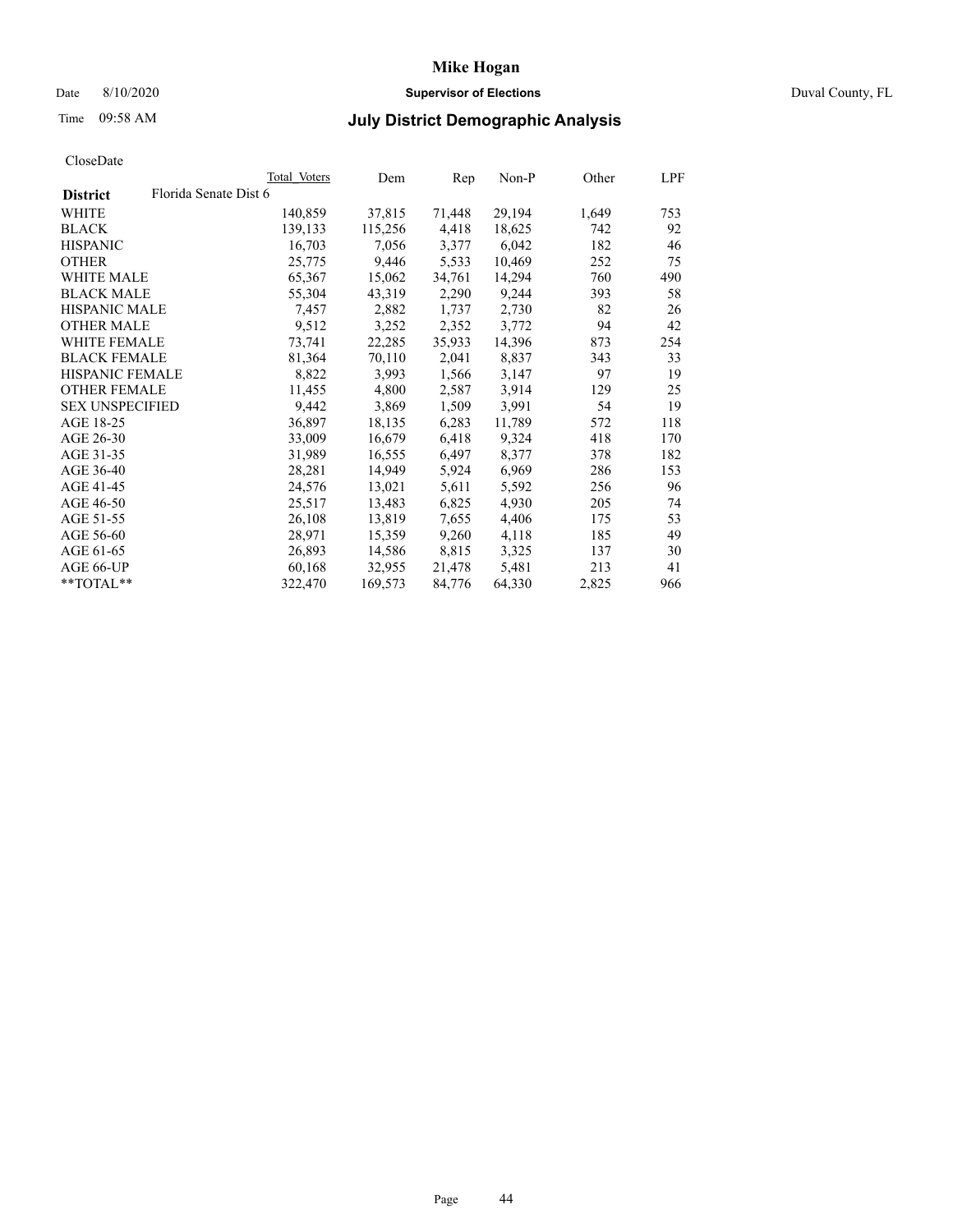# Date 8/10/2020 **Supervisor of Elections** Duval County, FL

# Time 09:58 AM **July District Demographic Analysis**

|                        |                       | Total Voters | Dem | <u>Rep</u> | Non-P    | Other | LPF |
|------------------------|-----------------------|--------------|-----|------------|----------|-------|-----|
| <b>District</b>        | Florida Senate Dist 9 |              |     |            |          |       |     |
| WHITE                  |                       | $\Omega$     | 0   | $\Omega$   | $\Omega$ | 0     | 0   |
| <b>BLACK</b>           |                       |              |     |            |          |       |     |
| <b>HISPANIC</b>        |                       |              |     | 0          |          |       |     |
| <b>OTHER</b>           |                       |              |     |            |          |       |     |
| WHITE MALE             |                       |              |     |            |          |       |     |
| <b>BLACK MALE</b>      |                       |              |     |            |          |       |     |
| <b>HISPANIC MALE</b>   |                       |              |     |            |          |       |     |
| <b>OTHER MALE</b>      |                       |              |     |            |          |       |     |
| <b>WHITE FEMALE</b>    |                       |              |     |            |          |       |     |
| <b>BLACK FEMALE</b>    |                       |              |     |            |          |       |     |
| <b>HISPANIC FEMALE</b> |                       |              |     |            |          |       |     |
| <b>OTHER FEMALE</b>    |                       |              |     |            |          |       |     |
| <b>SEX UNSPECIFIED</b> |                       |              |     |            |          |       |     |
| AGE 18-25              |                       |              |     |            |          |       |     |
| AGE 26-30              |                       |              |     |            |          |       |     |
| AGE 31-35              |                       |              |     |            |          |       |     |
| AGE 36-40              |                       |              |     |            |          |       |     |
| AGE 41-45              |                       |              |     |            |          |       |     |
| AGE 46-50              |                       |              |     |            |          |       |     |
| AGE 51-55              |                       |              |     |            |          |       |     |
| AGE 56-60              |                       |              |     |            |          |       |     |
| AGE 61-65              |                       |              |     |            |          |       |     |
| AGE 66-UP              |                       |              |     |            |          |       |     |
| **TOTAL**              |                       |              |     |            |          |       |     |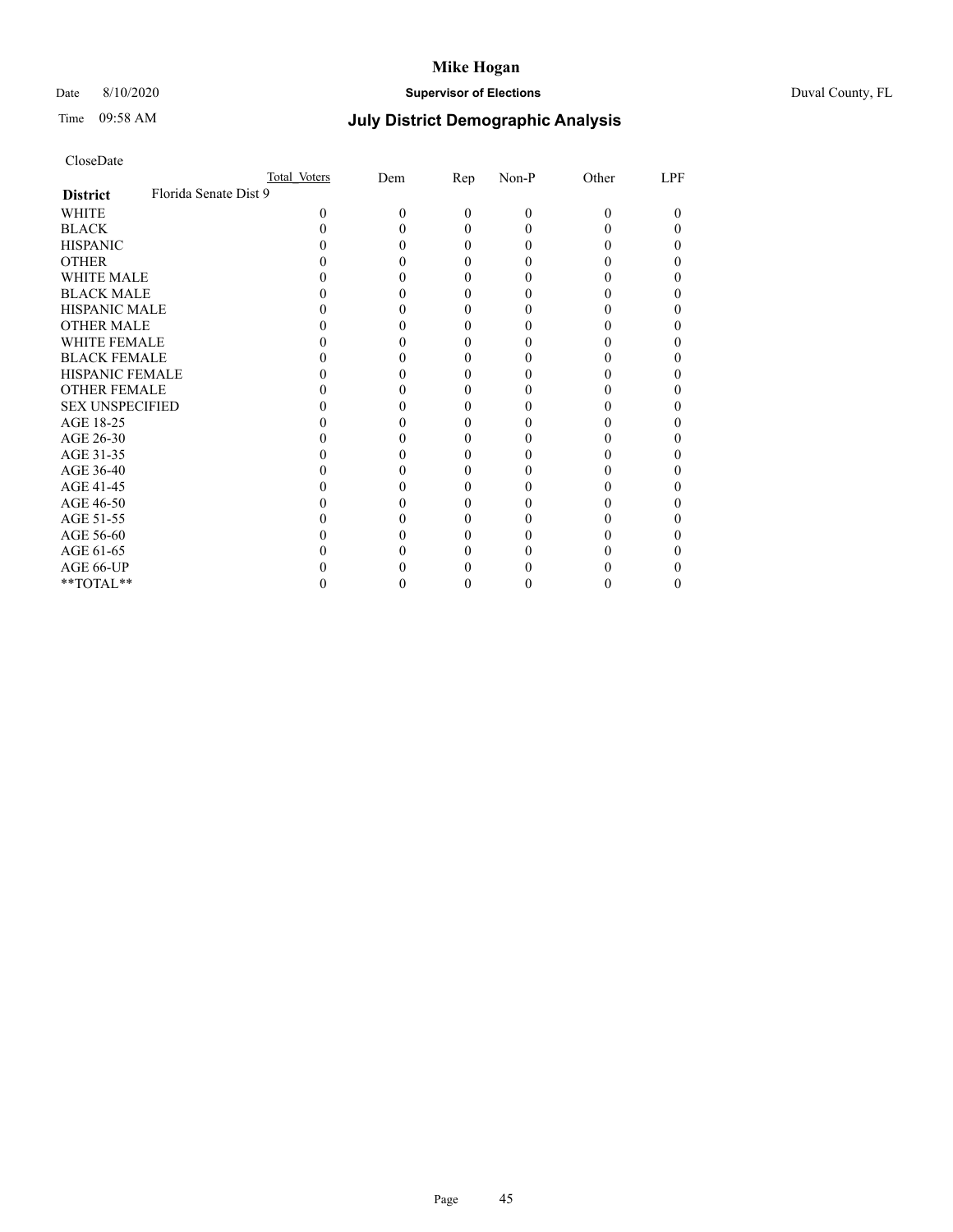# Date 8/10/2020 **Supervisor of Elections** Duval County, FL

# Time 09:58 AM **July District Demographic Analysis**

|                        |                               | Total Voters | Dem   | Rep   | Non-P | Other          | LPF            |
|------------------------|-------------------------------|--------------|-------|-------|-------|----------------|----------------|
| <b>District</b>        | Jacksonville Beach District 1 |              |       |       |       |                |                |
| WHITE                  |                               | 5,192        | 1,297 | 2,595 | 1,206 | 63             | 31             |
| <b>BLACK</b>           |                               | 352          | 268   | 19    | 61    | 3              | 1              |
| <b>HISPANIC</b>        |                               | 197          | 66    | 70    | 56    | 4              | 1              |
| <b>OTHER</b>           |                               | 339          | 94    | 105   | 135   | 4              | 1              |
| <b>WHITE MALE</b>      |                               | 2,532        | 532   | 1,294 | 651   | 33             | 22             |
| <b>BLACK MALE</b>      |                               | 145          | 95    | 9     | 38    | 2              | 1              |
| <b>HISPANIC MALE</b>   |                               | 93           | 21    | 42    | 28    | 1              | 1              |
| <b>OTHER MALE</b>      |                               | 120          | 31    | 42    | 44    | 2              | 1              |
| <b>WHITE FEMALE</b>    |                               | 2,623        | 759   | 1,280 | 546   | 30             | 8              |
| <b>BLACK FEMALE</b>    |                               | 201          | 167   | 10    | 23    |                | $\mathbf{0}$   |
| <b>HISPANIC FEMALE</b> |                               | 101          | 44    | 26    | 28    | 3              | $\mathbf{0}$   |
| <b>OTHER FEMALE</b>    |                               | 156          | 52    | 51    | 51    | $\overline{2}$ | $\mathbf{0}$   |
| <b>SEX UNSPECIFIED</b> |                               | 109          | 24    | 35    | 49    | $\theta$       | 1              |
| AGE 18-25              |                               | 570          | 170   | 212   | 172   | 10             | 6              |
| AGE 26-30              |                               | 802          | 210   | 347   | 228   | 11             | 6              |
| AGE 31-35              |                               | 655          | 180   | 250   | 212   | 7              | 6              |
| AGE 36-40              |                               | 561          | 141   | 224   | 184   | 7              | 5              |
| AGE 41-45              |                               | 416          | 104   | 173   | 129   | 8              | $\overline{c}$ |
| AGE 46-50              |                               | 423          | 103   | 216   | 98    | 4              | $\overline{2}$ |
| AGE 51-55              |                               | 434          | 113   | 225   | 88    | 6              | $\overline{c}$ |
| AGE 56-60              |                               | 498          | 129   | 260   | 100   | 7              | $\overline{c}$ |
| AGE 61-65              |                               | 465          | 159   | 234   | 67    | 5              | $\mathbf{0}$   |
| AGE 66-UP              |                               | 1,256        | 416   | 648   | 180   | 9              | 3              |
| **TOTAL**              |                               | 6,080        | 1,725 | 2,789 | 1,458 | 74             | 34             |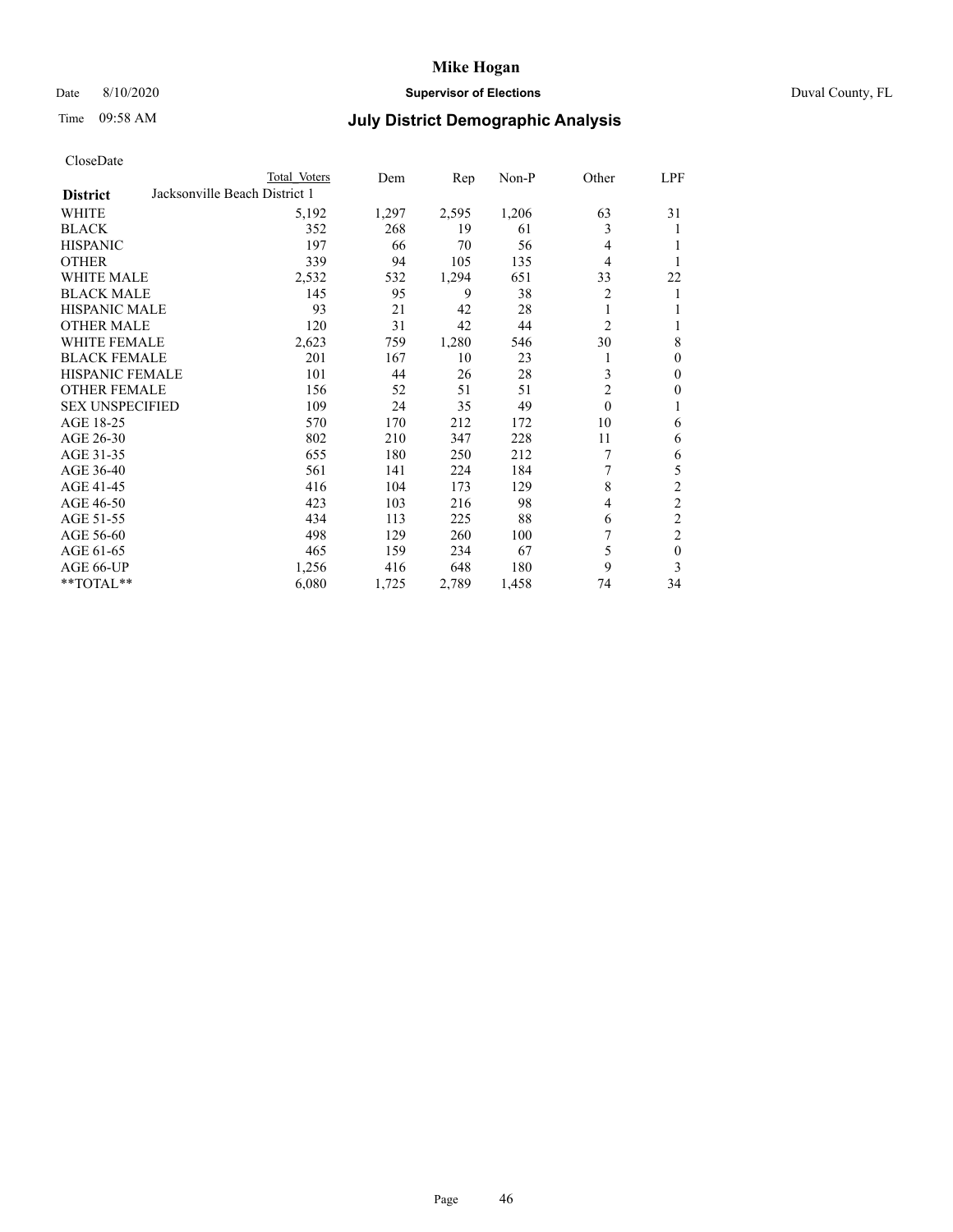## Date 8/10/2020 **Supervisor of Elections** Duval County, FL

# Time 09:58 AM **July District Demographic Analysis**

|                                                  | Total Voters | Dem   | Rep   | Non-P          | Other          | <u>LPF</u>     |
|--------------------------------------------------|--------------|-------|-------|----------------|----------------|----------------|
| Jacksonville Beach District 2<br><b>District</b> |              |       |       |                |                |                |
| WHITE                                            | 6,392        | 1,554 | 3,440 | 1,279          | 77             | 42             |
| <b>BLACK</b>                                     | 100          | 69    | 10    | 19             |                | 1              |
| <b>HISPANIC</b>                                  | 141          | 55    | 47    | 38             | 1              | $\theta$       |
| <b>OTHER</b>                                     | 355          | 108   | 130   | 110            | 4              | 3              |
| WHITE MALE                                       | 3,012        | 592   | 1,707 | 660            | 30             | 23             |
| <b>BLACK MALE</b>                                | 59           | 38    | 6     | 14             | l              | $\overline{0}$ |
| <b>HISPANIC MALE</b>                             | 50           | 15    | 19    | 16             | 0              | $\Omega$       |
| <b>OTHER MALE</b>                                | 139          | 39    | 62    | 36             | $\theta$       | $\overline{2}$ |
| <b>WHITE FEMALE</b>                              | 3,320        | 947   | 1,704 | 604            | 46             | 19             |
| <b>BLACK FEMALE</b>                              | 39           | 30    | 4     | $\overline{4}$ | $\theta$       | 1              |
| <b>HISPANIC FEMALE</b>                           | 89           | 40    | 27    | 21             |                | $\theta$       |
| <b>OTHER FEMALE</b>                              | 161          | 57    | 55    | 46             | $\overline{2}$ | 1              |
| <b>SEX UNSPECIFIED</b>                           | 119          | 28    | 43    | 45             | 3              | $\mathbf{0}$   |
| AGE 18-25                                        | 574          | 135   | 254   | 165            | 16             | 4              |
| AGE 26-30                                        | 559          | 134   | 264   | 144            | 7              | 10             |
| AGE 31-35                                        | 607          | 124   | 277   | 186            | 10             | 10             |
| AGE 36-40                                        | 572          | 155   | 247   | 158            |                | 5              |
| AGE 41-45                                        | 501          | 125   | 231   | 135            | 6              | 4              |
| AGE 46-50                                        | 564          | 110   | 316   | 128            | 6              | 4              |
| AGE 51-55                                        | 614          | 118   | 376   | 111            | 3              | 6              |
| AGE 56-60                                        | 693          | 172   | 401   | 106            | 11             | 3              |
| AGE 61-65                                        | 683          | 194   | 401   | 83             | 5              | $\theta$       |
| AGE 66-UP                                        | 1,621        | 519   | 860   | 230            | 12             | $\theta$       |
| **TOTAL**                                        | 6,988        | 1,786 | 3,627 | 1,446          | 83             | 46             |